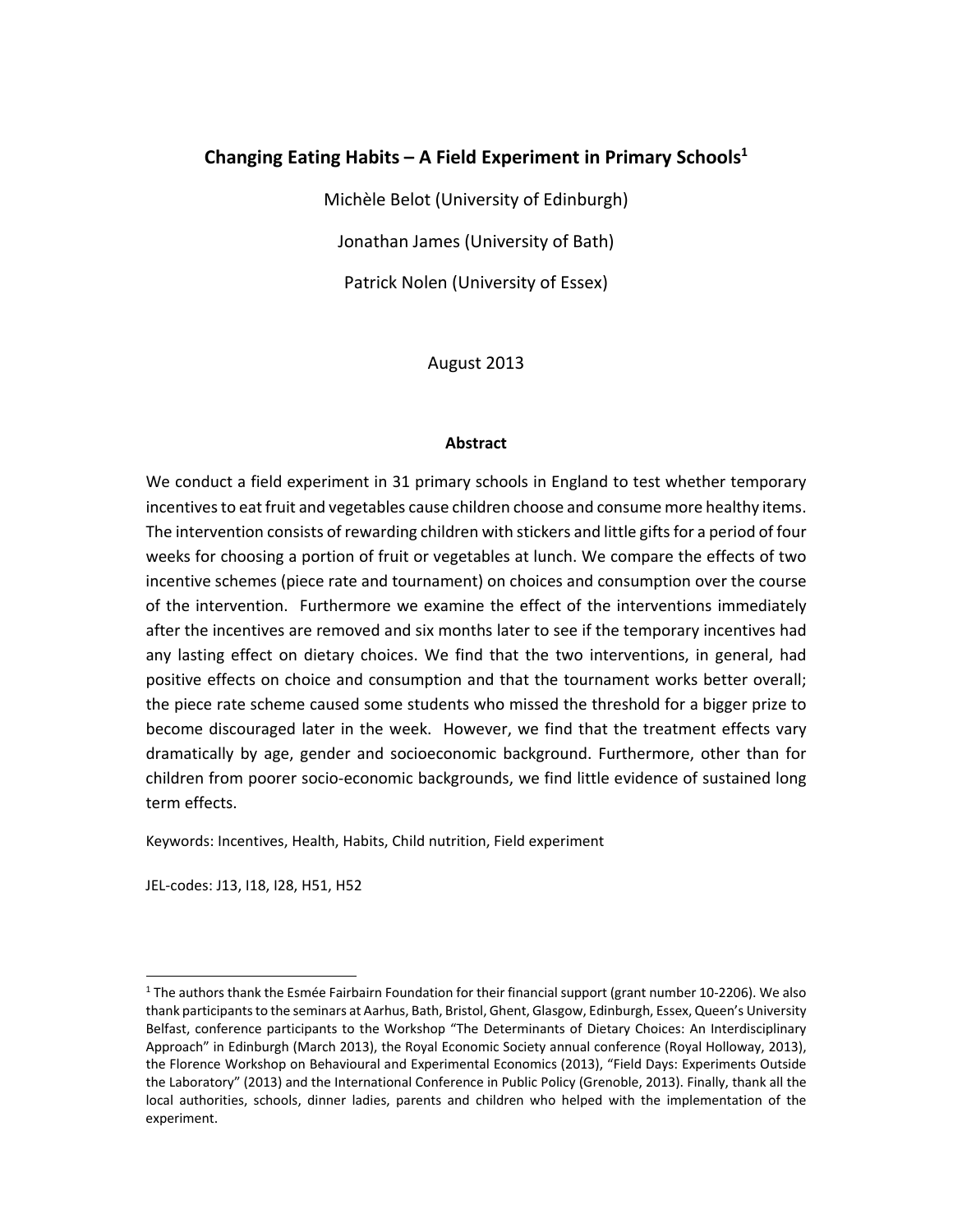## **1. Introduction**

Poor nutrition leads to numerous premature deaths and is a primary cause behind the recent surge in obesity which is not only one of the leading causes of death but is also contributing to the rising cost of health care in many developed countries.<sup>2</sup> According to the World Health Organization (2009) poor nutrition is related to three of the five highest risks for morality in the world: high blood pressure; high blood glucose; and overweight and obesity. To improve nutrition, reduce health care costs, and help prevent premature deaths, policy makers have been pushing information interventions, such as "5‐a‐day" campaigns, to encourage people to develop better eating habits. However, the effectiveness of information only campaigns have been questioned and policy makers are now considering if rewarding individuals for eating healthier is a better approach. $3$ 

Despite the push by policy makers, it is actually an open question if rewarding individuals for eating healthier will work or play any long lasting role in solving the problems caused by poor nutrition. Indeed some research shows that rewarding children for eating healthy items can lead to those items being less preferred.<sup>4</sup> While unable to look at individual level effects, recent work by Just and Price (2013a) has shown that schools where short term rewards are given for eating healthy items does lead to an increase in the proportion of children consuming a serving of fruits or vegetables at lunch time. Two weeks after the incentive is removed, however, there is no lasting change in the amount of fruits and vegetables consumed at the project schools. The lack of longer term effects could be due to the intervention period being too short or the incentives not being large enough.

Recent research in education (see Angrist and Lavy (2009), Angrist, Lang, and Oreopoulos (2009), Kremer, Miguel, and Thornton (2009) or Frey (2011)), smoking cessation (see Volpp et. al (2009) and Giné et. al. (2011)), and exercise (see Charness and Gneezy (2009) and Acland and Levy (2011)) has shown that incentives can induce individuals to engage in positive behaviour. Furthermore, the research on exercise has even shown that the habits developed during the incentive period can carry over to the post-intervention period.

 $2$  See Bhattacharya and Sood (2011) for an overview of the costs of obesity.

<sup>&</sup>lt;sup>3</sup> See Havas et. al. (1998) for a review of one "5-a-day" program or Cliska et. al. (2000) for a review of many community based interventions. Some information interventions had significant effects but the size of the change was not always deemed clinically significant. Furthermore much of the criticism has been around the cost incurred for the minimal change in behaviour. See the NICE report for a review of why the UK government is considering using incentives to encourage healthy eating.

<sup>4</sup> See Birch et. al. (1982), Birch et. al. (1984), and Newman et. al. (1992) for examples.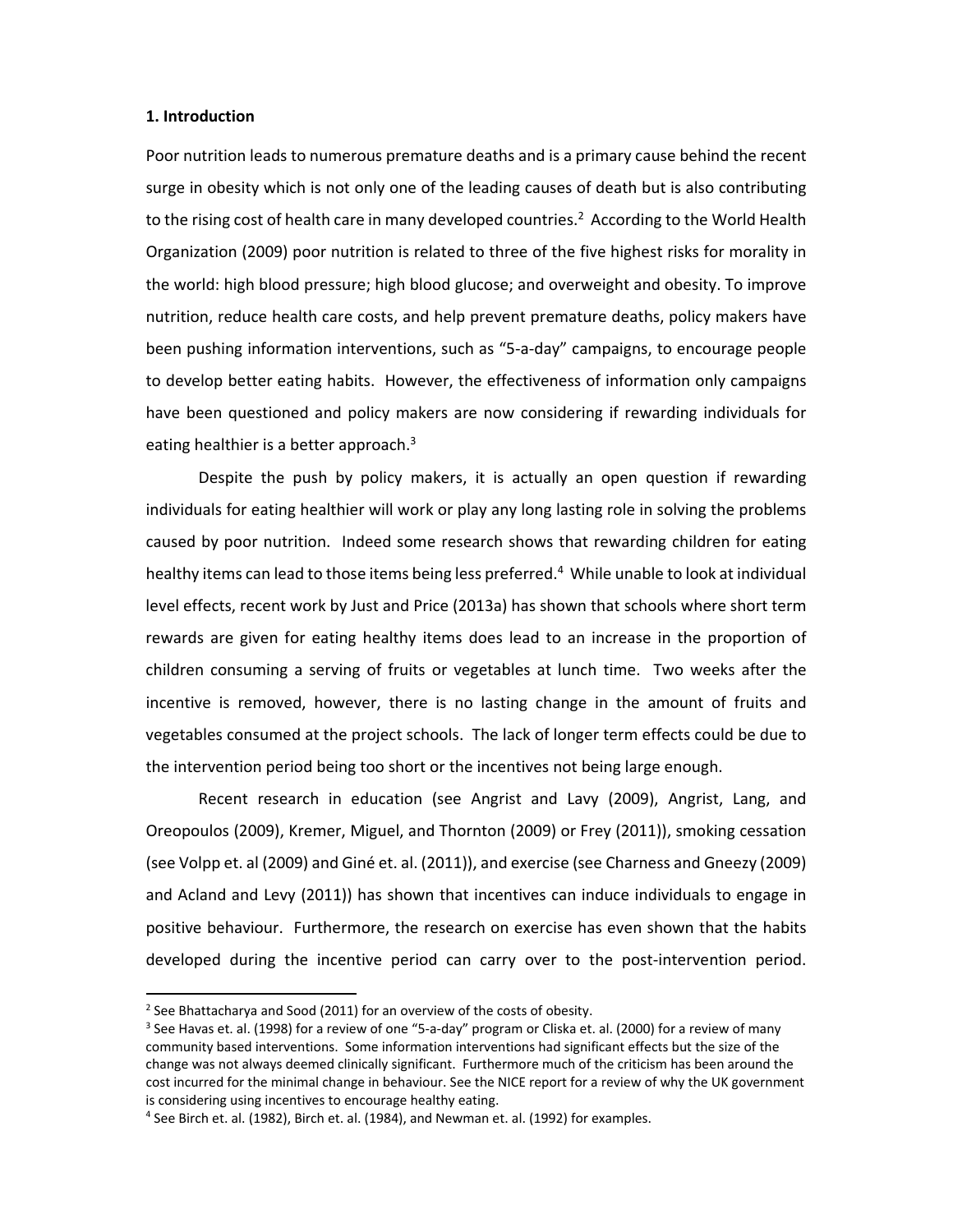However, unlike with the exercise research, the role of positive incentives on nutrition has not yet been examined at the individual level. Given the potential for external incentives to crowd out intrinsic motivation (see Gneezy and Rustichini (2000) for an example) and the fact that health research has shown negative effects of rewarding healthy eating, it is of utmost importance to examine the effects of incentivizing individuals to choose healthy items; especially given the recent push by policy makers.

Another body of work directly relevant to our study is the literature in Public Health evaluating the effects school‐based health interventions. School‐based programmes have the potential to be a very effective way of intervening since they enable large numbers of children to be targeted simultaneously. Although several such programmes have been developed in recent years, the increases in consumption they have achieved have been minimal, (Domel et al, 1993; Foerster et al, 1998; Nicklas et al, 1998; Perry et al, 1998; Baranowski et al, 2000; Reynolds et al, 2000). It would appear either that children's consumption of fruit and vegetables is particularly resistant to change, or that the methods employed to influence their eating patterns so far have not been well directed. However, there are some successful interventions that do not rely on rewards or use rewards only as part of a larger multifaceted program. For instance, the "Food Dudes" programme gives children the opportunity to watch 'role models' in the form of heroes of video cartoons eating fruit and vegetables. Role models that have been shown to be effective with children include cartoon characters (Harris & Baudin, 1972; Woolner, 2000), peers (Birch, 1980; Greer et al, 1991; Dowey, 1996; Hendy & Raudenbush, 2000; Hendy, 2002), mothers, unfamiliar adults (Harper & Sanders, 1975), and teachers (Hendy & Raudenbush, 2000).

In light of this policy push, the goal of this paper is to examine the effects of incentives on eating healthily at the individual level. We are particularly interested in whether there are heterogeneous effects and, if there are, which subgroups respond positively, negatively, or not at all. The individual level effects are of particular importance because, while, on average, the number of healthy items consumed at an intervention school may increase, vulnerable groups may eat worse due to the intervention. For example, as summarized in Belot and James (2011), boys tend not to respond to information treatments while girls respond positively. However, boys tend to have worse eating habits. In terms of societal welfare, one may not want to implement a policy if the increase in the proportion of healthy items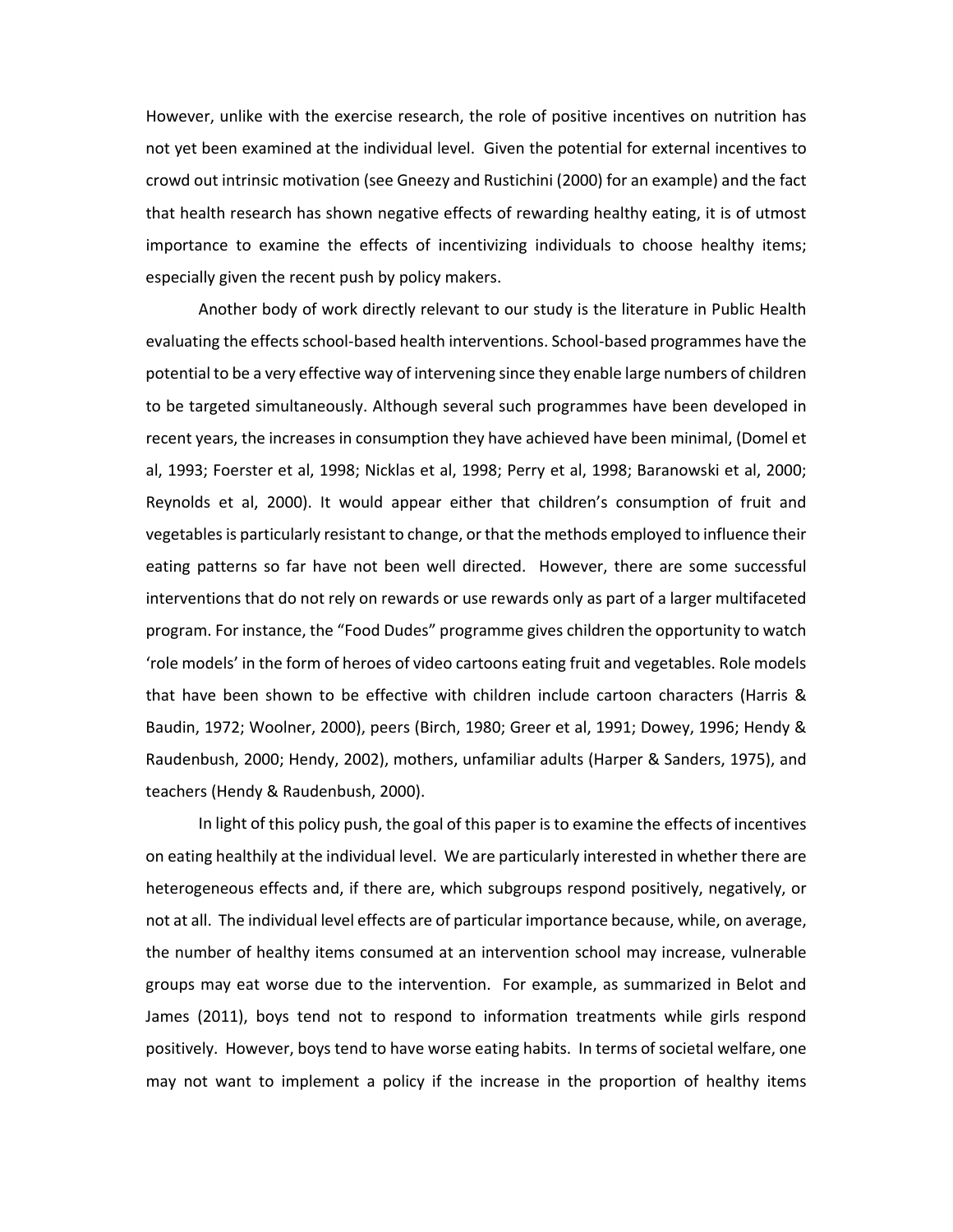consumed is driven by an increase in consumption by those already eating healthily while those eating poorly decrease their consumption.

Given our focus on heterogeneous effects we examine two incentive schemes: an individual-based scheme (piece-rate) and a tournament. The previous literature on health and exercise has used individual‐based rewards; the tournament incentive has not yet been used in the exercise or health interventions looking at incentivizing positive behaviour. However, work on gender and competition has shown that boys tend to be more competitive than girls (see Gneezy et. al. (2003) and Gneezy and Rustichini (2004)). Therefore, while boys might not respond to health interventions in general, we may find that boys respond to the tournament even if they do not respond the individual‐based rewards. Using two schemes also allows us to examine one aspect of why the individual‐based rewards in Just and Price (2013) may not have found effects beyond two weeks: does competition or a group based award work better than an individual‐based reward? Keeping the intervention period constant, one could vary the incentive scheme and find longer term effects.

As in the research on exercise and smoking cessation, besides changing choices during the intervention period, the short-term effects could lead to changes in longer term habits. Indeed work on habit formation in exercise has shown that changes in behaviour remain after the invention has been removed, though, it is unknown just how long these changes last.<sup>5</sup> With regards to healthy eating there is evidence that habits form early on in life and track into adulthood (see Kelder et. al. (1994); Resnicow et. al. (1998); and Singer et. al. (1995)). Given this, we did not only monitor choices and consumption of students during the intervention period but also in the week after the intervention stopped and six months later. This allows us to see if any effects we observe during the intervention period last into the future. Furthermore we followed studentsin year two (roughly six years of age) and year five (roughly nine years of age) to examine if there were age effects.

Therefore, considering the habit formation literature and the closely related topic of incentivising positive behaviours, our paper has two major contributions: it examines the heterogeneous effects of incentivizing students to adopt a positive behaviour; and it examines how the type of incentive scheme matters during and after the treatment. We are also able to examine why these different incentive schemes have different effects. We

<sup>&</sup>lt;sup>5</sup> See Acland and Levy (2011) and Charness and Gneezy (2009) for examples.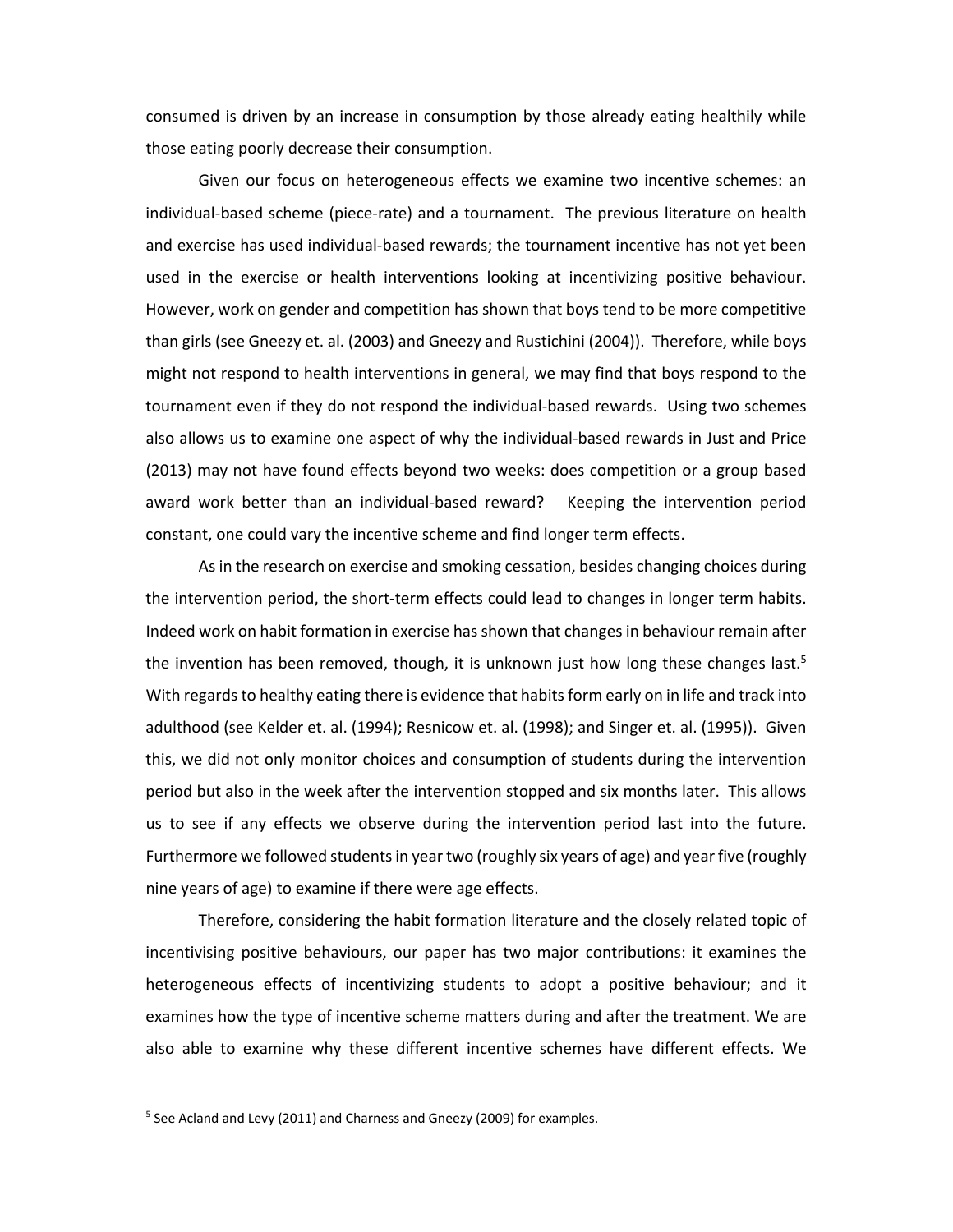examine how these contributions fit into the habit formation literature by looking at how different subgroups respond both immediately after the incentive have been removed and six months later using a field experiment involving 31 schools across England.

We find that incentivizing students to choose healthy items has an overall positive effect on choice and consumption of healthy items at lunchtime in treated schools. However, the overall effect masks significant differences by age; in the piece-rate scheme year two students eat less when incentivized while there is a large positive effect for year five students. Besides stark heterogeneous differences in the effect, there are some differences by incentive type; overall the tournament works better while the positive effects of the piece-rate scheme disappear after two weeks. In particular, we find that the piece‐rate scheme has a discouragement effect caused by the threshold requirement of having to eat four healthy items; students know when they missed the threshold and then actively choose *not* to have healthy items during the remainder of the week. This discouragement effect is not present in the tournament scheme where any number of healthy items could, in principle, result in an additional reward. The differences in the treatment effects also show up when the incentive scheme is removed: students assigned to the tournament treatment are more likely to continue eating healthily in the week immediately following the treatment. Six months later we do find some positive effects of the treatment for those that were affected during the incentive period.

Our results are broadly consistent with both the economic literature on habit formation and the health literature on how food preferences develop. Present-biased (hyperbolic) preferences, such as those discussed in Laibson (1997) and O'Donoghue and Rabin (1999), can explain the persistence of bad habits despite an individual being fully aware of the effects of poor nutrition. Individuals may over‐weigh the initial costs of switching to being a healthier eater or under-weigh the longer term benefits. Thus an intervention providing an immediate benefit might be needed to get people to overcome the difference in perceived costs and benefits. Likewise the health literature discusses how neophobia (the predisposition to reject novel food) is non‐monotonic with age and how children may learn not to prefer a food if they are incentivized to eat it.<sup>6</sup> Neophobia should be decreasing over

 $6$  See Birch (1999) for a good summary of the development of food preference and neophobia. Birch and Marlin (1982), Birch et. al. (1987, 1998), Sullivan and Birch (1990), and Cooke et. al. (2003) also provide strong evidence about the role of overcoming neophobia through repeated exposure to a new food or flavours.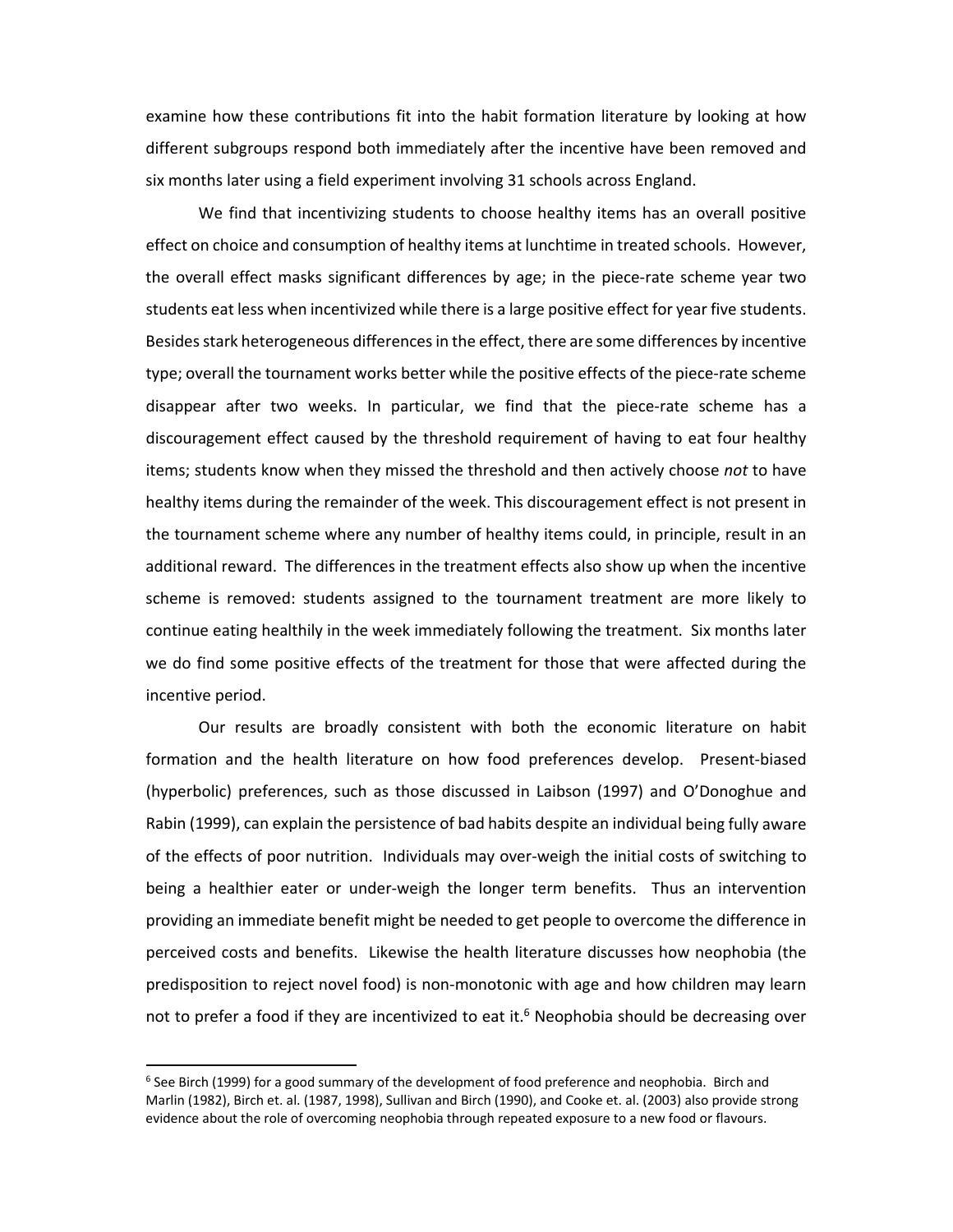the age of our sample meaning that the stark age effects – that year five students respond more to both incentive schemes – are consistent with the literature.

The results presented in this paper are important for policy makers and health officials trying to fight problems associated with poor nutrition. It shows that positive incentives do work in encouraging healthy dietary choices and that the results of a short term intervention can have long-lasting effects but that a "one-size-fits-all" reward scheme will not likely work. The heterogeneous effects suggest that health incentives need to be evaluated at the individual level and, consequently, different policies may have to be developed for different subgroups. Furthermore, increasing the length of time an intervention is taking place is not the only way policy makers can increase the likelihood that positive behaviours are adopted: for instance, tournaments could have an effect when individual‐based schemes do not.

The remaining part of the paper is structured as follows. In Section 2 we present the experimental design. In Section 3, we present a simple conceptual framework and hypotheses that guide the analysis of the results. We present the results in Section 4 and conclude in Section 5.

## **2. Experimental Design**

We recruited schools in a three step process.<sup>7</sup> First we approached all 150 Local Education Authorities (LEAs) in England to ask if they would be interested in participating; 22 responded positively. Second, we provided more information about the project to LEAs that responded and set‐up meetings with them to answer questions and discuss how to recruit schools. We indicated to LEAs that we were interested in testing and comparing the effectiveness of incentives schemes in increasing choice and consumption of healthy items at lunchtime and that the interventions were specifically designed to target students who were generally considered unresponsive to health interventions. After the meetings 12 LEAs agreed to let us approach their schools and provided a list of at least three schools that would consider being involved. Finally we approached all 46 schools suggested by the LEAs; 31 of them agreed to participate.

 $7$  A companion paper, Belot and James (2013), documents the selection process of which schools choose to participate in this experiment. In particular they find only mild selection suggesting that the schools in the sample are representative of primary schools in England.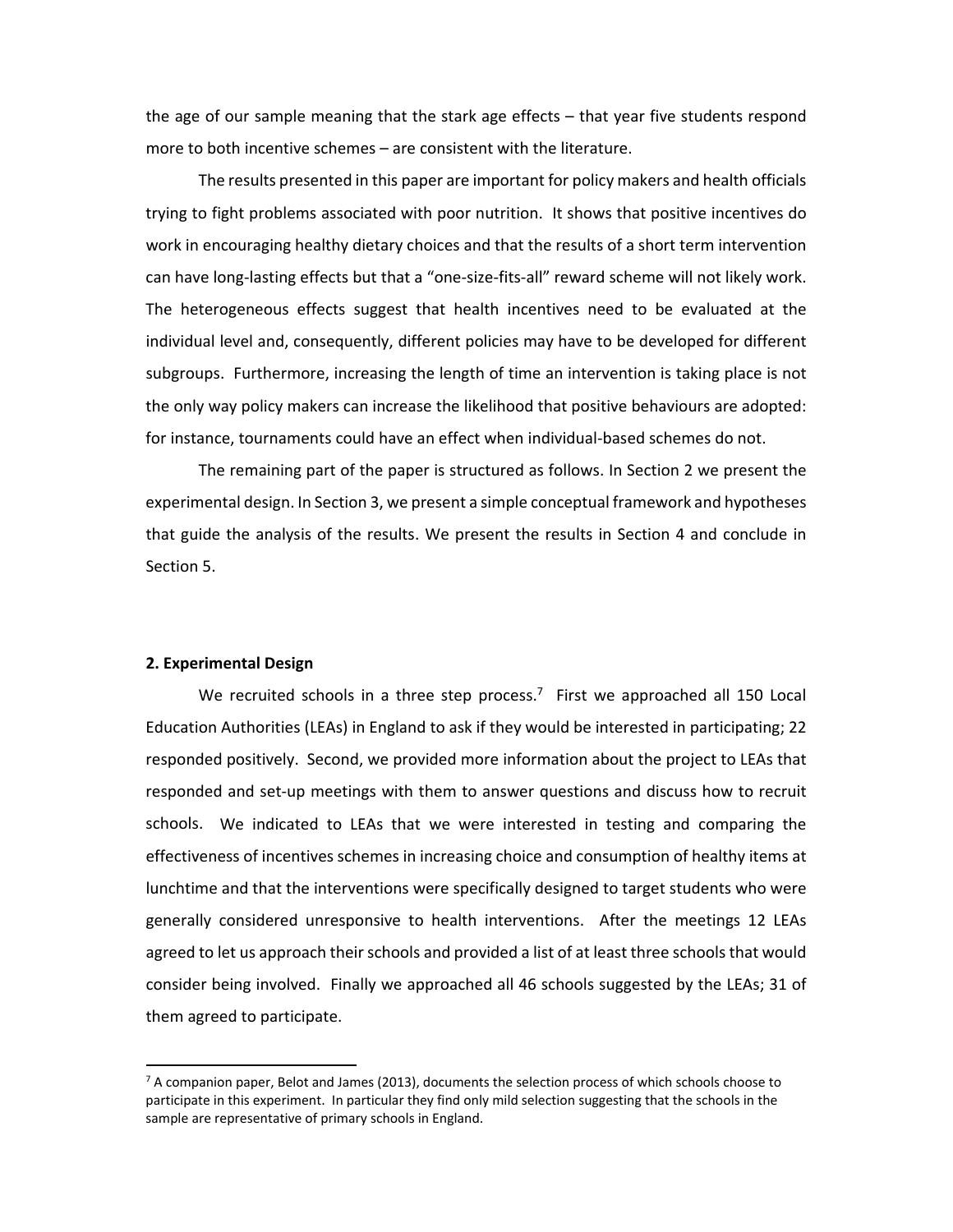We recruited students from year two (aged 6 and 7) and year five (aged 9 and 10) in participating schools. Parents were provided with information about the project, asked to fill out a questionnaire, and were required to give consent to have data collected about their child. As agreed with the schools, all students in years two and five were included in the project. However, data about choice and consumption of healthy items were only recorded for children whose parents gave permission. Therefore, we have data on 626 students for the main part of the analysis.

#### *Randomisation*

We randomly allocated schools to one of three groups: control; tournament; or piecerate. To make sure the groups were balanced we stratified our sample based on key observable features. We were particularly careful to make sure that, *ex ante*, the average school in each group had roughly the same number of students and looked the same in terms of observable characteristics.

Schools were grouped by their local education authority (LEA) and, if there were at least three schools in an LEA, one was randomly assigned to each of the three treatment arms. When there were more than three schools, the others were randomly assigned to treatment arms such that the overall sample was balanced based on observables. For the purpose of balancing the three groups we used the following characteristics: (i) proportion of female pupils; (ii) number of pupils; (iii) number of pupils in class groups (year 2 and year 5); (iv) proportion of students eligible for free school meals; (v) proportion of students eating free school meals; (vi) per pupil expenditure; (vii) per pupil expenditure on catering; (viii) percent of students achieving level 4 in both English and Mathematics; (ix) average point scores of students on level 4 exams; (x) average percent of students absent on a given day; (xi) percent of students absent from the level 4 exams; (xii) school type (religious or comprehensive); (xiii) whether a school was involved in the "Food for Life" Programme; (xiv) Ofsted School Categorization; and (xv) Ofsted Health Categorization (*OfHealth*).

The variables listed above were used so that the average school in each treatment arm was similar in ways that could have influenced whether the treatment scheme worked: socioeconomic background; school quality; student quality; and school type. Variables (i), (ii), and (iii) relate to the demographic characteristics of the schools involved. Variables (iv) and (v)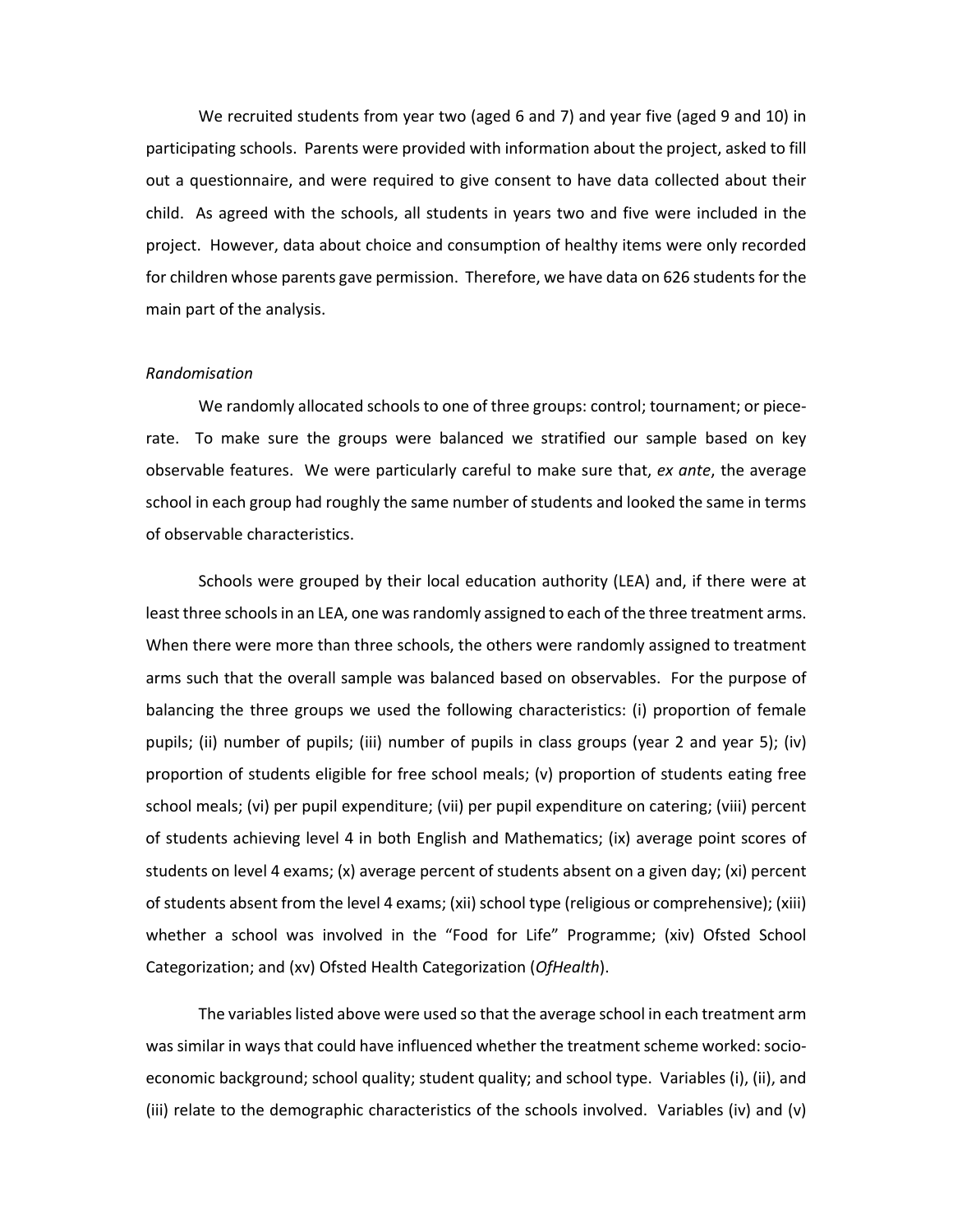relate to the economic background of the students. Variables (vi) and (vii) relate to the financial expenditure at the school level. Variables (viii)  $-$  (xi) relate to the quality of the student body at each school. Variable (xii) denotes if a school has a religious affiliation. Variable (xiii) denotes whether the school voluntarily chose to be part of the "Food for Life" programme which involves schools agree to teach students about healthy eating.<sup>8</sup> Variable (xiii) is the overall classification of the school based on its Ofsted results:  $1 =$  outstanding;  $2 =$ good; 3 = requires improvement; and 4 = inadequate. Variable (xiv) relates to the extent to which the pupils adopt a healthy lifestyle.

Using a random number generator, schools were assigned to one of the three treatment arms based on the LEA restrictions.<sup>9</sup> We then checked to make sure the three treatment arms were balanced based on all 15 observable characteristics. Indeed there were no *ex ante* differences between the control, piece‐rate, and competition groups based on the 15 variables listed above.

## *Treatments*

In our experiment we decided to incentivise choosing healthy items instead of eating healthy items. We did this for a few reasons. First, the health literature highlights how making rewards contingent on consumption of a particular food can cause children to have a lower preference for that item (see Birch et. al. (1982, 1984) and Newman and Taylor (1992) for examples). We wanted to minimize the potential for negative effects on healthy eating. Second, we wanted the experiment to be something that was relevant to policy and simpler to implement. Rewarding for choice removes any subjective judgement of the monitor to decide what constitutes an adequate amount of food consumed to be rewarded. Furthermore, schools can require students to take a healthy item at lunch but are unlikely to be able to force them to eat the item. Therefore the results of our study are likely to be more relevant to policies that are being considered at the school level now. Indeed the results of our study are especially relevant to determine if providing (or requiring a student to take) a healthy item at lunchtime has any follow through effect on consumption behaviour. Third, we

<sup>&</sup>lt;sup>8</sup> See http://www.foodforlife.org.uk/ for further information about the programme.

 $9$  In schools with less than 75 pupils all students were invited to participate in the experiment, not just those in years 2 and 5. This was taken into account when we checked if the three treatment arms were balanced; especially with regards to variable (iii).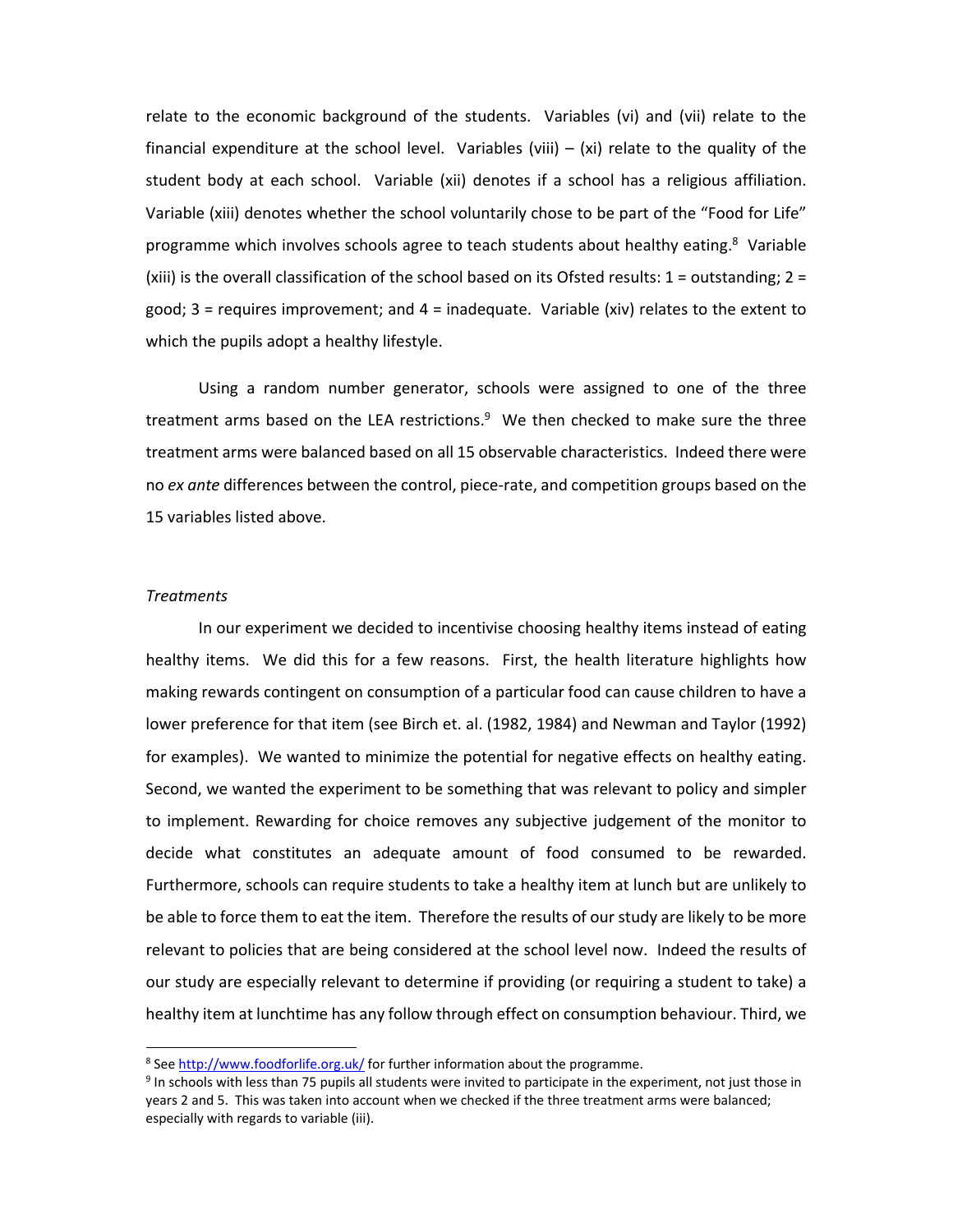also wanted the program to involve minimal costs. Monitors were already people working in the school and with the students at lunch time. While we could have considered a multi‐ component approach such as "Food Dudes," combining such as aspects as bringing in role models, monitoring choices for each type of healthy item chosen, etc. this would have required a larger investment of resources and likely been too expensive for many schools to adopt.<sup>10</sup> Finally, rewarding for choice rather than actually consuming an item negates the possibility of cheating. For example, if rewards were based eating the pupil has an incentive to dispose of the fruit or vegetable; the student may hide it, give it to a friend or try to mislead monitors regarding actual consumption.

We examine the effect of providing incentives on choosing and eating healthy items using two different interventions: a piece-rate scheme and tournament scheme. In both schemes the pupils were given a sticker for choosing or bringing in a healthy item at lunch.<sup>11</sup> The piece-rate scheme was chosen because it is similar to many of the other individual based incentive schemes used in the healthy eating and habit formation literature (for instance, see Charness and Gneezy (2009) or Just and Price (2013)). The tournament was chosen because the literature on gender and competition suggests that boys respond more to competition than girls (see Gneezy and Rustichini (2004) and Gneezy et. al. (2003)). Given that boys tend not to respond to traditional healthy eating interventions, the tournament was seen as an incentive scheme that could get boys to respond. However, gender differences in competition can vary by task (see Iriberri and Rey-Biel (2013)). Therefore if the task of choosing a healthily item is viewed as a 'favouring females' then even the tournament scheme might not get boys to choose or consume healthy items.

In both schemes students received a sticker every day they choose or brought in a healthy item at lunchtime. Then, at the end of the week (Friday afternoon), each student had the opportunity to pick a larger prize depending on the incentive scheme in which the student was enrolled. In the piece-rate scheme, if a student collected four stickers in the week she or he was allowed to choose an additional reward such as an item of stationery or a small toy from a reward box.<sup>12</sup> If the student had three or less stickers, though, the student could not

<sup>10</sup> See Horne et. al. (1995, 1998)

 $11$  Examples of the stickers can be seen in the appendix. All students were given a list of fruits and vegetables that would be rewarded if they were included in packed lunches; the list is included in appendix B.

 $12$  See appendix for pictures of some of the rewards from which students were allowed to choose.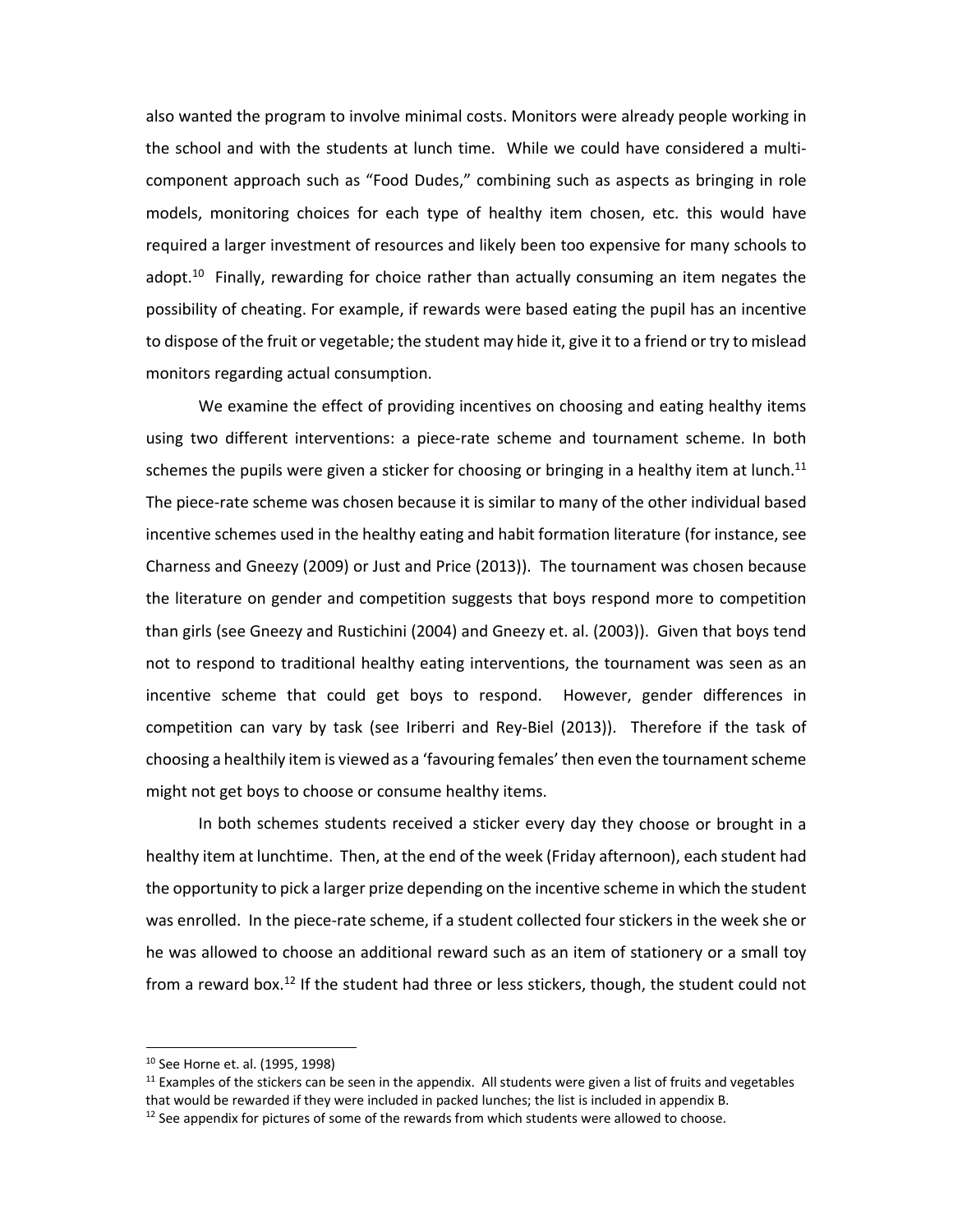pick an additional award and the stickers did not count to earning the prize next week. In the tournament scheme, students were assigned to a random groups of four, and the student with the most stickers in each group was able to select an additional reward from the reward box. In the case of a tie all students with the highest number of stickers in the group were eligible for an additional reward. The groups were revealed at the end of the week so students would not engage in strategic behaviour, such make choices based on other group member's actions or absenteeism. For example, if a pupil was absent on Monday then the others in their group would know that that pupil could only collect a maximum of four stickers. The groups were changed each week so the children could not anticipate with whom they would be competing and unused stickers did not carry over to the next week.

## *Timing*

Before the interventions began a background survey was sent to the parents that covered information on age, gender, ethnicity, primary language, height, weight, and typical dietary habits. Then, starting the second week of October in 2011, we monitored what students ate at lunch in all 31 schools. Lunch monitors<sup>13</sup> recorded if a student chose a healthy item or brought a healthy item in with a packed lunch and if the student consumed none, some or more than half the item. On Friday that week students took a food knowledge test and a "spot-the-difference" test.<sup>14</sup> The food knowledge test required the student to identify seven pictures of different items (e.g. celery or snickers bar) and mark if each item was healthy or not. The "spot-the-difference" test was designed to test a student's concentration and required a student to compare two sets of 30 dice that were arranged in a six‐by‐five square. There were five differences between the two sets of dice; the student was asked to circle the five differences. Students had 10 minutes to complete each test.

The students went on half-term break for one week after the baseline data was collected. Upon returning to school the students were reminded of the project and students were monitored for the next five weeks. At control schools, the lunch monitors continued to monitor students in the same way they did during the week in October: they collected data on whether a student choose or consumed a healthy item. At the tournament and piece‐rate

<sup>&</sup>lt;sup>13</sup> Lunch monitors were lunch ladies who worked in the cafeteria or school assistants who were present at lunch time and sat with the students as usual during the lunch period.

 $14$  Examples of both can be seen in the appendix.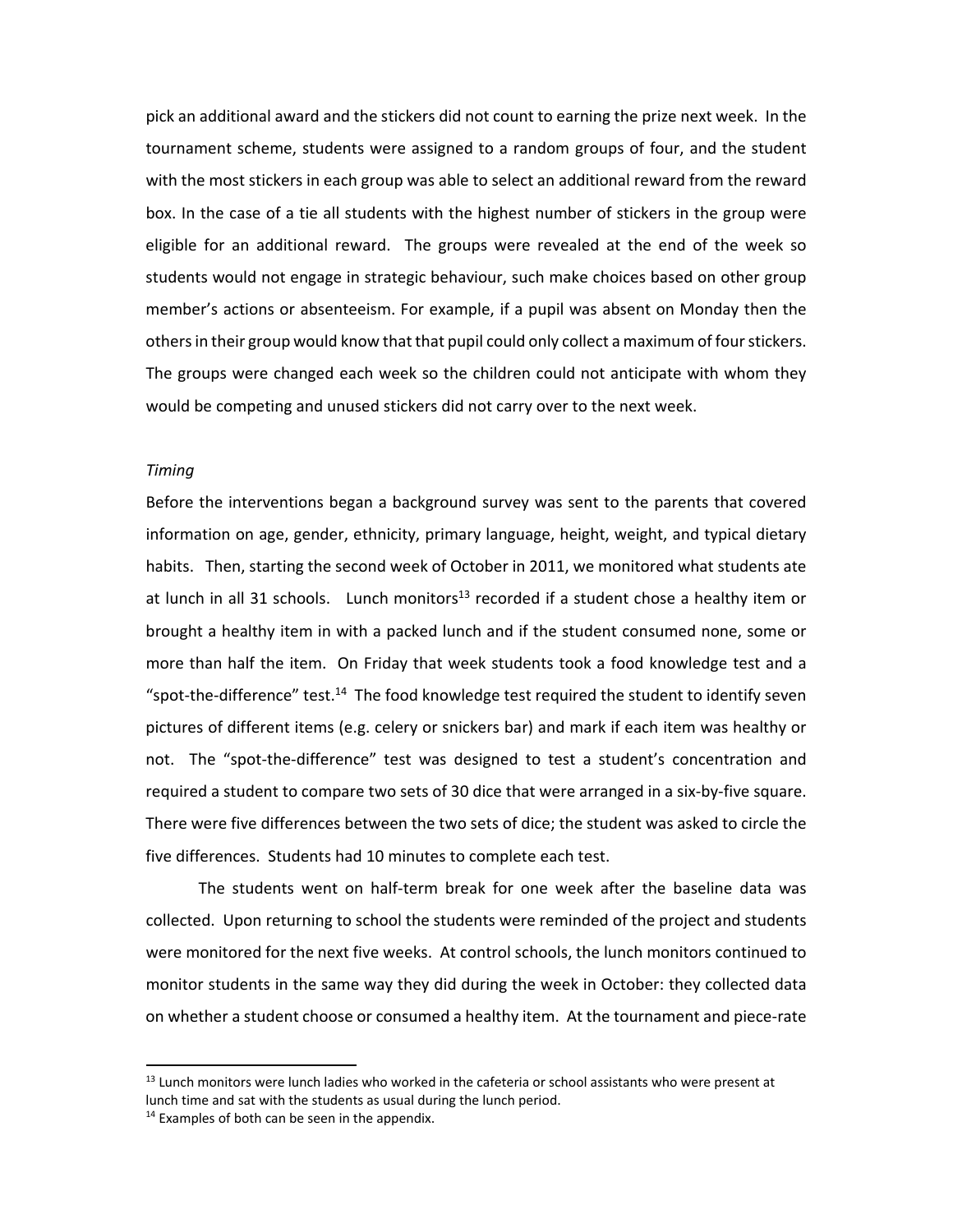schools students were incentivized to choose a healthy item for a period of four weeks.<sup>15</sup> Each day a student choose or brought in a healthy item with a packed lunch<sup>16</sup> the student received a sticker. Furthermore, as discussed above, at the end of each week, students would get a large prize based on the type of incentive scheme in which they were enrolled.

On the fourth Friday of the treatment, the students completed another food knowledge and "spot‐the‐difference" test and were reminded that it was the last day of incentives. The following week, immediately after the treatment, the choices and consumption of students were still monitored. This allows us to see if there was any effect on choice and consumption after the incentives were removed. To examine the longer term effects we of the incentives we also went back to schools six months later, in June 2012, and monitored the choice and consumption of the same students. Unfortunately, the week we chose did not work for all schools so only 21 of the original 31 schools participated in the six month follow-up.<sup>17</sup>

### **3. Conceptual Framework and hypotheses**

The idea of using incentives to change dietary choices and potentially longer term habits relies on three insights from the health literature: (1) tastes and preferences of children can be changed by exposure to new foods; (2) children are relatively impatient and may suffer from projection biases; and finally (3) current consumption has an effect of future consumption (habit formation).

Given this framework we can set out the hypotheses that our experiment was designed to test. As in other work on incentivizing positive behaviour, we expect that our experiment will have a positive effect on choice and consumption of healthy items.

*Hypothesis 1: Students will choose more healthy items when they are rewarded for taking a healthy item at lunchtime.*

<sup>15</sup> Just and Price (2013a) incentivized students for a period of 2‐3 weeks and found no longer run effects. Therefore, we chose to incentivize students for a longer period of time; 1‐2 weeks longer.

<sup>&</sup>lt;sup>16</sup> With the questionnaire and again at the start of the five weeks of monitoring, the parents of all students received lists of what items would count as healthy if they were included with packed lunches.

 $17$  Fortunately, we find no evidence of selective drop-out, i.e. the results using the data from the first 6 weeks do not change if we exclude the 10 schools for which we have no data in June.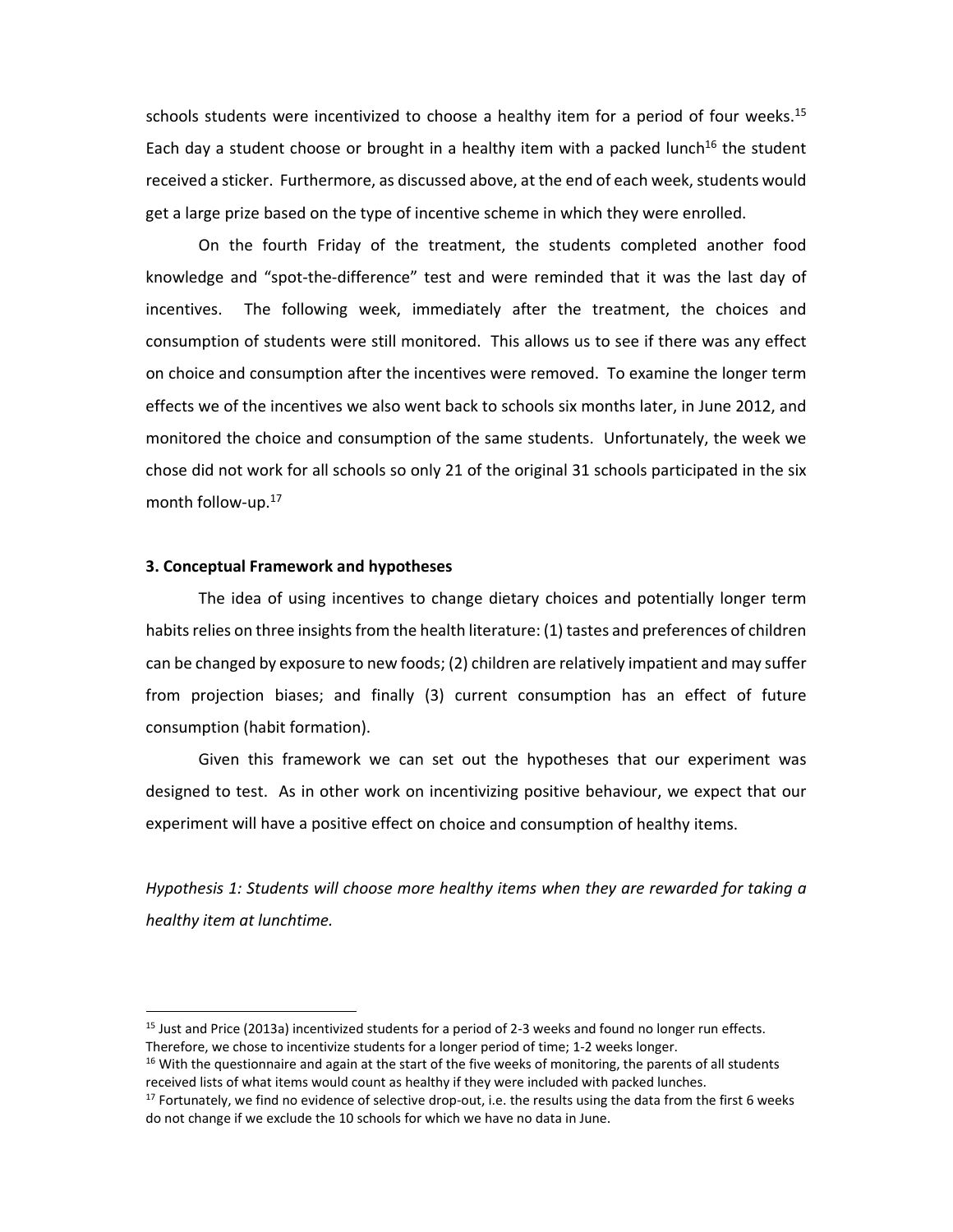By providing a reward for choosing a healthy option, the benefit of taking a healthy item at lunchtime will have increased for each student. Therefore we would expect that, while the incentive scheme is running, students are more likely to choose a healthy item. This would be consistent with the work by Gneezy and Charness(2009) and Just and Price (2013a). Furthermore, the effect is likely to differ by subgroups. Gender differences exist in regards to consumption of healthy items(see Belot and James(2013)) and studentsfrom poorer families may value the prizes more. The health literature highlights ages effects with regards to food preferences and tastes (see Birch (1999) and the references therein); suggesting that there is likely to be differences in the effect of the incentive by age. Furthermore, students who eat packed lunches are particularly likely to be effected by the incentives because recent surveys have found that 99% of packed lunches failed to meet the government set nutritional standards (see Evans et. al. (2010) for more details); in the baseline, 28% of our students brought in a packed lunch every day and 41% brought in a packed lunch at least four days.

# *Hypothesis 2: Students will consume more healthy items when they are rewarded for taking a healthy item at lunchtime.*

The behavioural literature has shown us that the default option can effect choice made by individuals (see Keller et. al. (2011), Choi et. al. (2003), and Johnson and Goldstein (2003) for examples) and even help reduce calorie consumption (Wisdom et. al. (2010)). As a result health initiatives at schools have started to require students to have a healthy item on their plate.<sup>18</sup> By incentivizing students to take a healthy item our experiment is likely to have a follow-through effect on consumption. Furthermore, unlike previous studies, our students have no incentive to lie or cheat regarding the amount of the healthy item they consumed; the rewards are only based on choice. This meansthat we can estimate the causal effect of how an increase in having a healthy item on one's lunch tray effects consumption. As with choice, there is reason to expect that the effect on consumption will vary with gender, age, and socio‐economic background. Therefore we will pay particular attention to subgroup effects.

 $18$  See Dillon and Lane (1989) for an evaluation of the differences between offering and serving a fruit or vegetable and Just and Price (2013b) for the effect of requiring schools to serve healthy items.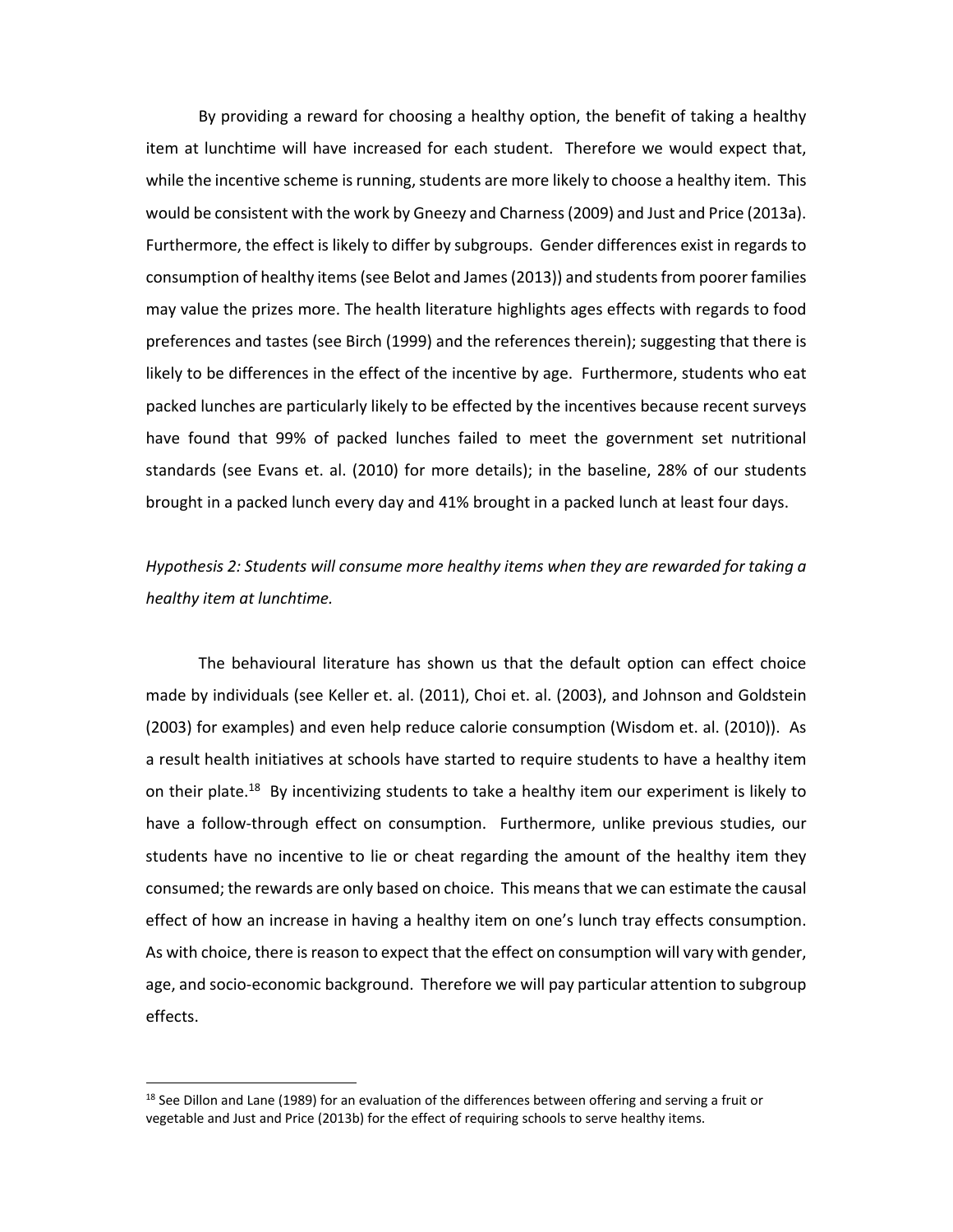*Hypothesis 3: Students will choose and consume more healthy items after the incentive is removed than before.*

Given how food preferences develop, if students have been eating more healthy items during the intervention period they may have developed a preference for healthy items or developed a habit of eating healthy items at lunch time. Becker and Murphy (1988) and Becker (1992) develop a model of habit formation where the marginal utility of today's consumption is correlated with historical consumption. Therefore a small change in today's behaviour – caused by an exogenous increase in the benefit of consuming a healthy item for instance – could lead to long term changes in consumption. To measure this we look at the proportion of healthy items a student chooses in the week immediately following the intervention and six months later.

### **4. Results**

#### **4.1 Randomisation and pre‐intervention summary statistics**

We begin by comparing our treatment and control schools in the baseline period. Table 1 presents the means of the outcome variables and other covariates by control and treatment groups. The final two columns show the p-values for treatment and control differences. There are no statistically significant differences for the overall sample suggesting that, based on observables, the randomization worked as expected. Furthermore, even though they are insignificant, the size of the differences (in most cases) are less than one standard deviation, suggesting that the control and treatment groups are close to being observationally equivalent in the baseline.

### **4.2 Descriptive figures**

We start with presenting three simple graphs, showing how our three main variables of interest changed over time on average. We will examine one main variable for choice, which we will label as "choice," and it will equal one if a student choose a healthy item on a given day. For consumption we will focus on two variables: "try" which will equal one if the student eats at least some of the healthy item she choose that day; and "eat more" which will equal one if the student eats more than half of the healthy item she chose that day. For the initial part of the analysis, we will look at the weekly mean outcome for a given pupil since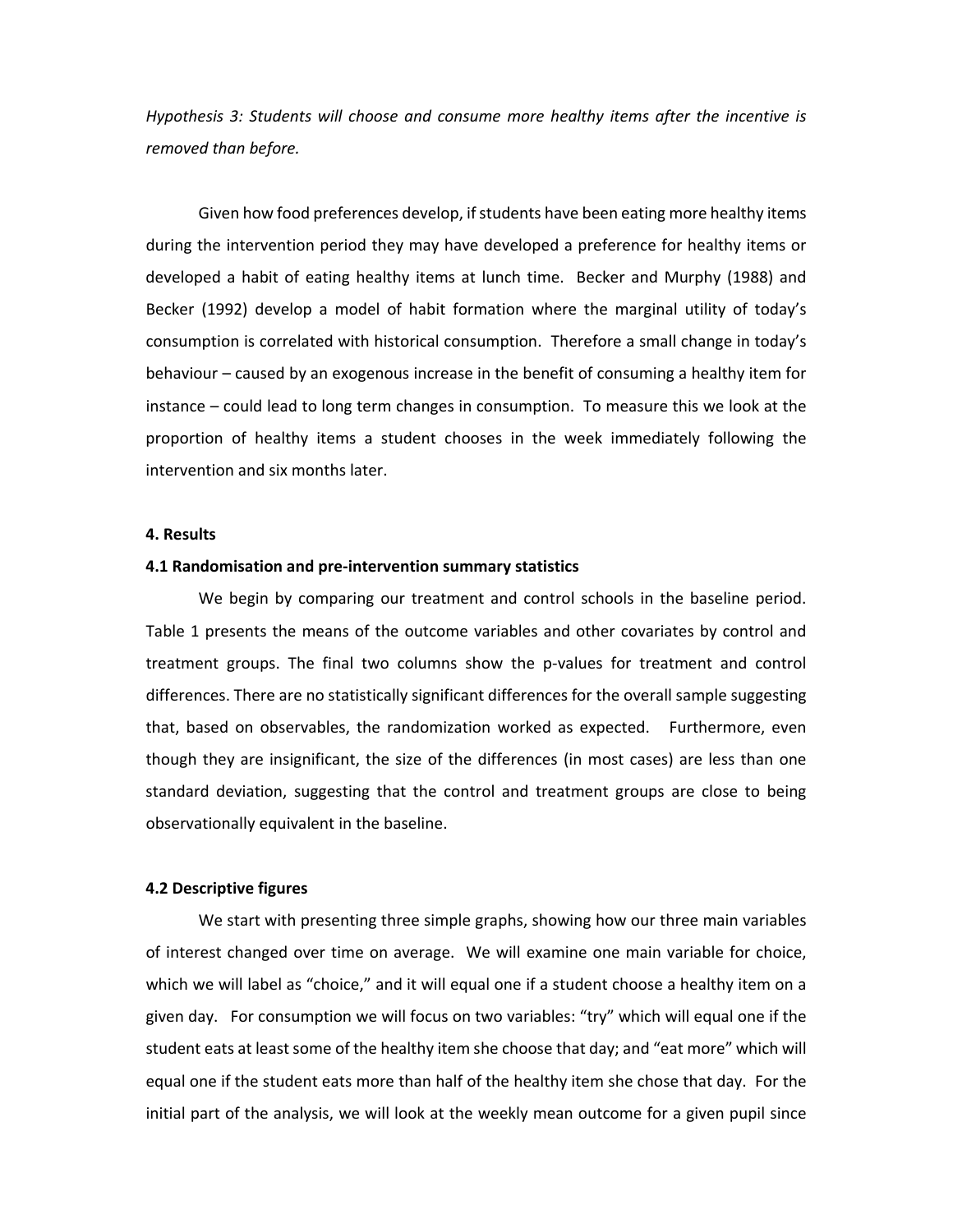the largest prize in each incentive scheme is based on weekly consumption. Specifically, we construct the following variables:

$$
Mean(outcome)_{isz} = \frac{\sum_{day=1}^{5} Outcome_{i,s,z,day}}{\sum_{day=1}^{5} Present_{i,s,z,day}}
$$

Where *outcomei,s,z,day* is the outcome of interest for pupil *i* in school *s* in week *z* on a specific *day* of the week. *Present* indicates whether the child was present at lunch or not (this allows us to take account of possible absences).

Figures 1, 2 and 3 show how the three variables of interest changed over time.<sup>19</sup> Figure 1 shows the trend in 'choice' for the control, piece-rate, and tournament schools. We see that the percentage of healthy choices is consistently higher in both types of treatment schools than in the control schools during the interventions. However, the differences disappear immediately after the incentive is removed (week six) and six months later, we even observe a relative decrease in the competition schools. Figure 2, which shows the trends for 'try,' shows a much larger effect of the treatment schemes and a distinct pattern in piecerate schools. There is a sharp increase in week two, both in the tournament and piece rate treatments. But while this increase is sustained for the remaining weeks in the tournament schools, it reverses slightly in the piece rate schools after two weeks. Six months later, we find higher rates of trying in the competition schools, followed by the piece rate schools and finally the control schools. Figure 3, which is for 'eat more' shows roughly the same pattern as Figure 2: there is a sharp increase in week two, which is sustained over the period of the intervention, in week six (immediately after the intervention) and six months later. We also note an increase in the control schools six months later; this could be due to a seasonal effect or other interventions that have taken place in the schools.

## **4.3. Intervention Effects**

We begin by reporting the average treatment effects for the three main outcome variables of interest: 'choice,' 'try,' and 'eat more'. The treatment lasted for 4 weeks. Therefore, in the first instance, we present the results separately for each treatment by week.

 $19$  In the piece rate scheme an interesting threshold to keep in mind is 80% which corresponds to the threshold to pass to receive an additional reward at the end of the week.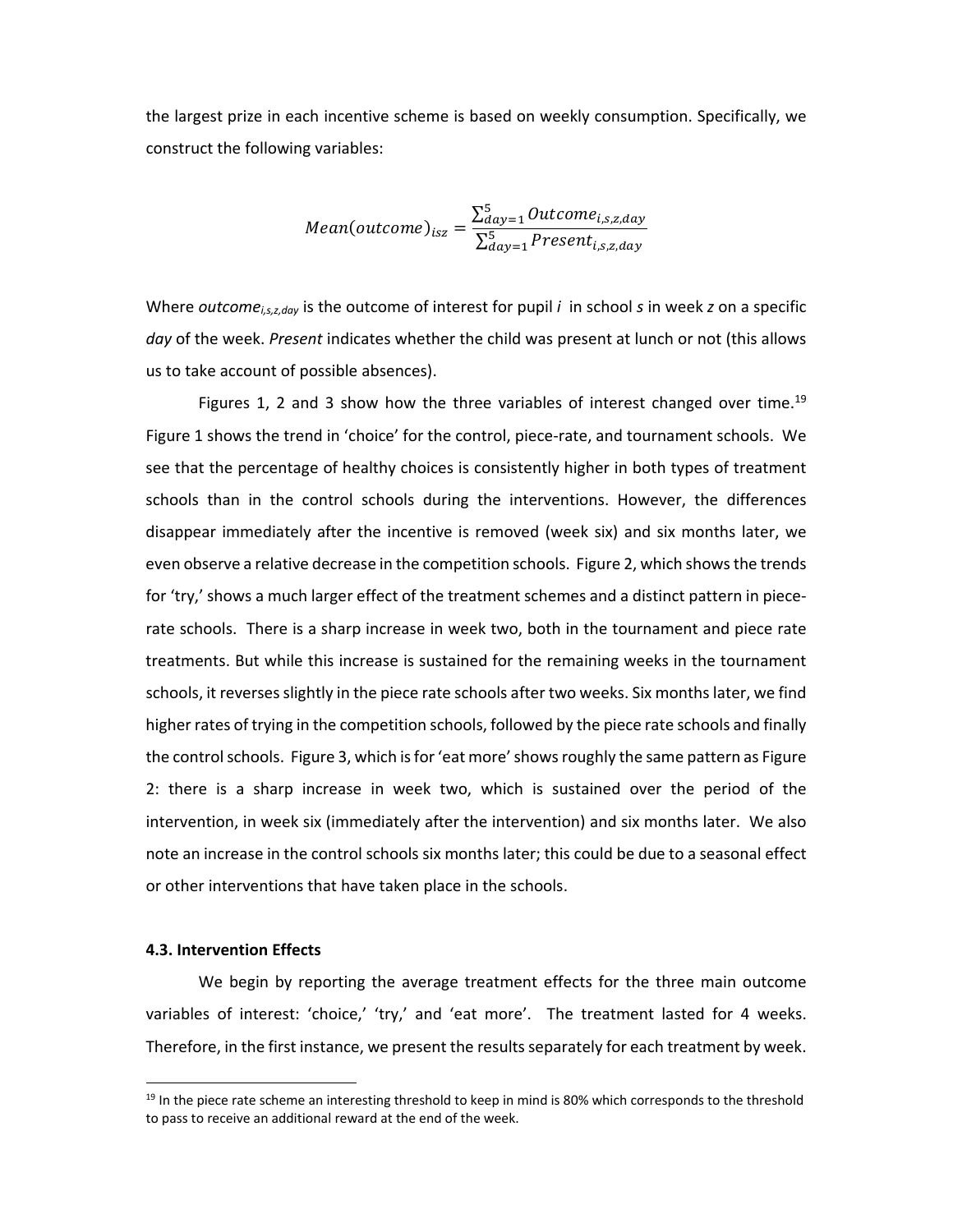This allows us to see if and how the intervention may vary over the intervention period; students may become tired of the prizes and stop responding after the first few weeks.

We estimate the following linear probability model:

Mean(outcome)<sub>isz</sub> = 
$$
\beta_0 + \sum_{z=2}^{5} \beta_z Week_z + \beta_{compComp}Comp_s + \beta_{piece}Piece\ rate_s
$$
  
+ $\sum_{z=2}^{5} \beta_{z,Comp}Comp_s \times Week_z + \sum_{z=2}^{5} \beta_{z,piece} Piece\ rate_s \times Week_z + \alpha_i + u_{ist}$ ,

Where *outcomeisz* is the outcome of interest for pupil *i* in school *s* in week *z, Week2,…5* are week dummy variables, *Comp* and *Piece rate* are dummy variables indicating whether school *s* is part of the competition or treatment group, and the unobserved error term is  $\alpha_i + u_{i, \text{st}}$ . The parameters to be estimated are  $\beta_0$ ,  $\beta_{\text{Comp}}$ ,  $\beta_{\text{piece}}$ , and  $\beta_z$ ,  $\beta_{\text{z,Comp}}$ ,  $\beta_{\text{z,piece}}$  (for  $z=1,...5$ ).

Since our dependent variables are bounded upwards (at 1), we estimate this specification on the whole sample and on the sample of students most likely to respond: those who did not have a mean outcome equal to one in the baseline (referred to later as "Lessthan 100%"). We are particularly interested in the latter group because those who are not choosing or consuming a healthy item every day is the subgroup that could most benefit from the intervention – they could be encouraged to eat healthier – whereas the group that choose and consumed a healthy item every day is already eating as healthy as possible in our framework.

In the sample of all pupils, there was little effect of the piece rate scheme on all three outcomes of interest but there was a positive effect in the tournament scheme. Column [1] shows that competition increases the probability that a student choose a healthy item by 5.9 percentage points in the first week of the intervention. Thereafter the difference-in difference estimates are positive but no longer significant. There are no significant effects for the piece-rate scheme in column [1]. Column [2] we can see a similar but clearer pattern 'try:' there is an 8.5 percentage point increase in the probability of a student trying a healthy item in the first week of the intervention; a 9.5 percentage point increase in the second week of the intervention; and a 7.5 percentage point increase in the third week of the intervention. Likewise there is no significant effect for the piece-rate scheme, though, the point estimates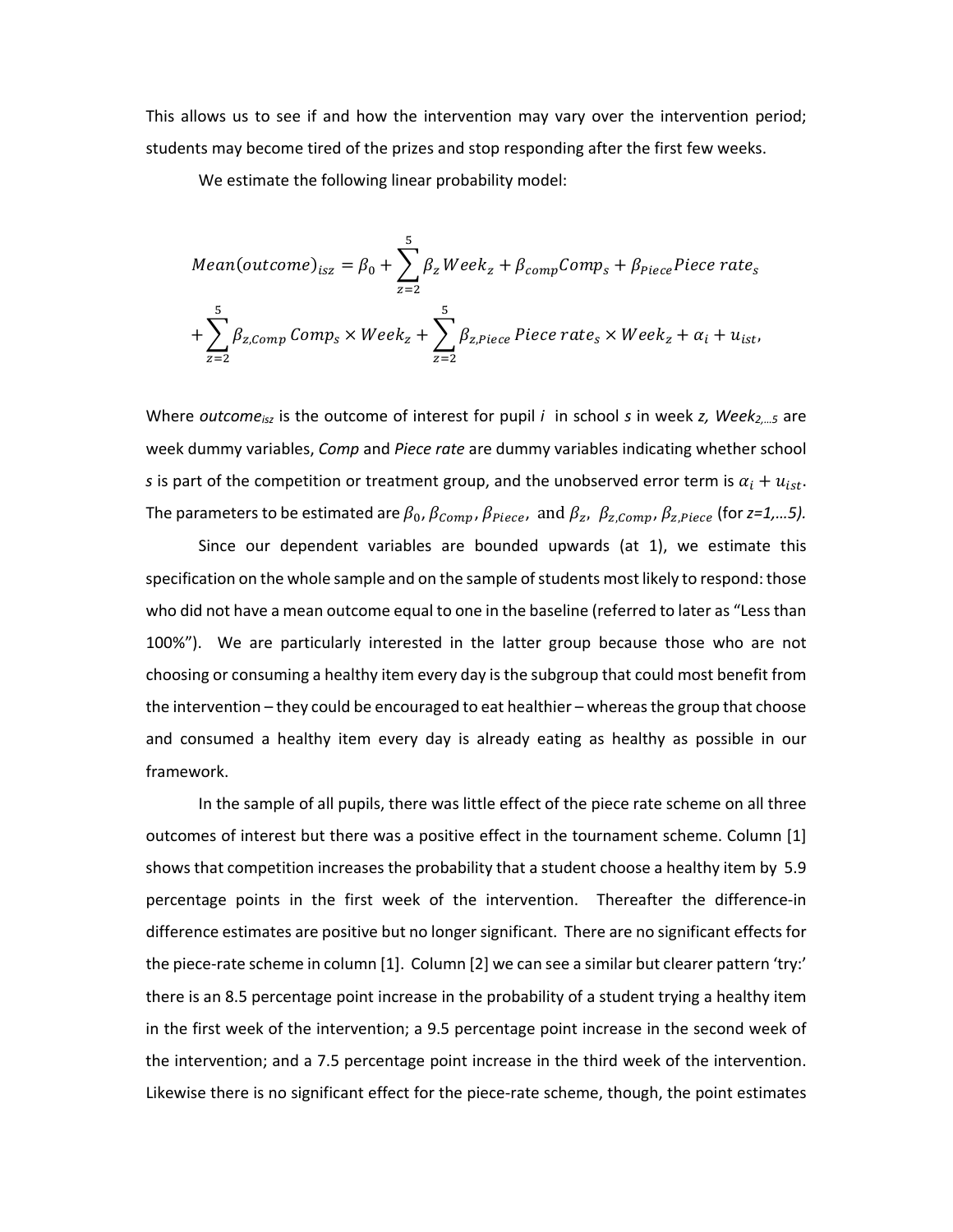are large in the first two weeks of the intervention. Column [3] shows the effect on 'eat more:' there are no significant differencesal, though, the coefficients are all positive and of the same order of magnitude as those in column [2].

The picture looks slightly different in columns [4]‐[6] when we consider the restricted sample, i.e. those who did not choose or consume a healthy item every day during the baseline and, thus, there was room for them to improve their nutritional habits. Roughly we see the same picture for each outcome variable of interest; the tournament scheme has a large significant effect that does not dissipate over the intervention period where as the piece‐rate scheme has an initial positive effect in the first two weeks of the intervention and then drops off over there rest of the intervention period. By the last week of the intervention, the percentage of healthy choices increased by 17 percentage points, the percentage of portions tried increased by 18 percentage points and the percentage of portions eaten for more than half increased by 15 percentage points in the tournament scheme but there were no significant results for the piece‐rate scheme. This means that the tournament scheme, on average, caused students to choose, try, and eat more than half of one additional healthy item per week.

These first results highlight the importance of testing different mechanisms and schemes while using incentives which a simple piece‐rate scheme alone, as used in most other studies, could have missed.

#### *Choice and consumption dynamics*

Having established that there are differences in the effectiveness of the incentive schemes we now move onto explain why it might be the case the tournament scheme appears to work better in comparison to piece‐rate scheme. While the previous analysis was based on week level regression we do have data at the day level for each student. In this section we will analyse the student‐day level data and examine the dynamics of choice and consumption throughout the week. In particular we will look at if there are different dynamics based on the two types of treatments.

First when looking at choice, the students who were most responsive to the treatments were those who had not chosen a healthy item 100% of the time during the baseline period. Column [1] in panel A of table 4 shows the day level regressions for that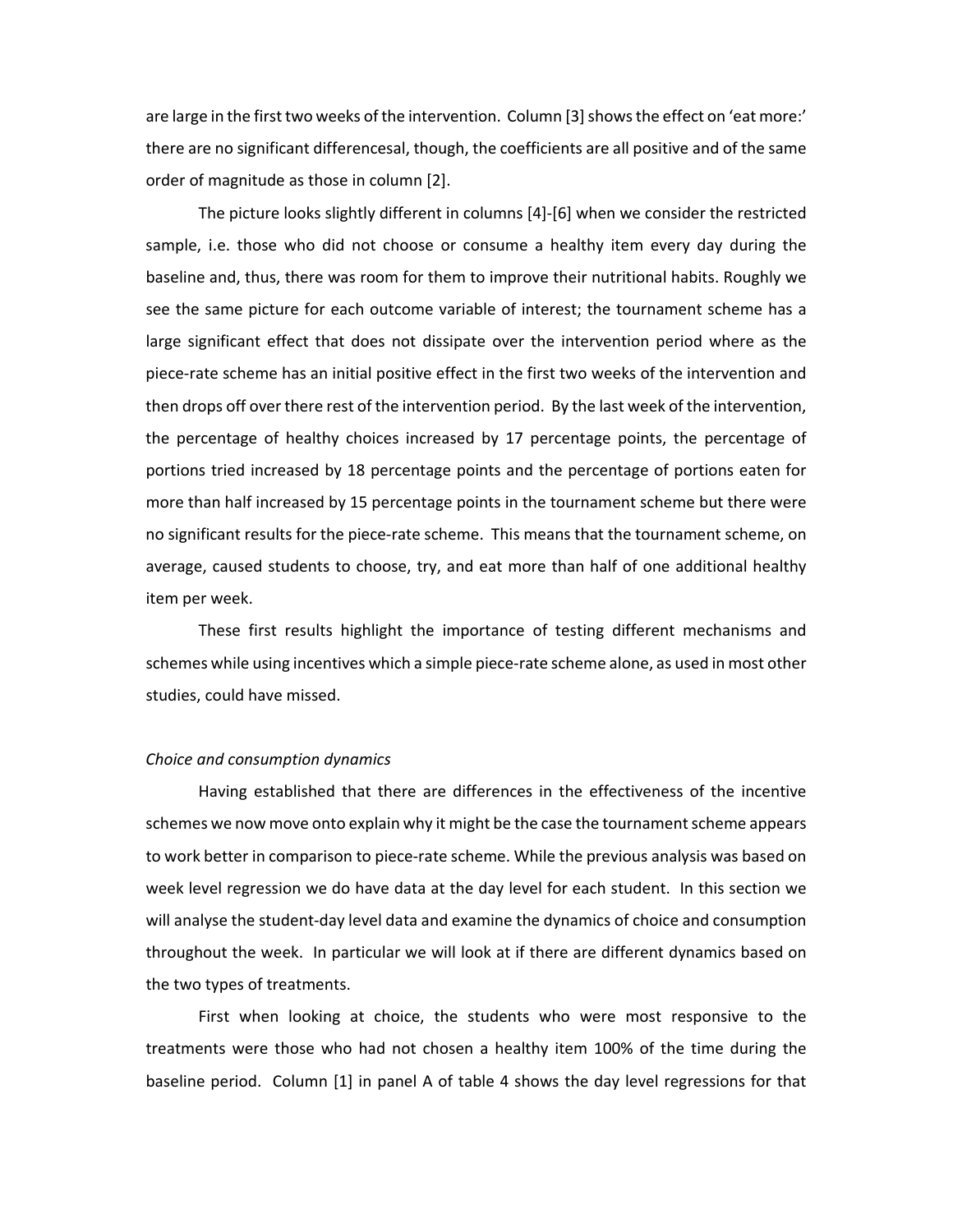sample of students.<sup>20</sup> As in the weekly regressions, column [1] shows that competition had a large and significant effect on choice during treatment weeks; students assigned to the competition group were 16 percentage points more likely to choose a healthy item. There was a large imprecisely estimated effect due to piece-rate.<sup>21</sup> Columns [2]-[6] show the effect of the treatments for each day of the week. The effect of the tournament scheme started off very strong at the beginning of the week; on Mondays and Tuesdays students were 20 and 24 percentage points, respectively, more likely to choose a healthy item. As the week went on the effect dissipated, though; the point estimate decreased from 18 percentage points on Wednesday to 4 percentage points on Friday. Piece-rate had the opposite effect; students were more likely to choose their healthy item at the end of the week. The only significant increase in choice due to the piece‐rate treatment took place on Friday when students were 25 percentage points more likely to choose a healthy item.

In the tournament scheme students did not know how many healthy items they would have to choose to get a prize at the end of the week; if they choose five healthy items, though, they were guaranteed a prize. Since students did not know who was in their group and some students did not choose a healthy item every day, a student could assign a subjective probability to winning given how many items she had chosen during the week.<sup>22</sup> Based on a student's subjective probability one could calculate the number of healthy items that a student would ideally want to consume each week to maximize her benefit from getting a prize subject to her disutility from having to choose a healthy item. Once a student has reached that number of healthy items she could switch back to her preferred unhealthy item. This type of pattern would explain why the effect of competition tapered off during the week.

In the piece‐rate scheme the threshold to obtain the weekly prize was known and fixed. Given the exogenous pre-determined goal a student had to reach there was room for discouragement to take place; if a student had not eaten a healthy item on Monday or Tuesday then there was zero probability the student would get a prize that week. Besides

 $20$  There was no effect – either positive or negative – on the sample of students that had chosen a healthy item 100% of the time during the baseline week. The effect on all students is just a weighted average of these two groups.

<sup>&</sup>lt;sup>21</sup> Redoing the weekly tables in the results section using day level data does not yield any qualitatively different results. The imprecision of the piece-rate estimate is primarily driven by the fact that year 5 students responded positively while year 2 students responded negatively; this will be discussed later when the heterogeneity of the effects are discussed. <sup>22</sup> In fact there was an increasing probability of winning the prize based on the number of healthy items one chose. There was a small probability (under 5%) chance of winning if a student had chosen zero or one item, a 6.7% chance of winning if a student chose two items, a 21% chance of winning if a student chose three items, and a 39% chance of winning if a student chose 4 items.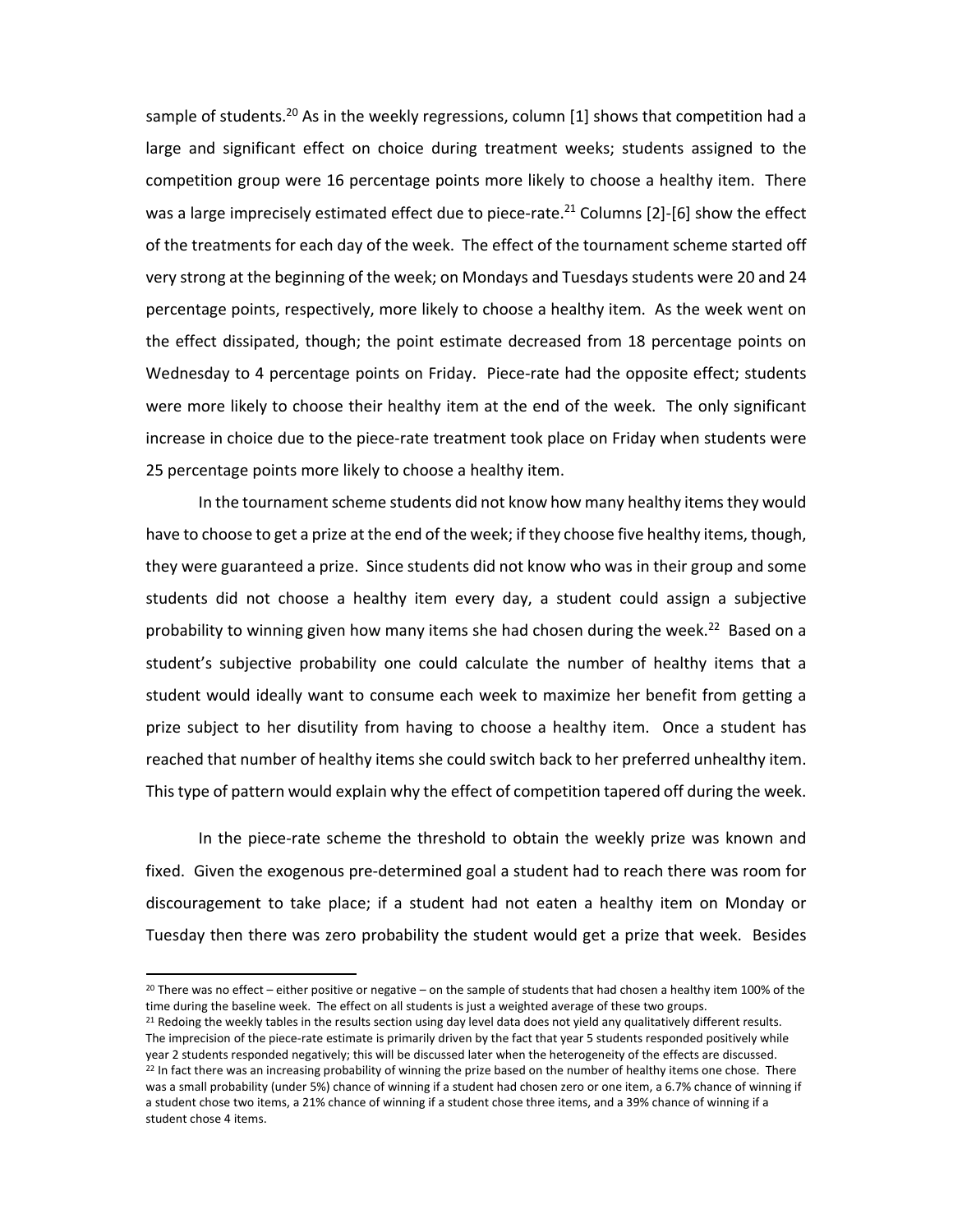having no external incentive from Wednesday onwards, a student might also feel discouraged and choose not to select a healthy option. Therefore, to examine this discouragement effect we break the sample into two groups in columns [7] and [8]. Column [7] contains students had 'missed' the prize as of Wednesday, i.e. they had not chosen a healthy item on Monday or Tuesday. Column [8] contains those students who had chosen at least one healthy item before Wednesday. The effect of piece-rate is large and significant for those who still have a chance of getting a prize, i.e. those in column [8]. However, for those that have missed the chance of getting a prize the effect of piece‐rate is estimated to be negative, though, it is insignificant. This means that as the week goes on the incentive to choose a healthy item wears off for those that miss the goal in the piece-rate scheme. However, this is not the case in the competition treatment because there is always a positive probability of winning the prize no matter how many items the student has consumed during the week.<sup>23</sup>

These results speak to the intrinsic incentive differences between the two treatments. The external, known goal in the piece-rate can lead to a lack of incentive because of previous choice patterns. However, there is always a positive chance of winning in the competition treatment because the goal is unknown and endogenous to the system. In the habit formation literature with regards to healthy eating the goals have all been exogenous and known. Therefore, there is room to design rewards like the tournament scheme that can have a greater effect (than piece‐rate) over the same period of time.

 Panel B shows the effect of the treatment on consuming at least some of a chosen healthy item on any given day. Column [1] of panel B shows the same effect as the weekly results; competition has a large significant and positive effect and piece-rate has a positive effect, though, it is insignificant and less precisely estimated. Columns [2]‐[6] show the daily effects and, as with choice, piece-rate only has an effect one day a week, in this case on Thursday. More importantly, columns [7] and [8] show the differential effect of piece rate for those who have made different choices previously in the week. There is no effect of the treatment for students that have missed the chance to get a prize by Wednesday, i.e. those that have not chosen a healthy item on Monday or Tuesday; shown in column [7]. There is a large and positive effect of piece‐rate for those that still have a chance of getting the prize,

<sup>&</sup>lt;sup>23</sup> Indeed the point estimate for competition is the same in columns [7] and [8] showing that the choice pattern before Wednesday does not change the effect that the competition treatment has from Wednesday onwards.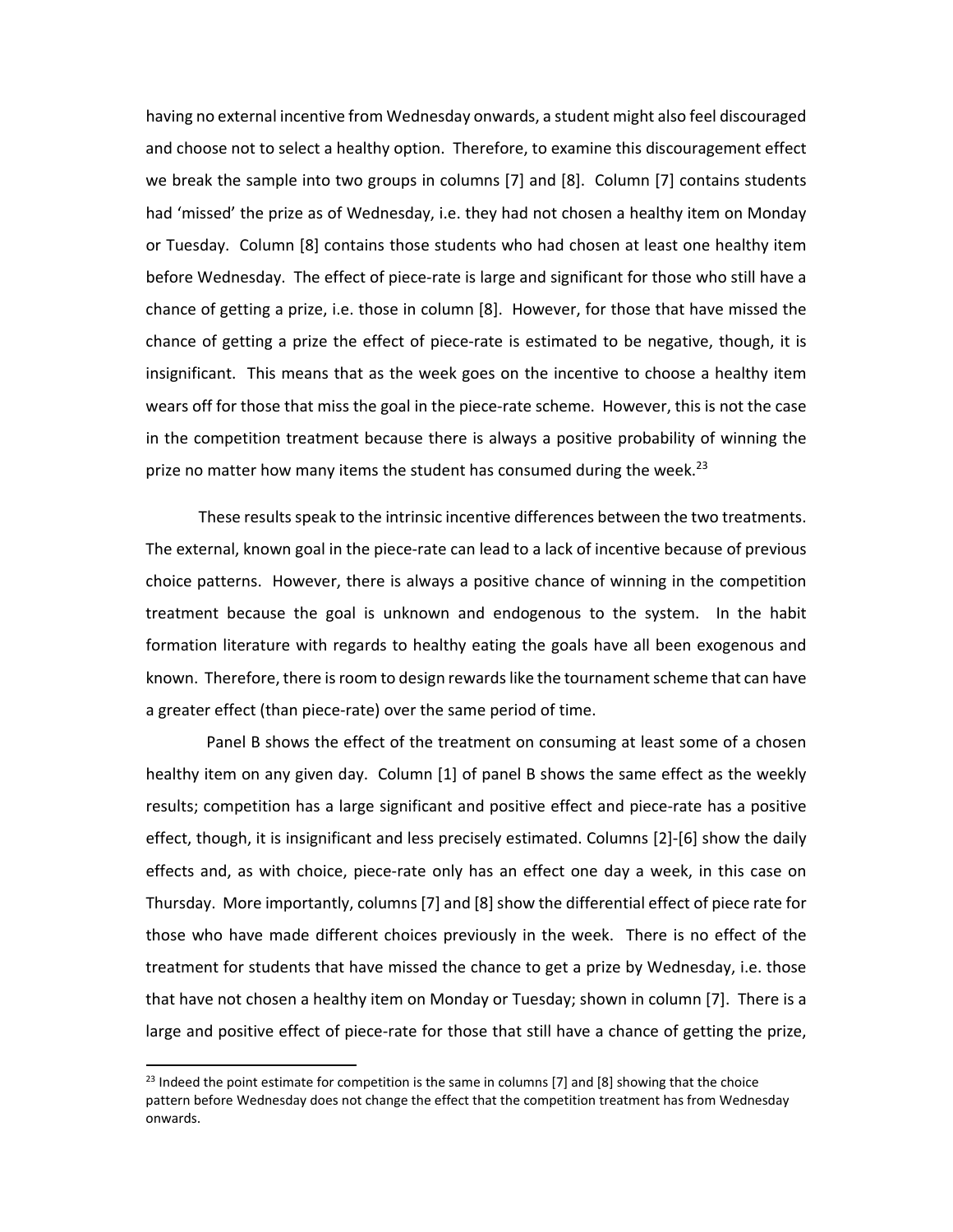i.e. those that have chosen at least one healthy item on Monday or Tuesday; shown in column [8]. The dynamics around trying a healthy item are the same as choice for the piece‐rate treatment.

The effect of the tournament scheme on consuming at least part of a healthy item is somewhat different than in choice. Columns [2]-[6] show a large positive effect of competition that does not dissipate over the week. Students were not incentivized to try the items therefore these results speak more to how a student behaves once a healthy item is on her plate. Since students were choosing, on average, less healthy items as the week went on, then this constant effect suggests that those who were choosing healthy items on Monday were less likely to consume them, while those choosing them on Wednesday were more likely to try them. On Friday, there was no effect of tournament on choice; therefore, the large effect seen in panel B has to mean that those who did choose a healthy item definitely tried it. Friday is typically "fish and chips" day at many schools in the UK; for a student to give up chips she probably has to really like the healthy option. The main effects on try, though, are those shown in columns [7] and [8]. Again, the point estimate for competition does not vary between columns [7] and [8]. This means that previous choice patterns in the week do not effect consumption choices later in the week systematically, unlike for the piece-rate treatment.

## *Heterogeneity in treatment effects*

We now turn to the heterogeneity in treatment effects. We will focus on looking at the effect of the two incentive schemes by gender, year‐group, and free‐school meal status.

Tables 5A and 5B report the estimates broken down by gender. With boys, shown in Table 5A, we find significant short run effects of the piece rate only when we consider the whole sample. But if we look at the more restricted sample, we find large and sustained effects of the tournament on choosing and trying in particular and also on 'eat more.' As in the overall sample, boys initially respond to the piece rate scheme but the effects start to dissipate after the second week of the intervention. With girls, though, as shown in Table 5B we find a striking pattern: whether we consider the whole sample or not, we find that girls respond significantly to competition particularly in terms of trying a healthy item, but we find no significant effects of the piece rate, not even at the beginning of the intervention period.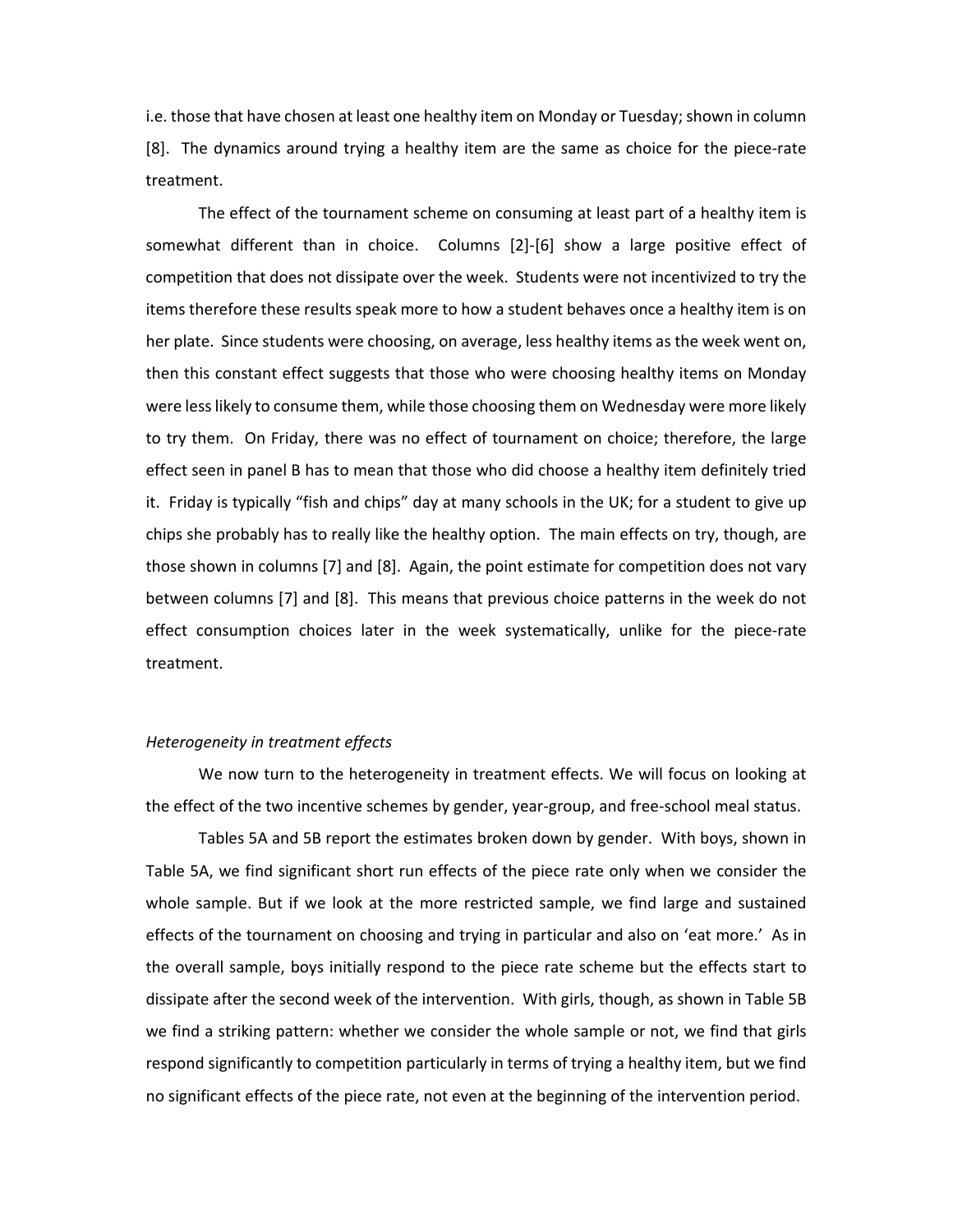Tables 6A and 6B show the effects for year two and year five students respectively. The two groups respond quite differently to the treatments. Year two students appear to respond adversely to the piece rate, while we find very large and significant effects for students in year five. In the whole sample, columns [1]‐[3], we find that the percentage of portions chosen and the percentage of portions tried are estimated to have decreased to some extent for year two, although the effects are only significant for week 4. In the restricted sample, columns [4]-[6], there is also a significant decrease for the piece-rate in week two, the first week of the intervention, for trying a healthy time. Overall – in both the restricted and entire sample – there is a small positive effect of the tournament for students in year two, though. However, when looking at year five students the results are strikingly different: the piece‐rate scheme increased by between 14 and 17 percentage points for choosing, 22 and 25 percentage points for trying, and 22 and 26 percentage points for eating more than half. Furthermore, with the year five students, the effect of the piece-rate does not decrease over the incentive period. When looking at the restricted sample in columns [4]–[6] the point estimates for piece-rate are even larger and significant over the entire intervention period. However the restricted sample does show that the tournament scheme also has a large significant effect that is similar in size and magnitude as that shown for the complete restricted sample in Table 3.

Next we examine the effect by two other sub‐groups, those who are eligible for a free school meal (FSM) or not. The results for non-FSM students are reported in Table 7A and the results for FSM students are reported in 7B. Children eligible to receive free school meals at school usually come from lower socio‐economic backgrounds. Children from lower‐ socioeconomic background have been shown to be much less responsive to interventions at aimed at tackling obesity and overweight (see for example Muller et al, 2005). For both of these groups it appears that the piece-rate scheme only had little or no significant effect on whether a student chose or consumed a healthy item during the intervention period. However, we find large and significant effects of the tournament scheme for both the FSM and non‐FSM students on the probability of trying a healthy item. When looking at the restricted sample, we find that the likelihood that a student tried a healthy time increased by nearly 20 percentage points in the first week of the intervention both the FSM and non‐FSM groups. Furthermore, the large significant effect of the tournament do not disappear over time for either the FSM or non‐FSM group.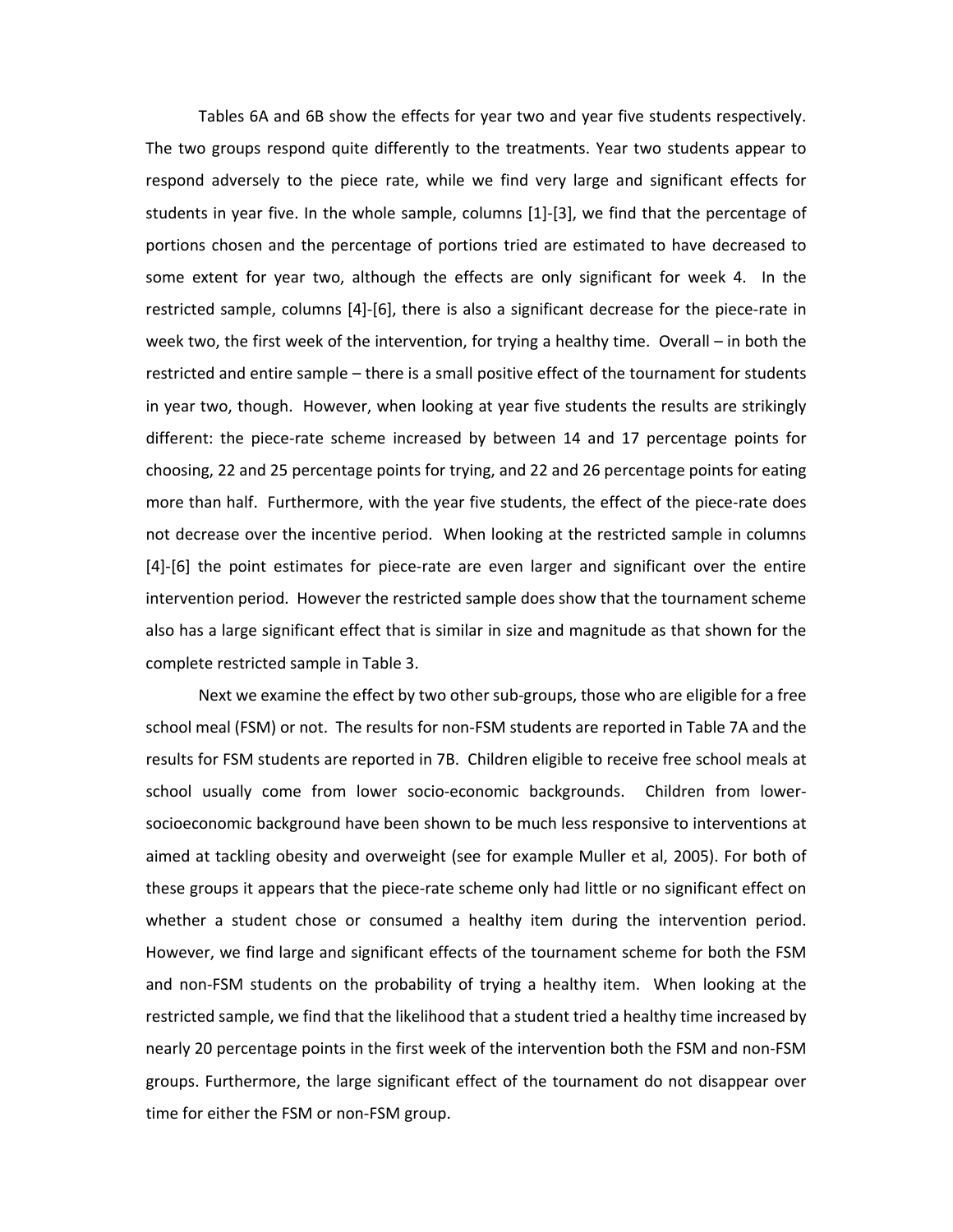The examination of the heterogeneity of the treatment effects provides key insights to how average effects can mask potential downsides that are of particular importance when considering policy. With regards to the tournament, it is clear that the overall effect is large and significant: the tournament caused students to choose and consume more healthy times and those effects do not vary much by subgroup. However, looking at the average effect of the piece-rate, would mask extreme differences in the response by year groups. Table 3 suggests that the piece-rate had an initial effect on choice and consumption of healthy items but that the positive effect dissipated after two weeks. This general pattern is only present for boys (table 5A) and non‐FSM students (table 7A); girls (table 5B) and FSM students (table 7B) did not have a significant response to piece‐rate. However, year five students did respond positively and the effect did not dissipate over time and year two students responded negatively to the piece-rate. Given that piece-rate seems to be effected by discouragement, these heterogeneous effects could be due to differential responses to discouragement. Furthermore, if healthy eating habits developed at a young age are more likely to last, then it is uncertain that a policy maker would want to introduce an individual based scheme such as the piece‐rate scheme used here since it appears to discourage younger students from choosing and eating healthy items.

### **4.4. Medium term effects**

We now turn to the post-intervention weeks and evaluate whether the changes observed during the intervention persist in the week after the incentives are removed. The results are presented in Tables 8, 9 and 10. Given that tables 3‐7 allow us to see how the incentives vary over the intervention period, we now look at the overall effect of the intervention period in one summary variable, called "wk 2‐5." However, our main coefficient of interest is the interaction of the incentive scheme with week six, which is the week immediately following the intervention.

Table 8 shows the effects by gender. As expected there is no discernable effect of the treatment on the whole sample. Instead we see a strong positive effect on those most likely to have responded, the restricted sample in columns [4]-[6]. With regards to the tournament, there is an average increase of 18.5 percentage points in the probability of choosing a healthy item for boys, as shown in column [4]. In column [5] we see that there is a 15.4 percentage point increase in the probability of trying a healthy item. Column [6] shows no effect on eating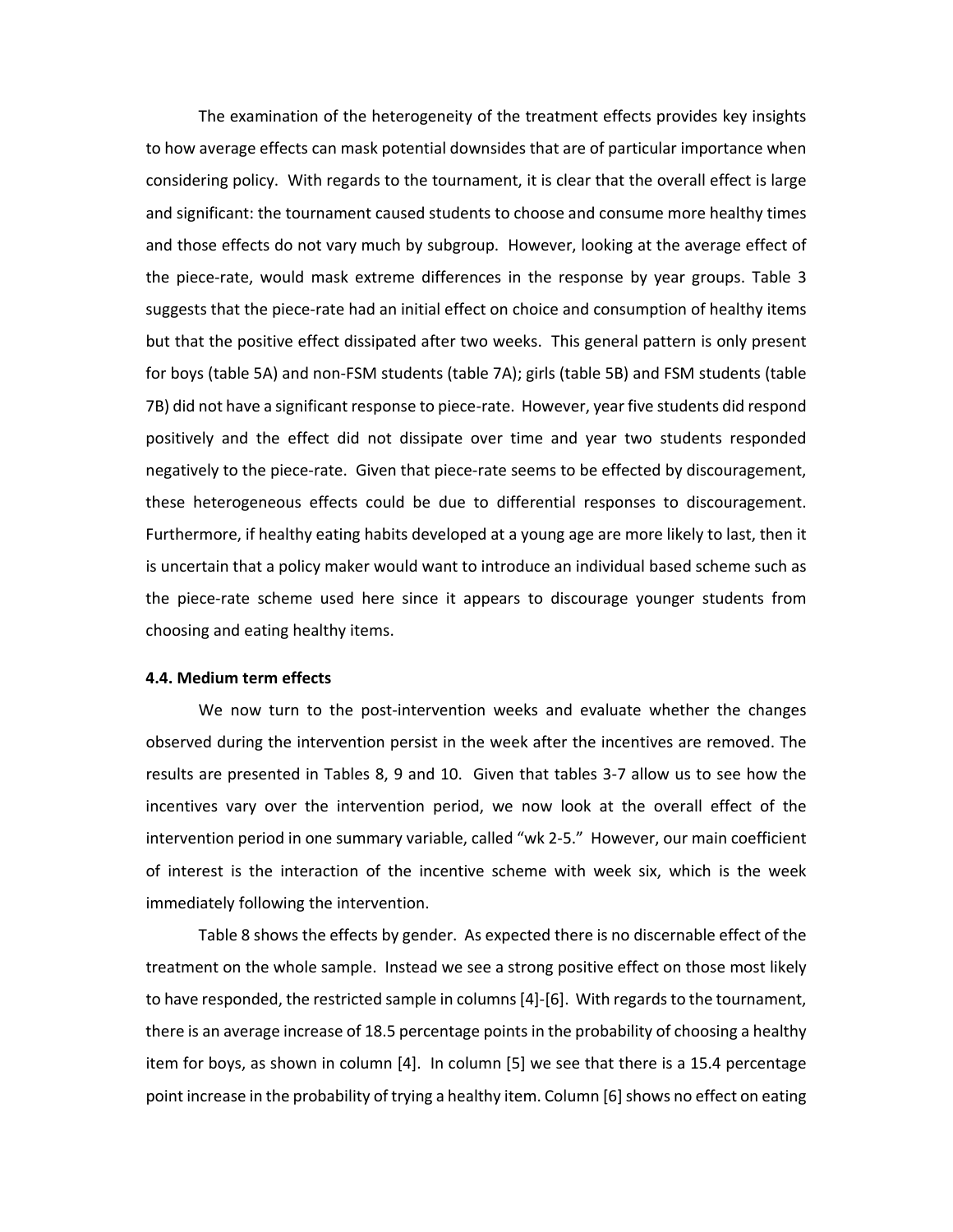more than half. When the incentive is removed in week six, boys are more likely to continue eating part of the healthy items on their plate. However, there is no other effect. With regards to piece-rate, boys respond positively for all three outcomes of interest but there is not carry over into week six. When looking at girls, Table 8 panel B, we see that for the restricted sample, the significant results from the incentive period are for the tournament on consuming (try and eat more than half) of a healthy item. In both of those cases, we also find lasting positive effects after the incentives have been removed. These results suggest that when girls respond to a treatment it is more likely to have at least a medium-run effect than when a boy responds to a treatment.

Table 9 shows the effects by year group. The piece rate has a strong negative effect on choosing, trying, and eating more than half of a healthy item for students in year two. What is worse is that the negative effects persist even when the incentives are removed; all the point estimates for week six interacted with piece-rate in columns [1]-[6] are negative and significant. When looking at year five in panel B, we find very large and significant effects of the piece rate and most of them are sustained once the incentive is removed. We find a slightly different pattern for the tournament. The tournament, in general, effects both year groups positively, however the positive effect on choice and consumption only carries over into week six for the year two group – refer to column [2], [3], [5], and [6]. However, in no case do the positive effects of the incentive period carry over into week six for the year five group. This shows that when younger students respond to the incentive, even if it is negative, it is more likely to persist than when the older students respond to the incentives.

Finally, in Table 10, we split the sample by free school meal eligibility. Here again, we mainly find significant effects for the competitive scheme and these effects are particularly pronounced for FSM children. For non‐FSM students we see that in the restricted sample there is a positive effect of the tournament, columns[4]‐[6] in panel A. The positive behaviour only carries over into week six, when the incentives were removed, for consumption of healthy items. For FSM students, we see a positive effect of competition in columns [2]‐[6]. In all of the consumption estimations, the positive effects carry over into week six, refer to columns  $[2]$ ,  $[3]$ ,  $[5]$ , and  $[6]$  in panel B. There is no effect of piece-rate for either group.

As in the previous results we see that, in general, the tournament scheme works better than piece‐rate. Indeed there are more lasting effects after the tournament incentives are removed. However, of particular interest, is that the effects on consumption – trying and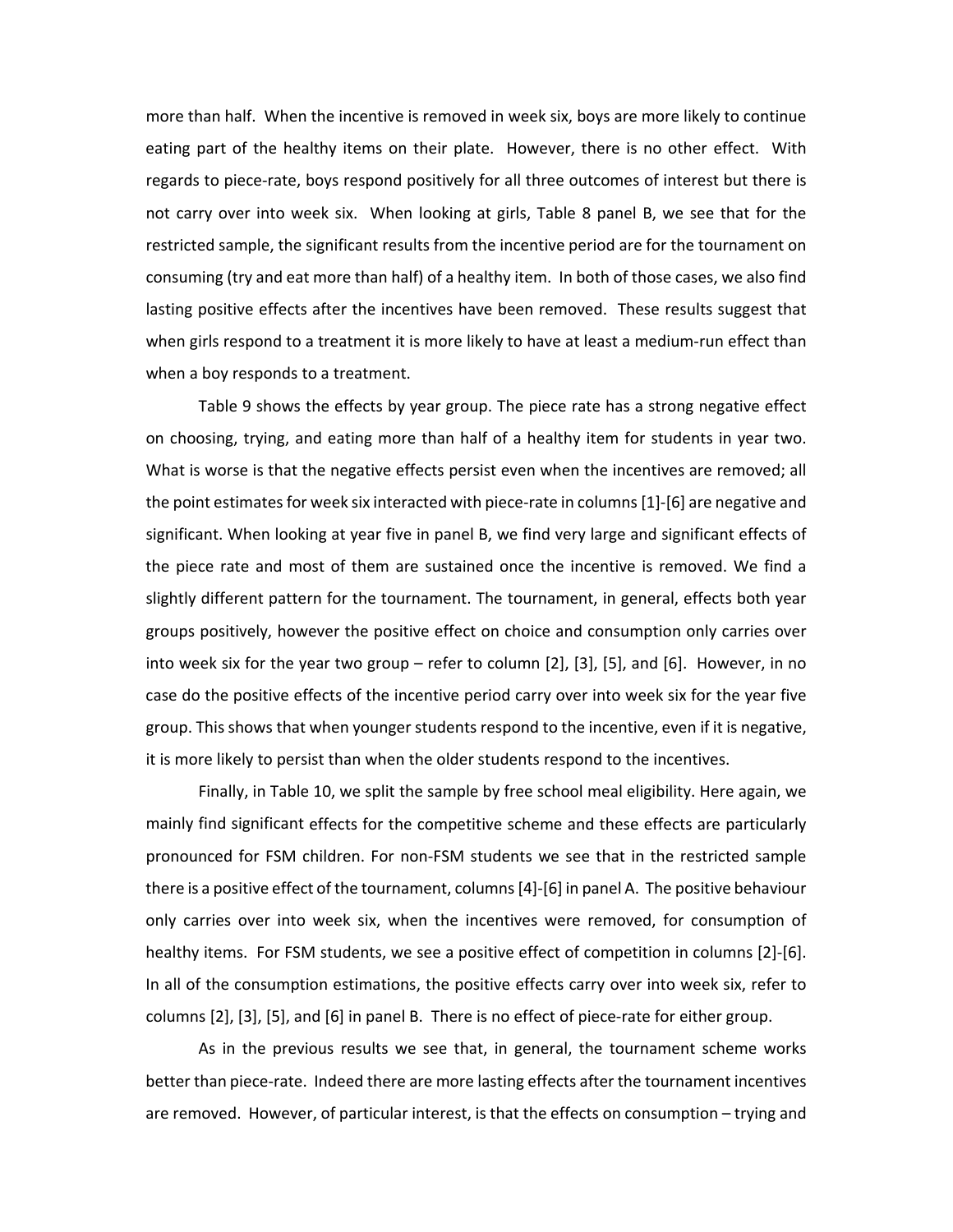eating more than half – are more likely to persist than the effects on choice. Given that students are not more likely to choose a healthy item after the incentive is removed but are more likely to consume a healthy item, which implies that the intervention schemes have caused people who originally had healthy items as part of their meal to consume them rather than leave them on their plate. Given that people are now more likely to consume healthy items when they are given them, that could imply that a change in food preferences has occurred.

#### **4.5. Habit formation**

To evaluate whether the effects we find lead to permanent changes in habits, we contacted the schools again 6 months later and asked them to conduct an additional week of monitoring. Given that the medium run effects suggest that our intervention was more likely to have an effect on consumption, we will focus our analysis here on the consumption variables ("try" and "eat more than half"). To evaluate whether a habit has formed, we run a two‐stage least squares regression, using the treatment dummies as instruments for the mean consumption during the intervention (that correspond to the mean of "try" or mean of "eat more than half" over the four weeks of intervention). Then, in the second stage, we regress the consumption variables ("try" or "eat more than half") corresponding to each of the post-intervention weeks (immediately after the intervention (week 6) and 6 months later) on the instrumented mean consumption during the intervention.

The results are presented in Table 11. We begin by presenting the estimates for all pupils. The first stage results show a positive and significant effect of the two treatment dummies on the proportion of healthy items tried during the intervention period for week 6 and on the sample where who tried less than 100% in the first week. The first stage estimates for 6 months later are typically weaker and are below 10. This is the case for all of our remaining first stage estimates except the year 5 group. To address this we have also estimated these results using limited information maximum likelihood (LIML) which is less biased when weak instruments are used. In most cases the results do not change<sup>24</sup>. We find a positive and significant effect of eating fruit and vegetables in the intervention period on consumption in week 6, and therefore evidence of habit formation in the immediate period

 $24$  There are two exceptions; when we run the estimation for the FSM children and boys in week 6 for the whole sample using LIML the estimates are of a similar magnitude but are less precisely estimated.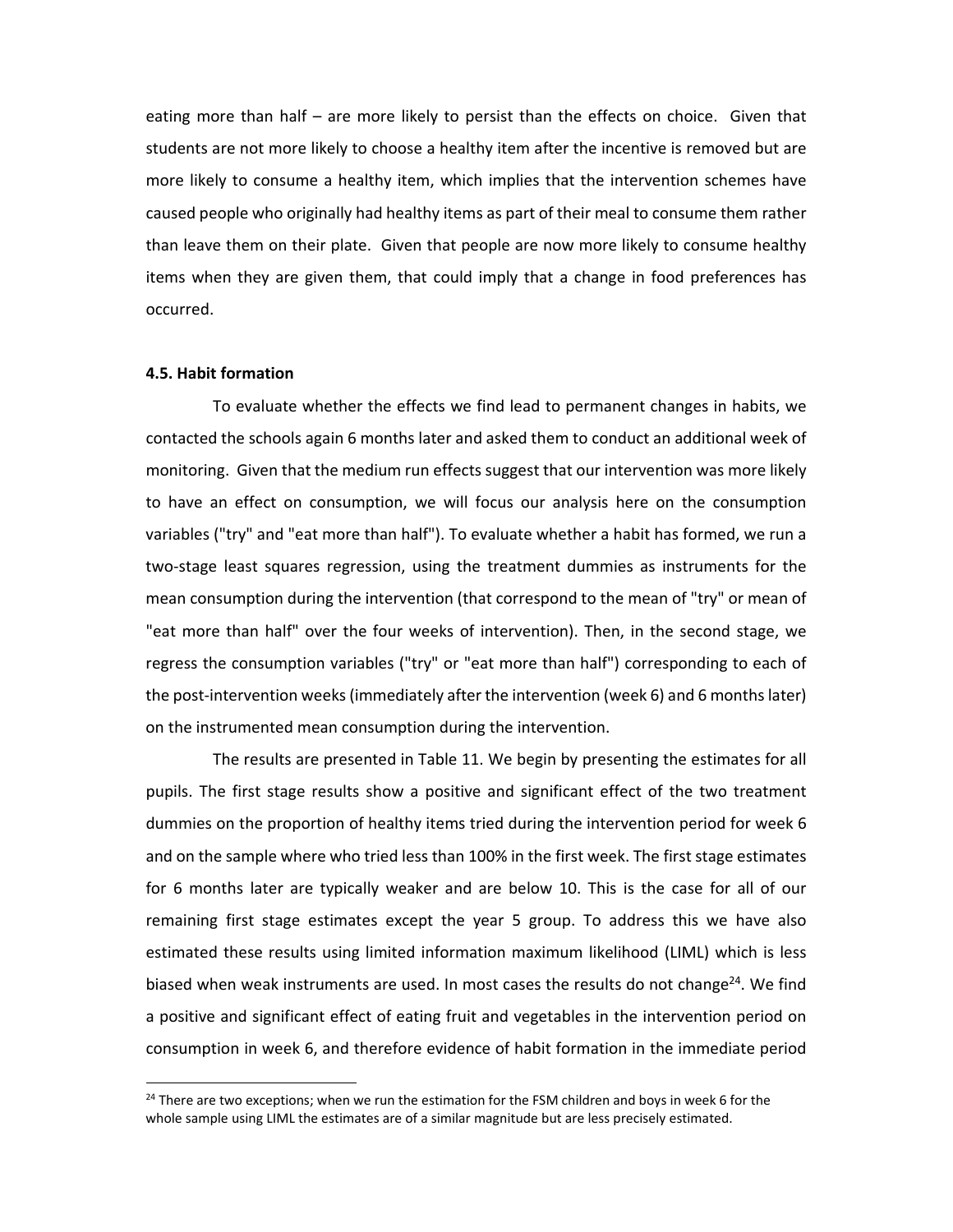after the intervention, for all pupils and those who tried less than 100% in the first week. However, we do not find any evidence of habit formation when we examine consumption 6 months later. When examining various subgroups we find evidence of habit formation in week 6 for most groups. However, as with the entire sample we do not find any evidence of long run habit formation on trying.

Considering the outcome of eating more than half we find evidence of short run habit formation across our different groups, with LIML giving similar point estimates to 2SLS. For the longer term we find that the free school meals pupils in the less than 100% group in the first week developed a long run habit. Although, these results must be interpreted with caution due to the small sample size.

### **4.6. Learning: Food Knowledge**

One question is whether the intervention triggered a response only through the incentives, or also through learning. It could be that the intervention taught children that fruit and vegetables are healthy and that they respond to that information rather than the incentives. We are able to test for this possibility by comparing the results on a knowledge test that was conducted just before and at the end of the intervention. The test shows pictures of 7 food items, including 3 or 4 fruit or vegetables and unhealthy items (such as sweets, chips, ice cream, crisps, fish fingers). Children were asked to write what the item is and whether the item was healthy or not (see Figure A2 for an example).

On average, we find that children described 92% items correctly and identified 83% of healthy items correctly before the intervention (see Table B1 for summary statistics). After the intervention, we find that results remained very similar (92% and 85% respectively). We estimate a simple linear model with the second test score results as dependent variable and include dummies for the experimental group of the school to which the child belongs (piece rate, competition or control). We also control for the first test score results. The results are presented in panel A of Table 12 for the sample of children who tried less than 100% in the first week (panel A of Table B3 presents the results for the whole sample which are very similar). We find very little difference in the second test score results across treatment and control groups. These results indicate that knowledge was very high before the intervention and was not affected by the intervention. Children are very well informed that fruit and vegetables are healthy and the responses to the intervention are not driven by learning.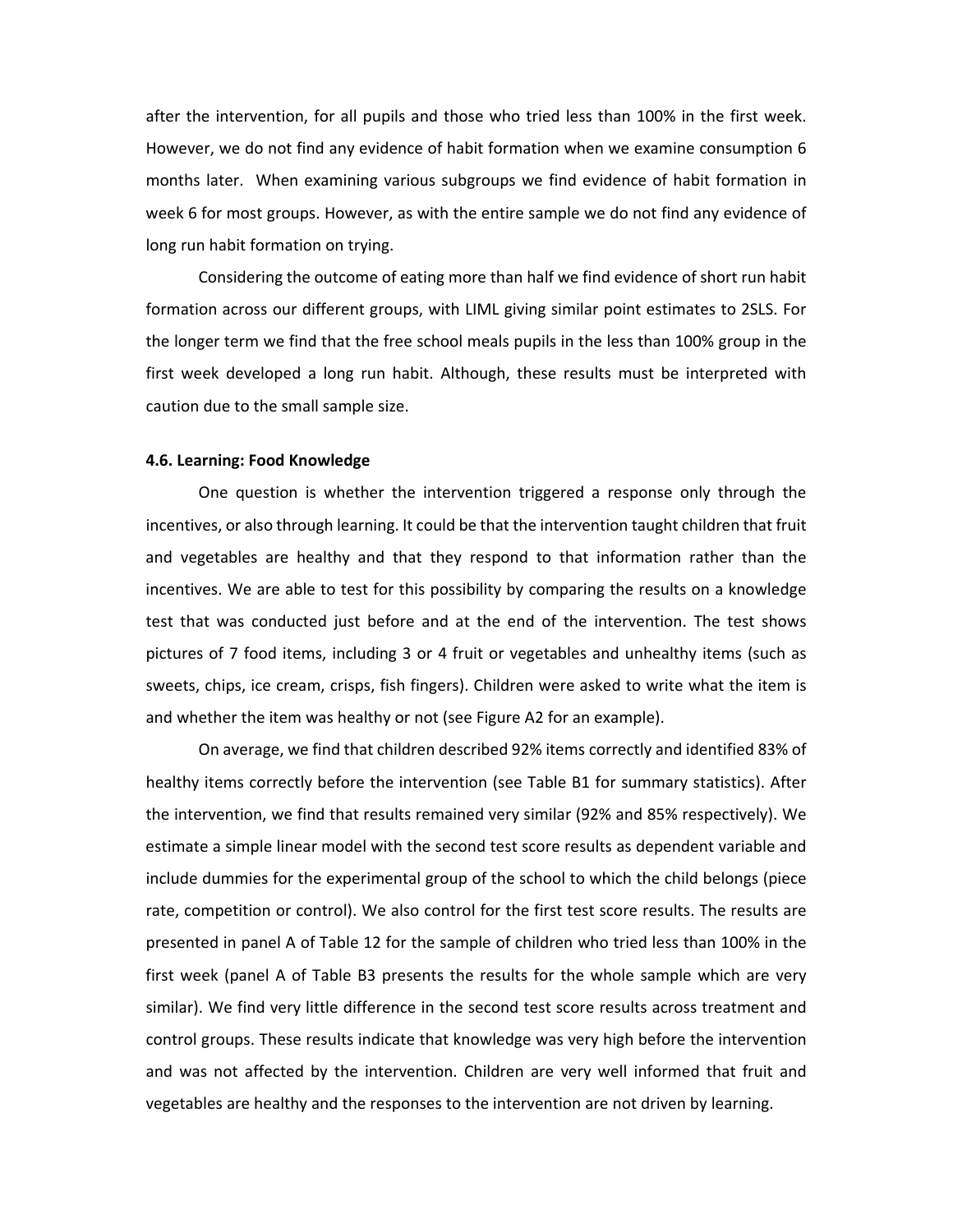### **4.7. Effects on cognitive outcomes**

We now turn to the effects on cognitive outcomes. Cognitive ability is difficult to measure with a single test. Also, the intervention we consider is mild (it only targets one portion of fruit and vegetables a day). This is not a major shift in diet and, therefore, it is a tough test to evaluate the effects of nutrition on cognitive ability. We chose to use a partial measure of ability, capturing the ability to concentrate. Our conjecture is that concentration may be the dimension of ability that responds most quickly to changes in diet. These tests were given right after lunch on a Friday, both before and after the intervention.

The test is based on the well-known "spot-the-differences" puzzles (see Figure A3 for an example). Each puzzle consisted of two sets of 5 by 6 domino squares. There were five differences between each of the large squares that the pupils were required to find. They were given ten minutes to solve as many as they could up to a maximum of fourteen.

Table B2 presents summary statistics on the test score results. We report the fraction of completed puzzles (i.e. where 5 differences were correctly identified with a circle). On average pupils solve 40% of the puzzles correctly. There is no gender difference and no difference according to free school mealstatus, but Year 5 children perform better on average than Year 2 children, as we would expect. The score of the second test is also higher on average than the first test. The important question here is whether this improvement is more pronounced in the treatment schools than in the control schools.

We estimate a linear model with the fraction of correctly solved puzzles as dependent variable (see panel B of Table 12) and include treatment dummies, as well as the score of the first test. We find a positive effect (significant at the 10% level) of the piece rate on the restricted sample but we find no effects on average on the whole sample (panel B Table B3). On the other hand, if we look at the sub‐groups, we find a negative effect on boys in the competition schools (again, not precisely estimated). Thus, these results do not provide convincing evidence that the intervention lead to an improvement in concentration. Of course, we should take these results with caution as we only consider a mild intervention in diet and a very partial measure of cognitive ability.

#### **6. Conclusion**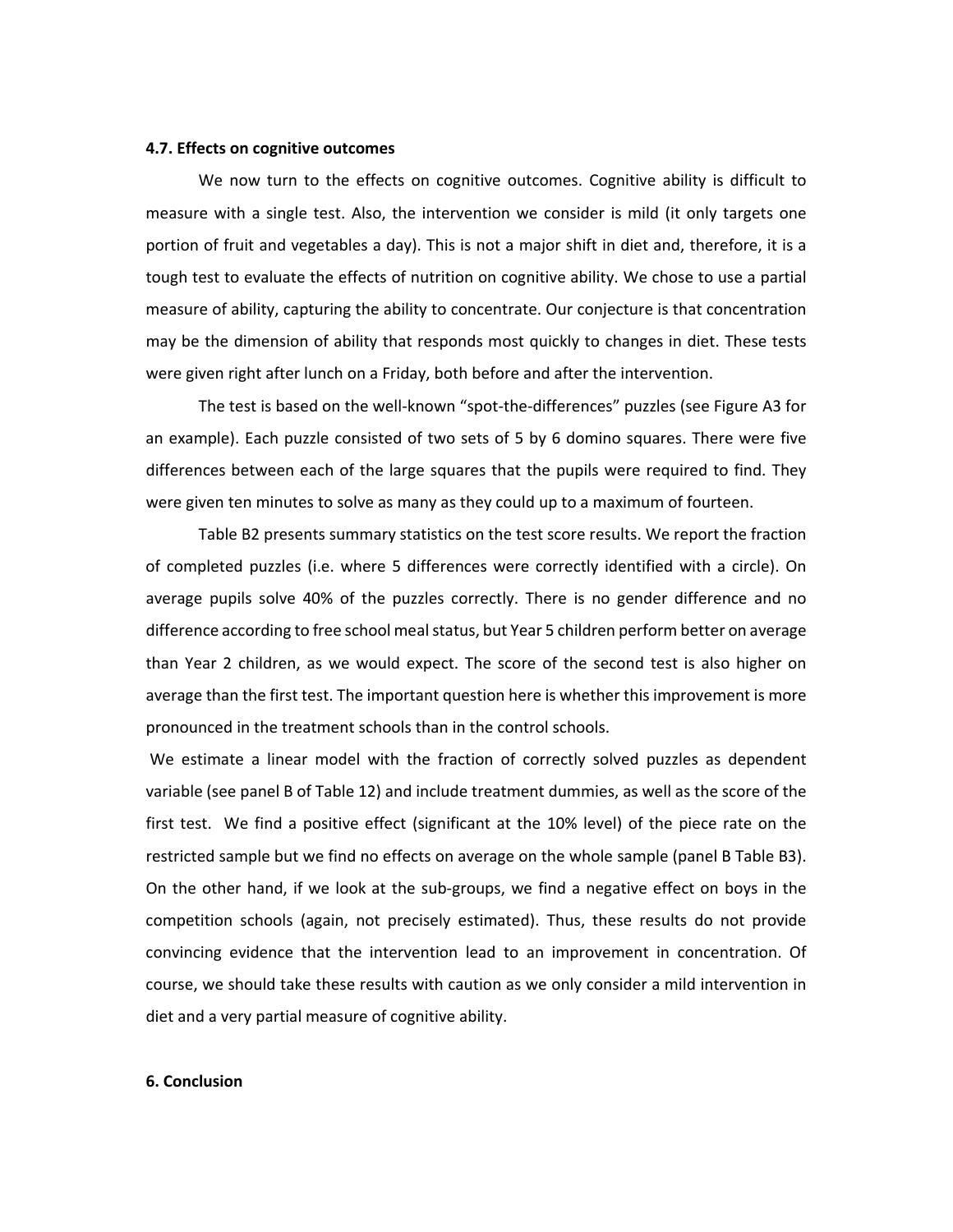This paper provides field evidence on the effects of incentives on the formation of new dietary habits among children. We conducted a large scale field experiment in 31 primary schools in the UK testing for the effects of two different incentive schemes: a competition and a piece rate scheme. Both schemes are targeted at children's *choice* of fruit and vegetables at lunch. We implemented the rewarding schemes for a period of 4 weeks and monitored their choice and consumption over that period, as well as one week before, one week after and 6 months later.

We find two main results. First, competitive and piece rate incentives have very heterogeneous effects, particularly according to age. Younger children are more responsive to competition; older children are more responsive to piece rate incentives. Piece rate incentives work adversely on younger children (confirming some of the evidence in the literature on child nutrition). Overall, competitive incentives are more effective. This is because the piece-rate scheme contains a threshold which can create discouragement. This discouragement is not apparent in the competition scheme where the pupils, in principle, could receive an additional reward no matter how many items they had chosen. The competitive mechanism also seems to work particularly well to encourage tasting and trying fruit and vegetables among children from poorer socio‐economic backgrounds. Second, we do find evidence that the intervention continues to affect behaviour after the incentives are removed. But we find that over the longer run (six months after the intervention) the changes are not sustained. One important exception relates to the children from poorer socioeconomic backgrounds, for which we do find long term sustained effects. This is a notable finding given the lack of response of this group in many other school based health interventions. Finally, we do not find clear evidence of effects of the intervention on a measure of cognitive ability.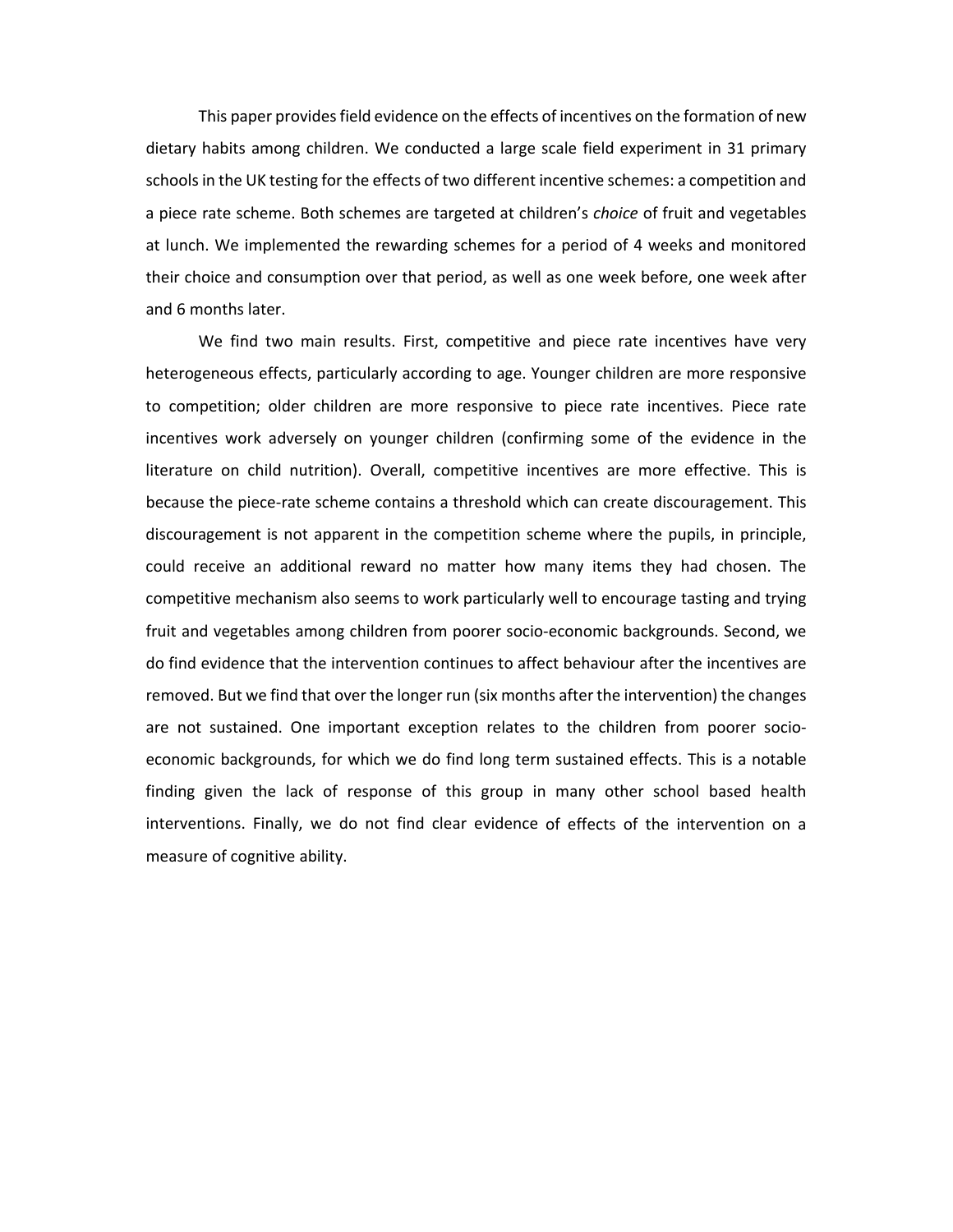

**Figure 1: Average percentage of "healthy choice" (all sample)**

**Figure 2: Average percentage of "try" (all sample)**

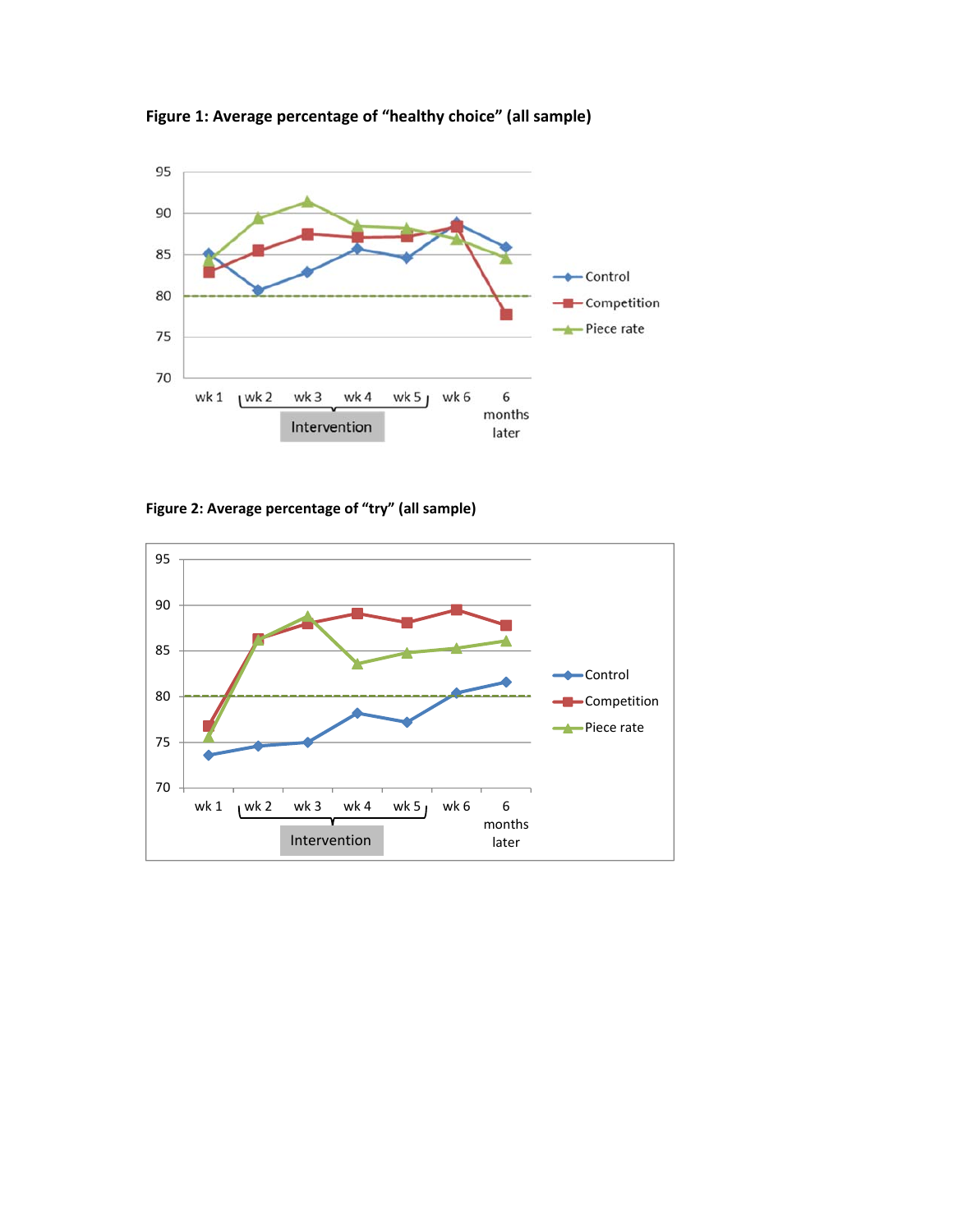

## **Figure 3: Average percentage of "eat more than half" (all sample)**

| Table 1 – Summary statistics Control and Treatment groups |  |  |
|-----------------------------------------------------------|--|--|
|-----------------------------------------------------------|--|--|

| All                     | Control | Piece-Rate | Competition | p-value | p-value             |
|-------------------------|---------|------------|-------------|---------|---------------------|
|                         | (C)     | (T1)       | (T2)        | C vs T1 | C vs T <sub>2</sub> |
| Choice                  | 0.842   | 0.847      | 0.821       | 0.942   | 0.733               |
| Ate something           | 0.738   | 0.78       | 0.767       | 0.507   | 0.657               |
| Ate more than half      | 0.551   | 0.627      | 0.654       | 0.237   | 0.283               |
| <b>School Dinner</b>    | 0.505   | 0.453      | 0.503       | 0.624   | 0.983               |
| Packed Lunch            | 0.495   | 0.547      | 0.497       | 0.624   | 0.983               |
| Female                  | 0.52    | 0.447      | 0.552       | 0.202   | 0.521               |
| 1st Language English    | 0.979   | 0.982      | 0.932       | 0.872   | 0.228               |
| Free School Meal        | 0.205   | 0.196      | 0.156       | 0.885   | 0.416               |
| School meals per week   | 2.48    | 2.435      | 2.558       | 0.939   | 0.873               |
| Always School Meal      | 0.44    | 0.433      | 0.444       | 0.955   | 0.973               |
| Packed lunches per week | 2.525   | 2.565      | 2.442       | 0.945   | 0.866               |
| Always Packed Lunch     | 0.395   | 0.446      | 0.394       | 0.684   | 0.992               |
| <b>White British</b>    | 0.903   | 0.9        | 0.785       | 0.963   | 0.221               |
| Special dietary         |         |            |             |         |                     |
| requirements            | 0.053   | 0.091      | 0.125       | 0.176   | 0.15                |
| Specific health cond.   | 0.144   | 0.172      | 0.152       | 0.431   | 0.784               |
| Normally eats breakfast | 0.974   | 0.969      | 0.956       | 0.794   | 0.345               |

Notes: All variables are evaluated for the first week, before the start of the treatment. The first column shows the means for the pupils in the control school in the, the second column for schools in the piece-rate scheme and the third column in the competition schools. The fourth and fifth columns show the p‐value difference in the means of each treatment compared to the control group. The p‐value were calculated, to account for intra‐school correlation, by regressing each baseline variable on one of the treatment indicators, and clustering the standard errors at the school level, the p-value is matches to the t-statistic on the treatment dummy.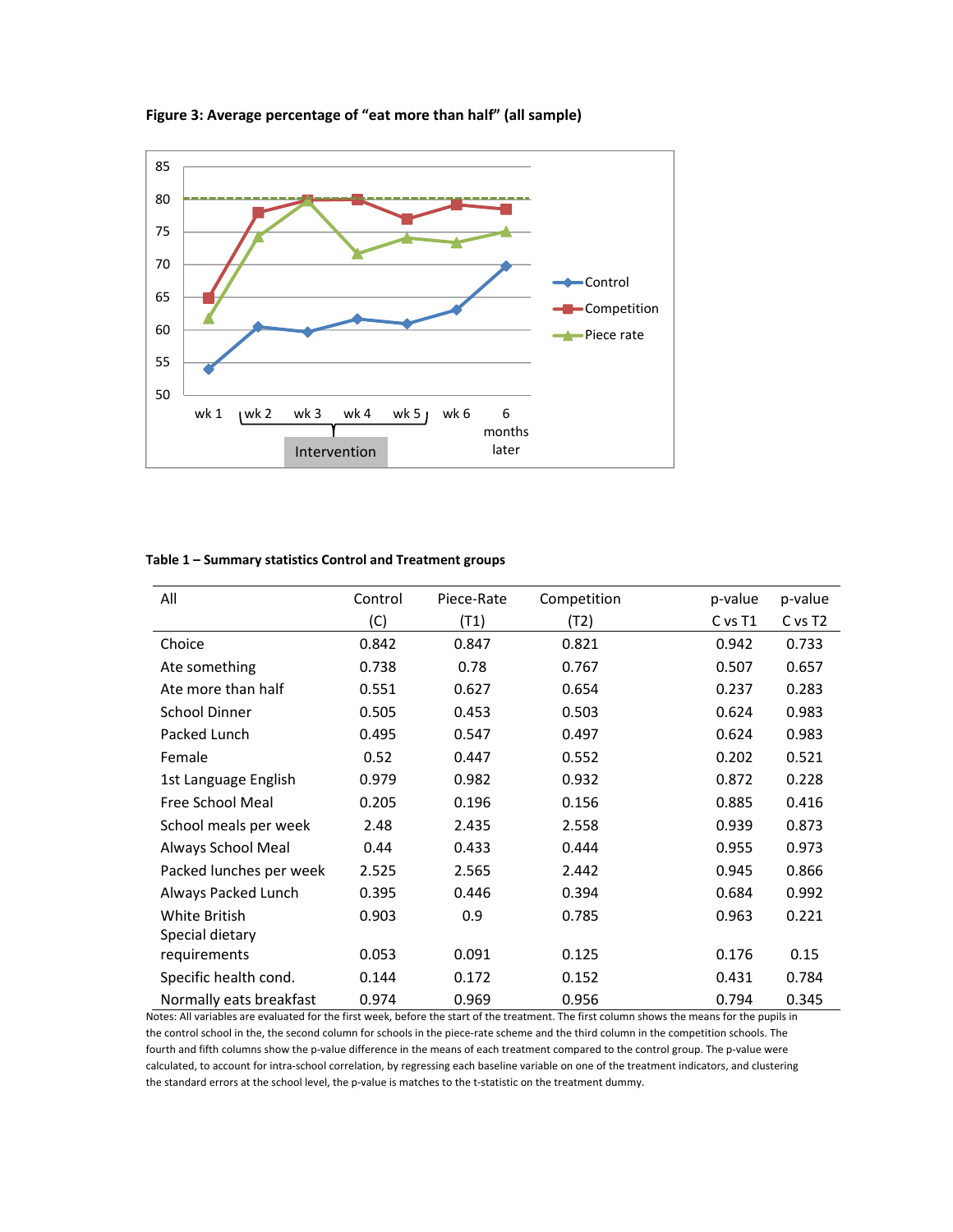| Table 3 - Average Treatment Effects - All Sample and Less than 100% |  |
|---------------------------------------------------------------------|--|
|---------------------------------------------------------------------|--|

|                                                                                                                                           | ALL        |              |                        | LESS THAN 100% IN WEEK 1 |              |                        |
|-------------------------------------------------------------------------------------------------------------------------------------------|------------|--------------|------------------------|--------------------------|--------------|------------------------|
|                                                                                                                                           | Chooses    | <b>Tries</b> | Eats more<br>than half | Chooses                  | <b>Tries</b> | Eats more<br>than half |
| Competition                                                                                                                               | $-0.022$   | 0.032        | 0.110                  | $-0.068$                 | $-0.032$     | 0.014                  |
|                                                                                                                                           | (0.058)    | (0.065)      | (0.098)                | (0.074)                  | (0.050)      | (0.072)                |
| Piece rate                                                                                                                                | $-0.009$   | 0.020        | 0.078                  | $-0.045$                 | $-0.061$     | 0.016                  |
|                                                                                                                                           | (0.075)    | (0.072)      | (0.072)                | (0.059)                  | (0.073)      | (0.060)                |
| Comp x Week 2                                                                                                                             | $0.059*$   | $0.085**$    | 0.080                  | $0.196***$               | $0.195***$   | 0.153                  |
|                                                                                                                                           | (0.031)    | (0.035)      | (0.081)                | (0.060)                  | (0.037)      | (0.103)                |
| Comp x Week 3                                                                                                                             | 0.070      | $0.095**$    | 0.083                  | $0.155**$                | $0.182***$   | $0.172*$               |
|                                                                                                                                           | (0.047)    | (0.045)      | (0.079)                | (0.077)                  | (0.048)      | (0.090)                |
| Comp x Week 4                                                                                                                             | 0.025      | 0.073        | 0.083                  | $0.109**$                | $0.170***$   | $0.190**$              |
|                                                                                                                                           | (0.033)    | (0.048)      | (0.083)                | (0.049)                  | (0.049)      | (0.088)                |
| Comp x Week 5                                                                                                                             | 0.041      | $0.075*$     | 0.063                  | $0.168***$               | $0.178***$   | $0.149*$               |
|                                                                                                                                           | (0.041)    | (0.044)      | (0.082)                | (0.062)                  | (0.046)      | (0.084)                |
| Piece x Week 2                                                                                                                            | 0.0710     | 0.0921       | 0.0720                 | $0.158***$               | $0.203**$    | $0.143*$               |
|                                                                                                                                           | (0.0473)   | (0.0610)     | (0.0679)               | (0.0591)                 | (0.0905)     | (0.0779)               |
| Piece x Week 3                                                                                                                            | 0.0797     | 0.102        | 0.0914                 | 0.128                    | $0.203**$    | $0.166*$               |
|                                                                                                                                           | (0.0576)   | (0.0635)     | (0.0739)               | (0.0781)                 | (0.0921)     | (0.0865)               |
| Piece x Week 4                                                                                                                            | 0.0170     | 0.0294       | 0.0324                 | 0.0789                   | 0.119        | 0.109                  |
|                                                                                                                                           | (0.0698)   | (0.0739)     | (0.0849)               | (0.105)                  | (0.105)      | (0.0954)               |
| Piece x Week 5                                                                                                                            | 0.0202     | 0.0526       | 0.0611                 | 0.0422                   | 0.136        | 0.123                  |
|                                                                                                                                           | (0.0605)   | (0.0752)     | (0.0829)               | (0.0969)                 | (0.110)      | (0.0923)               |
| Constant                                                                                                                                  | $0.851***$ | $0.736***$   | $0.540***$             | $0.546***$               | $0.531***$   | $0.399***$             |
|                                                                                                                                           | (0.047)    | (0.038)      | (0.048)                | (0.046)                  | (0.029)      | (0.028)                |
| N obs.                                                                                                                                    | 2,768      | 2,679        | 2,679                  | 971                      | 1,339        | 1,787                  |
| N pupils                                                                                                                                  | 626        | 609          | 609                    | 203                      | 304          | 410                    |
| Note: OLS regression results; including pupil random effects and with standard errors clustered at the school level. Additional controls: |            |              |                        |                          |              |                        |

week dummies. Dependent variable is the pupil weekly mean.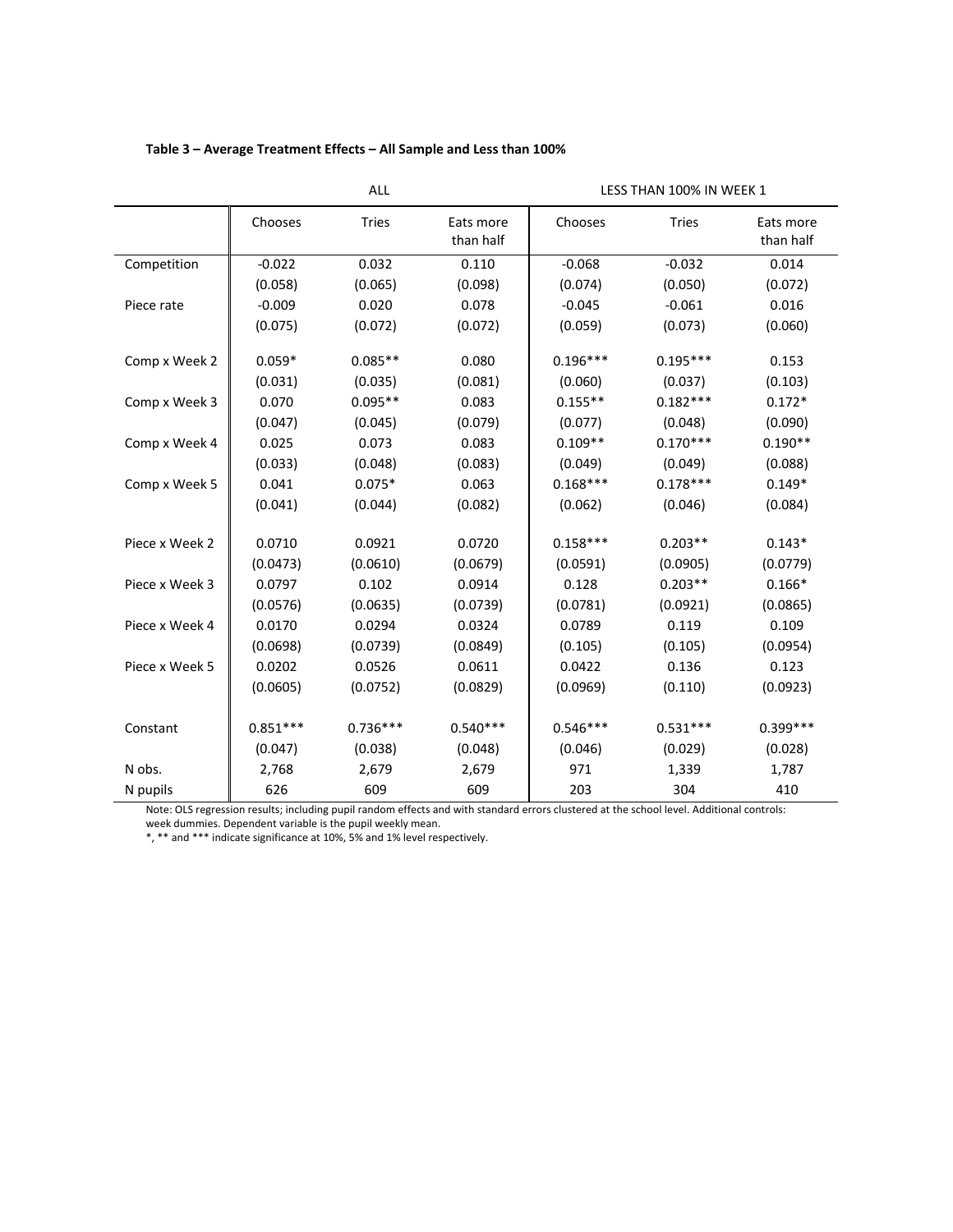|                                                              | $[1]$             | $[2]$            | $[3]$            | $[4] % \includegraphics[width=0.9\columnwidth]{images/TrDiS-Architecture.png} % \caption{The figure shows the results of the estimators in the left and right.} \label{TrDiS-Architecture} %$ | $[5]$            | [6]              | $[7]$                | [8]                         |
|--------------------------------------------------------------|-------------------|------------------|------------------|-----------------------------------------------------------------------------------------------------------------------------------------------------------------------------------------------|------------------|------------------|----------------------|-----------------------------|
| <b>Panel A: Choice</b>                                       |                   |                  |                  |                                                                                                                                                                                               |                  |                  |                      |                             |
| Competition                                                  | $-0.097$          | $-0.155**$       | $-0.184$         | $-0.083$                                                                                                                                                                                      | $-0.106$         | 0.088            | 0.045                | $-0.008$                    |
|                                                              | [0.079]           | [0.071]          | [0.149]          | [0.113]                                                                                                                                                                                       | [0.123]          | [0.100]          | [0.087]              | [0.089]                     |
|                                                              |                   |                  |                  |                                                                                                                                                                                               |                  |                  |                      |                             |
| Piece-Rate                                                   | $-0.031$          | 0.011            | 0.074            | $-0.017$                                                                                                                                                                                      | $-0.050$         | $0.174***$       | 0.017                | $0.144***$                  |
|                                                              | [0.063]           | [0.121]          | [0.160]          | [0.105]                                                                                                                                                                                       | [0.089]          | [0.067]          | [0.102]              | [0.036]                     |
| Comp x Week 2-5                                              | $0.166***$        | $0.199***$       | $0.237*$         | $0.179*$                                                                                                                                                                                      | 0.121            | 0.037            | 0.007                | 0.067                       |
|                                                              | [0.059]           | [0.045]          | [0.131]          | [0.098]                                                                                                                                                                                       | [0.100]          | [0.096]          | [0.065]              | [0.077]                     |
| Piece x Week 2-5                                             | 0.097             | 0.028            | 0.050            | 0.071                                                                                                                                                                                         | 0.061            | $0.254**$        | $-0.061$             | $0.176***$                  |
|                                                              | [0.079]           | [0.068]          | [0.131]          | [0.102]                                                                                                                                                                                       | [0.125]          | [0.111]          | [0.183]              | [0.051]                     |
| Constant                                                     | $0.520***$        | $0.499***$       | $0.604***$       | $0.618***$                                                                                                                                                                                    | $0.612***$       | $0.440***$       | $0.347***$           | $0.607***$                  |
|                                                              | [0.041]           | [0.022]          | [0.140]          | [0.087]                                                                                                                                                                                       | [0.026]          | [0.031]          | [0.074]              | [0.045]                     |
| Observations                                                 | 4,743             | 910              | 977              | 951                                                                                                                                                                                           | 975              | 930              | 841                  | 1,970                       |
| Number of pupil_id                                           | 215               | 212              | 214              | 215                                                                                                                                                                                           | 213              | 213              | 154                  | 202                         |
| Panel B: Try                                                 |                   |                  |                  |                                                                                                                                                                                               |                  |                  |                      |                             |
| Competition                                                  | $-0.034$          | $-0.010$         | $-0.118*$        | 0.018                                                                                                                                                                                         | $-0.019$         | $-0.042$         | 0.016                | 0.002                       |
|                                                              | [0.047]           | [0.098]          | [0.071]          | [0.081]                                                                                                                                                                                       | [0.101]          | [0.100]          | [0.061]              | [0.059]                     |
| Piece-Rate                                                   | $-0.003$          | 0.115            | $-0.050$         | 0.013                                                                                                                                                                                         | $-0.164$         | 0.042            | $-0.049$             | $-0.041$                    |
|                                                              | [0.060]           | [0.116]          | [0.098]          | [0.068]                                                                                                                                                                                       | [0.105]          | [0.142]          | [0.113]              | [0.046]                     |
| Comp x Week 2-5                                              | $0.187***$        | $0.161*$         | $0.268***$       | $0.159*$                                                                                                                                                                                      | 0.125            | $0.235***$       | $0.120**$            | $0.126***$                  |
|                                                              | [0.033]           | [0.091]          | [0.076]          | [0.089]                                                                                                                                                                                       | [0.089]          | [0.070]          | [0.053]              | [0.046]                     |
| Piece x Week 2-5                                             | 0.120             | $-0.022$         | 0.160            | 0.109                                                                                                                                                                                         | $0.250*$         | 0.081            | 0.043                | $0.133**$                   |
|                                                              | [0.079]           | [0.101]          | [0.108]          | [0.076]                                                                                                                                                                                       | [0.147]          | [0.131]          | [0.190]              | [0.062]                     |
| Constant                                                     | $0.517***$        | $0.453***$       | $0.610***$       | $0.560***$                                                                                                                                                                                    | $0.559***$       | $0.532***$       | $0.323***$           | $0.620***$                  |
|                                                              | [0.032]           | [0.082]          | [0.057]          | [0.049]                                                                                                                                                                                       | [0.037]          | [0.076]          | [0.055]              | [0.040]                     |
| Observations                                                 | 6,296             | 1,203            | 1,303            | 1,290                                                                                                                                                                                         | 1,299            | 1,201            | 871                  | 2,866                       |
| Number of pupil_id                                           | 333               | 315              | 328              | 318                                                                                                                                                                                           | 315              | 315              | 175                  | 305                         |
|                                                              |                   |                  |                  |                                                                                                                                                                                               |                  |                  |                      |                             |
|                                                              |                   |                  |                  |                                                                                                                                                                                               |                  |                  |                      |                             |
|                                                              |                   |                  |                  |                                                                                                                                                                                               |                  |                  |                      |                             |
|                                                              |                   |                  |                  |                                                                                                                                                                                               |                  |                  |                      |                             |
| Sample Used<br>Days of Week Controls<br><b>Week Controls</b> | All<br>Yes<br>Yes | All<br>No<br>Yes | All<br>No<br>Yes | All<br>No<br>Yes                                                                                                                                                                              | All<br>No<br>Yes | All<br>No<br>Yes | Missed<br>Yes<br>Yes | Not<br>Missed<br>Yes<br>Yes |

**Table 4: Dynamics of choice and consumption during treatment weeks.**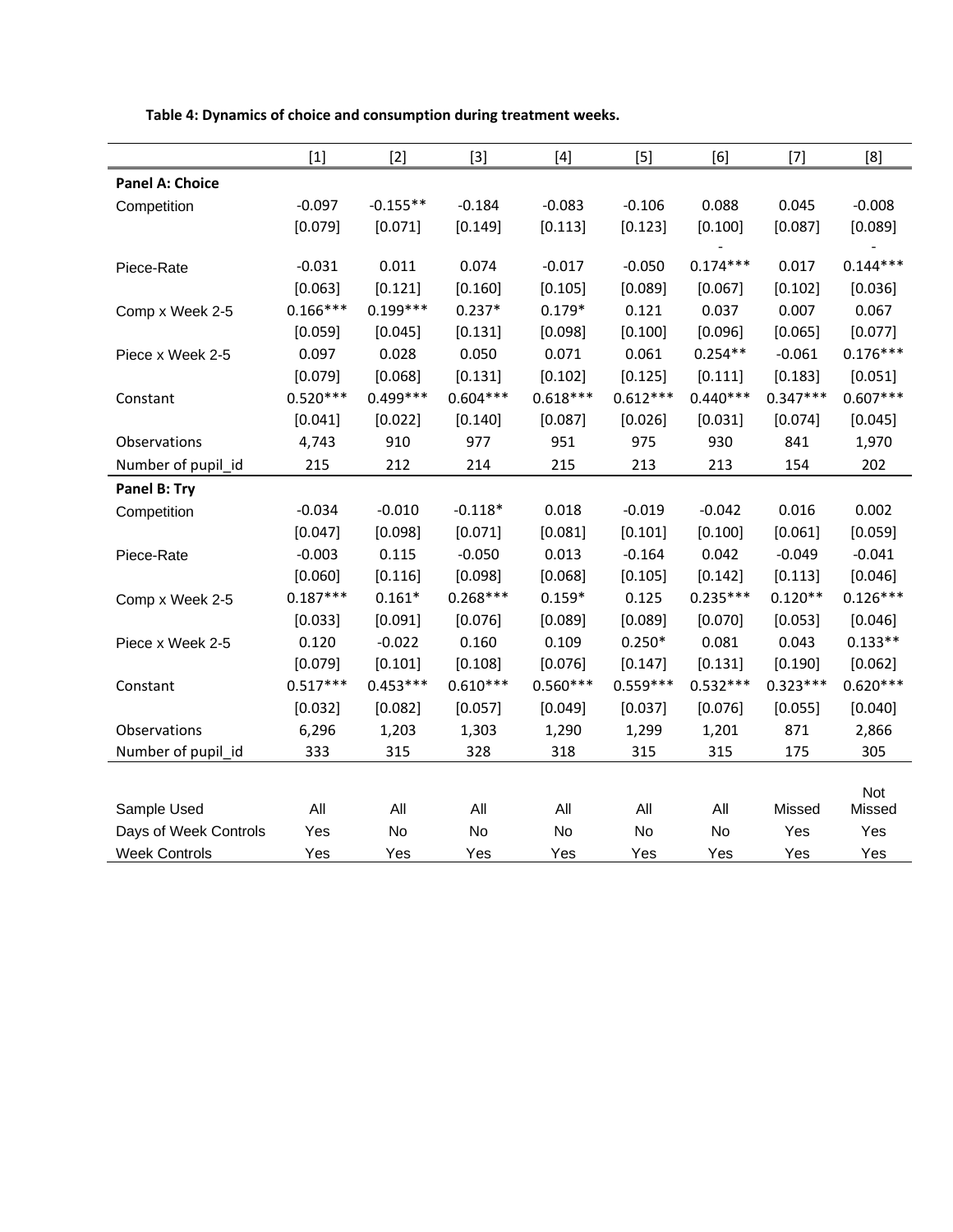## **Table 5A – Gender treatment effects (BOYS) – All and Less than 100%**

|                | ALL        |              |                        | LESS THAN 100% IN WEEK 1 |              |                        |
|----------------|------------|--------------|------------------------|--------------------------|--------------|------------------------|
|                | Chooses    | <b>Tries</b> | Eats more<br>than half | Chooses                  | <b>Tries</b> | Eats more<br>than half |
| Competition    | 0.001      | 0.080        | 0.102                  | $-0.117$                 | $-0.029$     | $-0.009$               |
|                | (0.078)    | (0.068)      | (0.093)                | (0.107)                  | (0.058)      | (0.072)                |
| Piece rate     | 0.013      | 0.017        | 0.042                  | $-0.096$                 | $-0.069$     | $-0.048$               |
|                | (0.093)    | (0.080)      | (0.075)                | (0.108)                  | (0.086)      | (0.064)                |
| Comp x Week 2  | 0.034      | 0.037        | 0.071                  | $0.224***$               | $0.159***$   | $0.144*$               |
|                | (0.050)    | (0.050)      | (0.071)                | (0.079)                  | (0.057)      | (0.082)                |
| Comp x Week 3  | 0.054      | 0.046        | 0.0533                 | $0.181*$                 | $0.135**$    | $0.130*$               |
|                | (0.066)    | (0.048)      | (0.058)                | (0.096)                  | (0.060)      | (0.072)                |
| Comp x Week 4  | $-0.002$   | 0.020        | 0.0540                 | $0.108*$                 | $0.154***$   | $0.167*$               |
|                | (0.045)    | (0.056)      | (0.083)                | (0.064)                  | (0.055)      | (0.085)                |
| Comp x Week 5  | 0.028      | 0.029        | 0.052                  | $0.219***$               | $0.167**$    | 0.114                  |
|                | (0.055)    | (0.060)      | (0.080)                | (0.083)                  | (0.073)      | (0.088)                |
| Piece x Week 2 | 0.070      | $0.149**$    | $0.138*$               | $0.209**$                | $0.275***$   | $0.226***$             |
|                | (0.060)    | (0.071)      | (0.072)                | (0.090)                  | (0.098)      | (0.083)                |
| Piece x Week 3 | 0.084      | $0.153**$    | $0.131*$               | $0.188*$                 | $0.289***$   | $0.229***$             |
|                | (0.070)    | (0.069)      | (0.069)                | (0.101)                  | (0.088)      | (0.073)                |
| Piece x Week 4 | $-0.004$   | 0.033        | 0.040                  | 0.095                    | 0.135        | 0.110                  |
|                | (0.078)    | (0.083)      | (0.085)                | (0.126)                  | (0.099)      | (0.086)                |
| Piece x Week 5 | 0.018      | 0.058        | 0.032                  | 0.101                    | 0.154        | 0.078                  |
|                | (0.067)    | (0.088)      | (0.080)                | (0.104)                  | (0.117)      | (0.090)                |
| Constant       | $0.818***$ | $0.711***$   | $0.544***$             | $0.548***$               | $0.532***$   | $0.419***$             |
|                | (0.063)    | (0.050)      | (0.047)                | (0.069)                  | (0.044)      | (0.029)                |
| N obs.         | 1,302      | 1,236        | 1,236                  | 496                      | 660          | 850                    |
| N pupils       | 299        | 286          | 286                    | 103                      | 148          | 196                    |

Note: OLS regression results; including pupil random effects and with standard errors clustered at the school level. Additional controls:

week dummies. Dependent variable is the pupil weekly mean.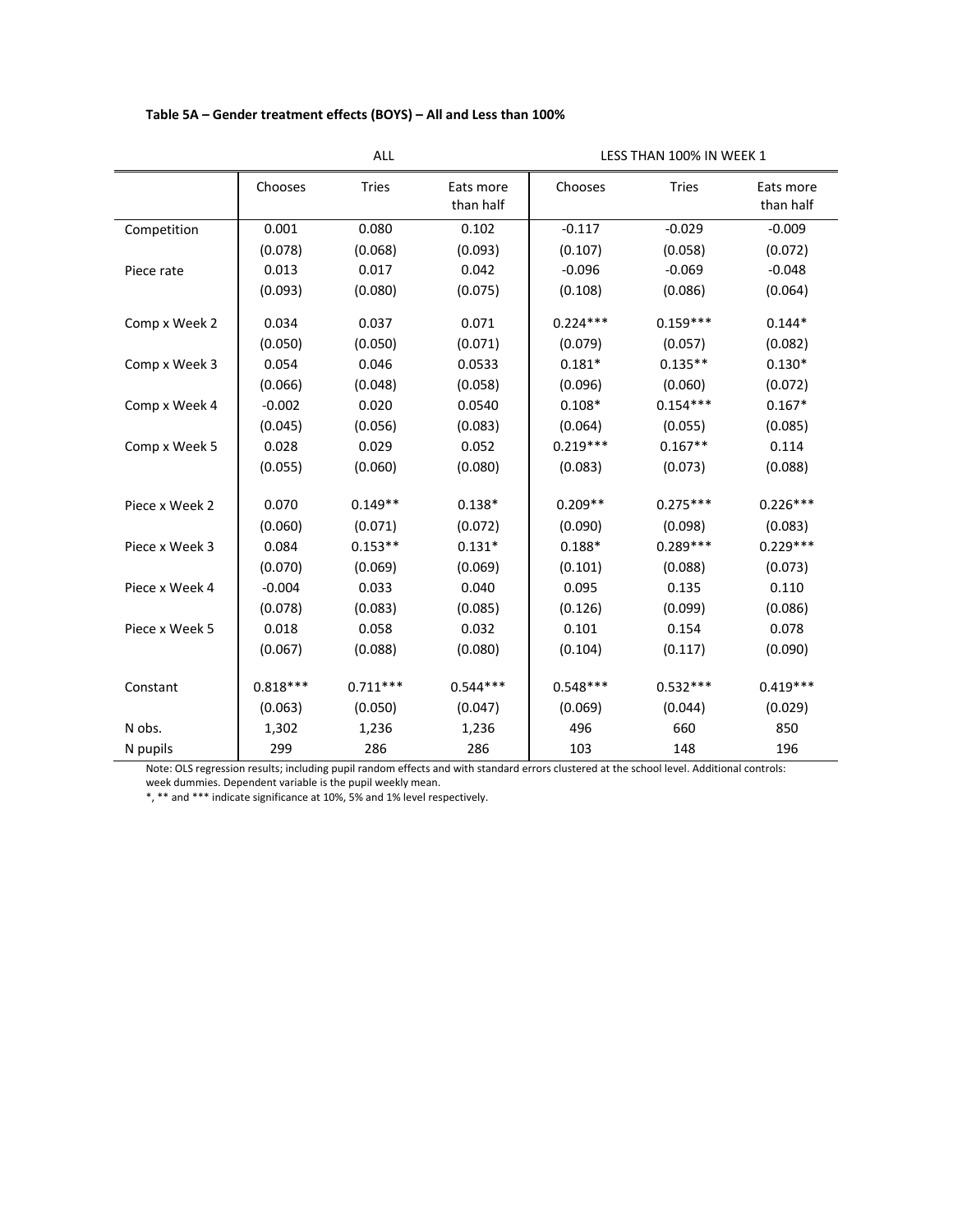## **Table 5B – Gender treatment effects (GIRLS) – All and Less than 100%**

|                | ALL        |              |                        | LESS THAN 100% IN WEEK 1 |              |                        |
|----------------|------------|--------------|------------------------|--------------------------|--------------|------------------------|
|                | Chooses    | <b>Tries</b> | Eats more<br>than half | Chooses                  | <b>Tries</b> | Eats more<br>than half |
| Competition    | $-0.034$   | $-0.006$     | 0.117                  | $-0.017$                 | $-0.033$     | 0.038                  |
|                | (0.053)    | (0.073)      | (0.112)                | (0.078)                  | (0.065)      | (0.083)                |
| Piece rate     | $-0.017$   | 0.039        | 0.139                  | 0.029                    | $-0.054$     | 0.109                  |
|                | (0.063)    | (0.079)      | (0.089)                | (0.065)                  | (0.112)      | (0.077)                |
| Comp x Week 2  | $0.078*$   | $0.108***$   | 0.071                  | $0.172**$                | $0.188***$   | 0.135                  |
|                | (0.043)    | (0.041)      | (0.100)                | (0.079)                  | (0.049)      | (0.133)                |
| Comp x Week 3  | 0.078      | $0.120*$     | 0.088                  | 0.095                    | $0.181**$    | 0.178                  |
|                | (0.052)    | (0.064)      | (0.103)                | (0.093)                  | (0.071)      | (0.121)                |
| Comp x Week 4  | 0.036      | $0.103*$     | 0.090                  | 0.070                    | $0.152***$   | $0.187*$               |
|                | (0.043)    | (0.053)      | (0.090)                | (0.060)                  | (0.057)      | (0.099)                |
| Comp x Week 5  | 0.038      | $0.096*$     | 0.056                  | 0.071                    | $0.150**$    | 0.159                  |
|                | (0.061)    | (0.054)      | (0.098)                | (0.106)                  | (0.067)      | (0.111)                |
| Piece x Week 2 | 0.067      | 0.031        | $-0.003$               | 0.072                    | 0.126        | 0.052                  |
|                | (0.045)    | (0.065)      | (0.076)                | (0.084)                  | (0.125)      | (0.093)                |
| Piece x Week 3 | 0.071      | 0.050        | 0.036                  | 0.019                    | 0.111        | 0.085                  |
|                | (0.056)    | (0.080)      | (0.095)                | (0.086)                  | (0.157)      | (0.129)                |
| Piece x Week 4 | 0.024      | 0.013        | 0.006                  | 0.009                    | 0.099        | 0.094                  |
|                | (0.065)    | (0.077)      | (0.100)                | (0.105)                  | (0.146)      | (0.124)                |
| Piece x Week 5 | 0.0088     | 0.032        | 0.064                  | $-0.088$                 | 0.105        | 0.141                  |
|                | (0.064)    | (0.082)      | (0.102)                | (0.118)                  | (0.144)      | (0.123)                |
| Constant       | $0.883***$ | $0.760***$   | $0.541***$             | $0.542***$               | $0.528***$   | $0.384***$             |
|                | (0.039)    | (0.037)      | (0.063)                | (0.047)                  | (0.033)      | (0.035)                |
| N obs.         | 1,410      | 1,389        | 1,389                  | 439                      | 638          | 896                    |
| N pupils       | 315        | 311          | 311                    | 92                       | 147          | 205                    |

Note: OLS regression results; including pupil random effects and with standard errors clustered at the school level. Additional controls:

week dummies. Dependent variable is the pupil weekly mean.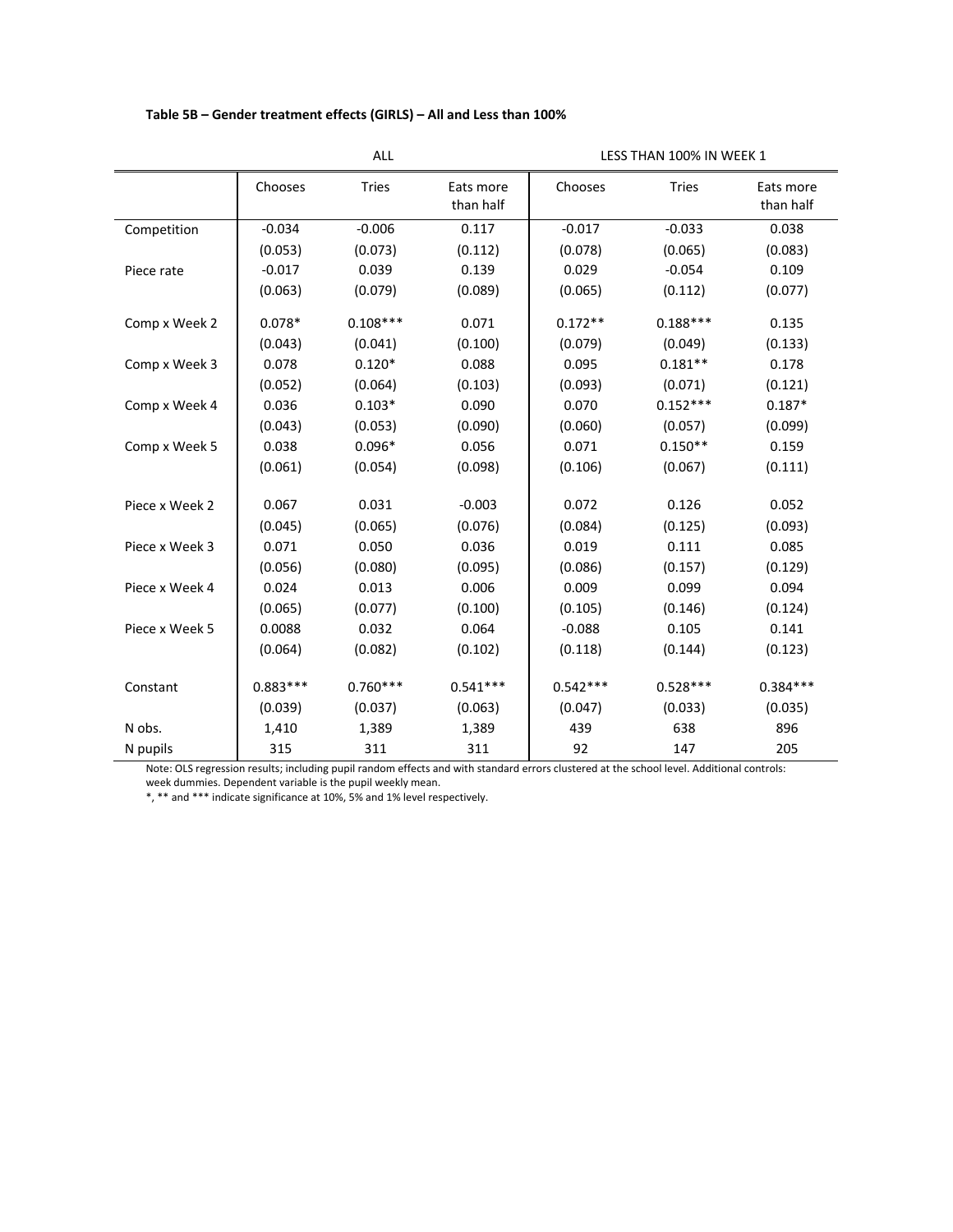## **Table 6A – Treatment effects by year group (YEAR 2): All and Less than 100%**

|                | ALL         |              |                        | LESS THAN 100% IN WEEK 1 |              |                        |
|----------------|-------------|--------------|------------------------|--------------------------|--------------|------------------------|
|                | Chooses     | <b>Tries</b> | Eats more<br>than half | Chooses                  | <b>Tries</b> | Eats more<br>than half |
| Competition    | $-0.090$    | 0.007        | 0.129                  | $-0.169*$                | $-0.017$     | 0.042                  |
|                | (0.060)     | (0.058)      | (0.108)                | (0.087)                  | (0.071)      | (0.098)                |
| Piece rate     | 0.014       | 0.065        | $0.144**$              | $-0.078$                 | 0.043        | 0.093                  |
|                | (0.056)     | (0.057)      | (0.0710)               | (0.074)                  | (0.077)      | (0.0638)               |
| Comp x Week 2  | $0.089**$   | $0.085**$    | 0.018                  | $0.189**$                | $0.156***$   | 0.076                  |
|                | (0.045)     | (0.040)      | (0.117)                | (0.080)                  | (0.051)      | (0.167)                |
| Comp x Week 3  | 0.067       | 0.065        | 0.046                  | 0.129                    | 0.091        | 0.130                  |
|                | (0.057)     | (0.050)      | (0.124)                | (0.093)                  | (0.069)      | (0.159)                |
| Comp x Week 4  | 0.014       | 0.041        | 0.064                  | 0.034                    | 0.064        | 0.156                  |
|                | (0.046)     | (0.046)      | (0.124)                | (0.084)                  | (0.059)      | (0.145)                |
| Comp x Week 5  | 0.076       | $0.101*$     | 0.046                  | 0.141                    | $0.146**$    | 0.103                  |
|                | (0.048)     | (0.052)      | (0.123)                | (0.088)                  | (0.066)      | (0.147)                |
| Piece x Week 2 | $-2.65e-06$ | $-0.034$     | $-0.087$               | $-0.064$                 | $-0.070*$    | $-0.062$               |
|                | (0.033)     | (0.024)      | (0.056)                | (0.096)                  | (0.042)      | (0.064)                |
| Piece x Week 3 | $-0.009$    | $-0.016$     | $-0.032$               | $-0.120$                 | $-0.057$     | $-0.012$               |
|                | (0.036)     | (0.042)      | (0.073)                | (0.119)                  | (0.058)      | (0.077)                |
| Piece x Week 4 | $-0.115**$  | $-0.124**$   | $-0.116$               | $-0.358**$               | $-0.208***$  | $-0.111$               |
|                | (0.055)     | (0.059)      | (0.093)                | (0.151)                  | (0.079)      | (0.093)                |
| Piece x Week 5 | $-0.059$    | $-0.078$     | $-0.060$               | $-0.271**$               | $-0.180*$    | $-0.067$               |
|                | (0.048)     | (0.061)      | (0.098)                | (0.130)                  | (0.095)      | (0.101)                |
| Constant       | $0.900***$  | $0.771***$   | $0.518***$             | $0.598***$               | $0.539***$   | $0.381***$             |
|                | (0.039)     | (0.038)      | (0.053)                | (0.051)                  | (0.054)      | (0.036)                |
| N obs.         | 1,439       | 1,426        | 1,426                  | 416                      | 643          | 949                    |
| N pupils       | 340         | 337          | 337                    | 90                       | 154          | 228                    |

Note: OLS regression results; including pupil random effects and with standard errors clustered at the school level. Additional controls:

week dummies. Dependent variable is the pupil weekly mean.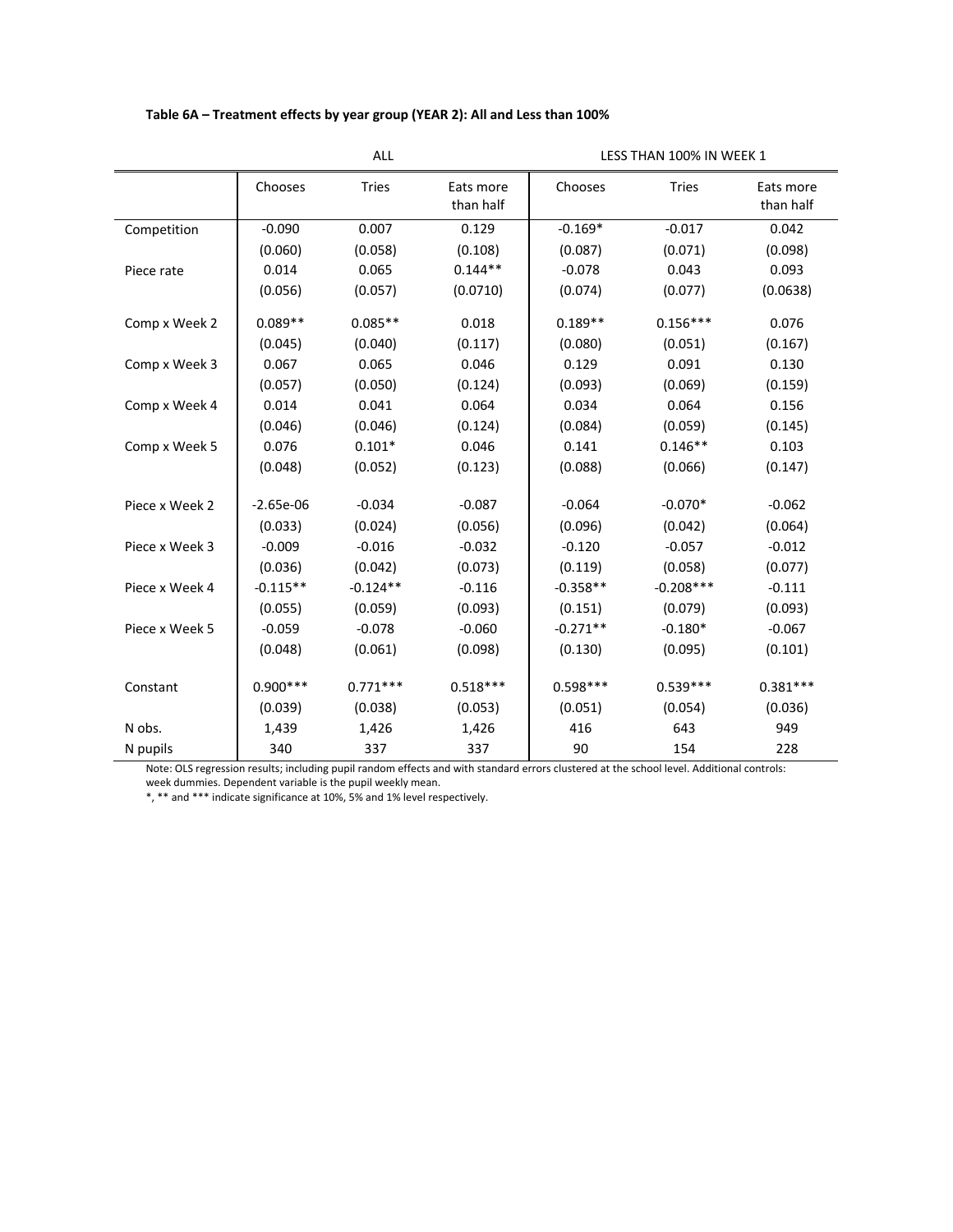## **Table 6B – Treatment effects by year group (YEAR 5): All and Less than 100%**

|                | ALL.       |              |                        | LESS THAN 100% IN WEEK 1 |              |                        |
|----------------|------------|--------------|------------------------|--------------------------|--------------|------------------------|
|                | Chooses    | <b>Tries</b> | Eats more<br>than half | Chooses                  | <b>Tries</b> | Eats more<br>than half |
| Competition    | 0.055      | 0.054        | 0.096                  | 0.039                    | $-0.063$     | $-0.014$               |
|                | (0.0672)   | (0.103)      | (0.119)                | (0.0732)                 | (0.072)      | (0.073)                |
| Piece rate     | $-0.0276$  | $-0.044$     | $-0.001$               | $-0.018$                 | $-0.158$     | $-0.076$               |
|                | (0.104)    | (0.118)      | (0.119)                | (0.0760)                 | (0.107)      | (0.100)                |
| Comp x Week 2  | 0.017      | 0.080        | $0.131*$               | $0.176**$                | $0.220***$   | $0.221***$             |
|                | (0.0641)   | (0.066)      | (0.0690)               | (0.069)                  | (0.073)      | (0.0698)               |
| Comp x Week 3  | 0.072      | $0.127*$     | 0.113                  | $0.150*$                 | $0.268***$   | $0.207***$             |
|                | (0.064)    | (0.073)      | (0.0751)               | (0.088)                  | (0.058)      | (0.0749)               |
| Comp x Week 4  | 0.028      | 0.105        | 0.0959                 | $0.147**$                | $0.265***$   | $0.218**$              |
|                | (0.057)    | (0.079)      | (0.0890)               | (0.071)                  | (0.069)      | (0.096)                |
| Comp x Week 5  | $-0.004$   | 0.045        | 0.0743                 | $0.173**$                | $0.197***$   | $0.189**$              |
|                | (0.079)    | (0.071)      | (0.0799)               | (0.077)                  | (0.066)      | (0.078)                |
| Piece x Week 2 | $0.139**$  | $0.247***$   | $0.255***$             | $0.254***$               | $0.442***$   | $0.380***$             |
|                | (0.066)    | (0.095)      | (0.097)                | (0.058)                  | (0.103)      | (0.102)                |
| Piece x Week 3 | $0.169**$  | $0.251**$    | $0.244**$              | $0.243**$                | $0.432***$   | $0.382***$             |
|                | (0.083)    | (0.108)      | (0.117)                | (0.097)                  | (0.120)      | (0.120)                |
| Piece x Week 4 | $0.144*$   | $0.219**$    | $0.222**$              | $0.267***$               | $0.403***$   | $0.378***$             |
|                | (0.087)    | (0.088)      | (0.099)                | (0.050)                  | (0.080)      | (0.0954)               |
| Piece x Week 5 | 0.097      | $0.224***$   | $0.220**$              | $0.176**$                | $0.414***$   | $0.354***$             |
|                | (0.077)    | (0.085)      | (0.090)                | (0.078)                  | (0.071)      | (0.088)                |
| Constant       | $0.799***$ | $0.699***$   | $0.563***$             | $0.512***$               | $0.524***$   | $0.419***$             |
|                | (0.0502)   | (0.0416)     | (0.0600)               | (0.0557)                 | (0.0329)     | (0.0447)               |
| N obs.         | 1,324      | 1,248        | 1,248                  | 555                      | 691          | 833                    |
| N pupils       | 285        | 271          | 271                    | 113                      | 149          | 181                    |

Note: OLS regression results; including pupil random effects and with standard errors clustered at the school level. Additional controls:

week dummies. Dependent variable is the pupil weekly mean.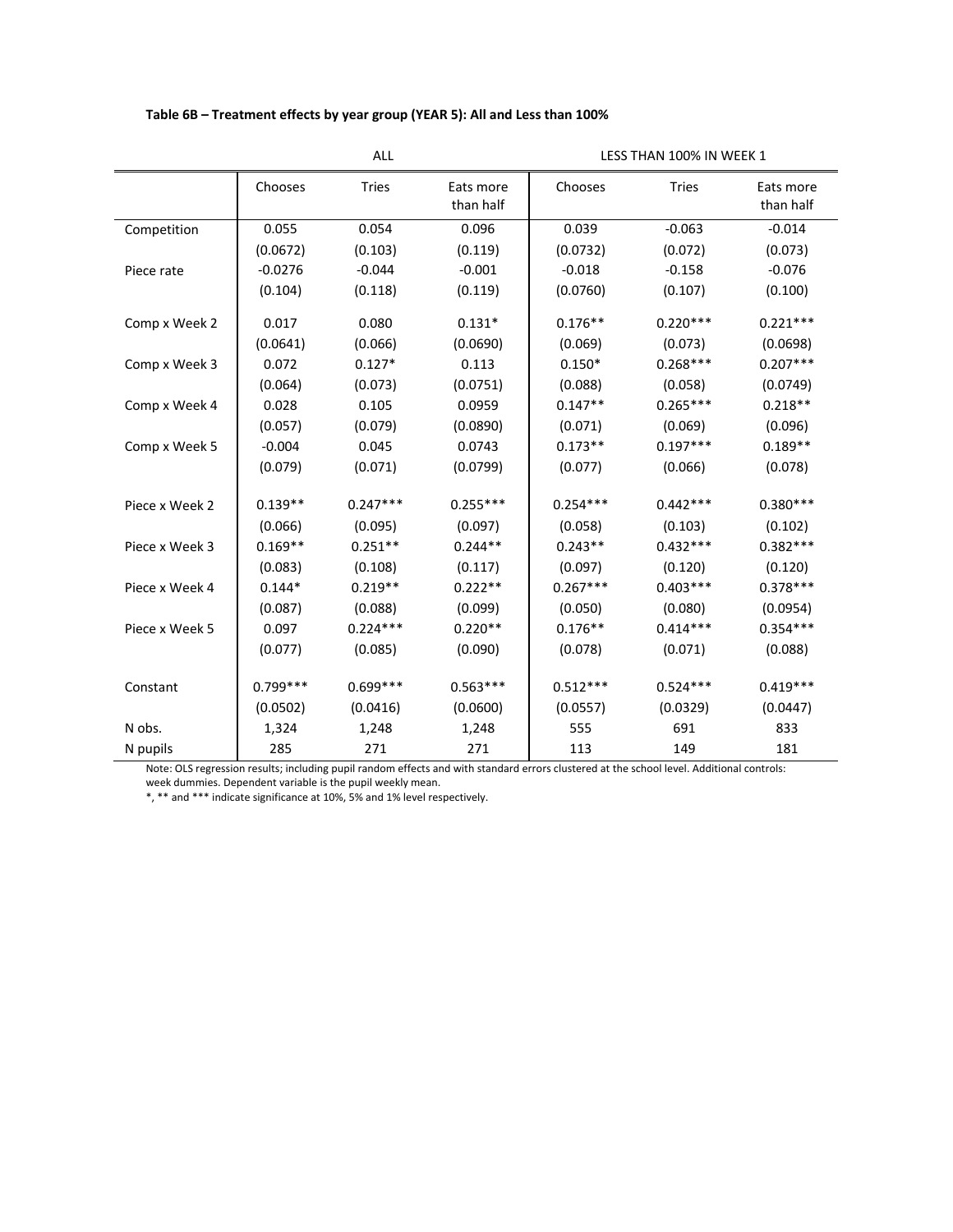## **Table 7A – Treatment effects by free school meal status (NO FSM): All and Less than 100%**

LESS THAN 100% IN WEEK 1

|                | Chooses    | <b>Tries</b> | Eats more<br>than half | Chooses    | <b>Tries</b> | Eats more<br>than half |
|----------------|------------|--------------|------------------------|------------|--------------|------------------------|
| Competition    | 0.000      | 0.071        | 0.130                  | $-0.040$   | $-0.012$     | 0.031                  |
|                | (0.057)    | (0.062)      | (0.104)                | (0.079)    | (0.057)      | (0.079)                |
| Piece rate     | $-0.004$   | 0.067        | $0.135*$               | $-0.013$   | $-0.020$     | 0.049                  |
|                | (0.079)    | (0.062)      | (0.0751)               | (0.050)    | (0.059)      | (0.058)                |
| Comp x Week 2  | $0.057*$   | $0.063**$    | 0.090                  | $0.193***$ | $0.189***$   | 0.158                  |
|                | (0.034)    | (0.031)      | (0.077)                | (0.054)    | (0.031)      | (0.098)                |
| Comp x Week 3  | 0.066      | 0.062        | 0.067                  | $0.129*$   | $0.143**$    | 0.152                  |
|                | (0.051)    | (0.046)      | (0.083)                | (0.078)    | (0.060)      | (0.093)                |
| Comp x Week 4  | 0.023      | 0.048        | 0.074                  | $0.090*$   | $0.143***$   | $0.167*$               |
|                | (0.034)    | (0.047)      | (0.086)                | (0.055)    | (0.053)      | (0.093)                |
| Comp x Week 5  | 0.035      | 0.051        | 0.066                  | $0.157**$  | $0.158***$   | 0.136                  |
|                | (0.042)    | (0.042)      | (0.079)                | (0.066)    | (0.048)      | (0.084)                |
| Piece x Week 2 | 0.075      | 0.082        | 0.058                  | $0.138**$  | $0.220***$   | $0.145**$              |
|                | (0.055)    | (0.055)      | (0.064)                | (0.069)    | (0.079)      | (0.074)                |
| Piece x Week 3 | 0.090      | 0.081        | 0.066                  | 0.116      | $0.174**$    | $0.151*$               |
|                | (0.064)    | (0.054)      | (0.070)                | (0.079)    | (0.081)      | (0.084)                |
| Piece x Week 4 | 0.028      | 0.012        | 0.022                  | 0.083      | 0.0881       | 0.103                  |
|                | (0.077)    | (0.068)      | (0.083)                | (0.095)    | (0.098)      | (0.095)                |
| Piece x Week 5 | 0.026      | 0.044        | 0.044                  | 0.038      | 0.113        | 0.108                  |
|                | (0.066)    | (0.069)      | (0.079)                | (0.085)    | (0.109)      | (0.089)                |
| Constant       | $0.837***$ | $0.710***$   | $0.528***$             | $0.533***$ | $0.514***$   | $0.391***$             |
|                | (0.045)    | (0.036)      | (0.056)                | (0.051)    | (0.028)      | (0.034)                |
| N obs.         | 2,206      | 2,149        | 2,149                  | 796        | 1,059        | 1,397                  |
| N pupils       | 498        | 487          | 487                    | 168        | 242          | 322                    |

Note: OLS regression results; including pupil random effects and with standard errors clustered at the school level. Additional controls:

week dummies. Dependent variable is the pupil weekly mean.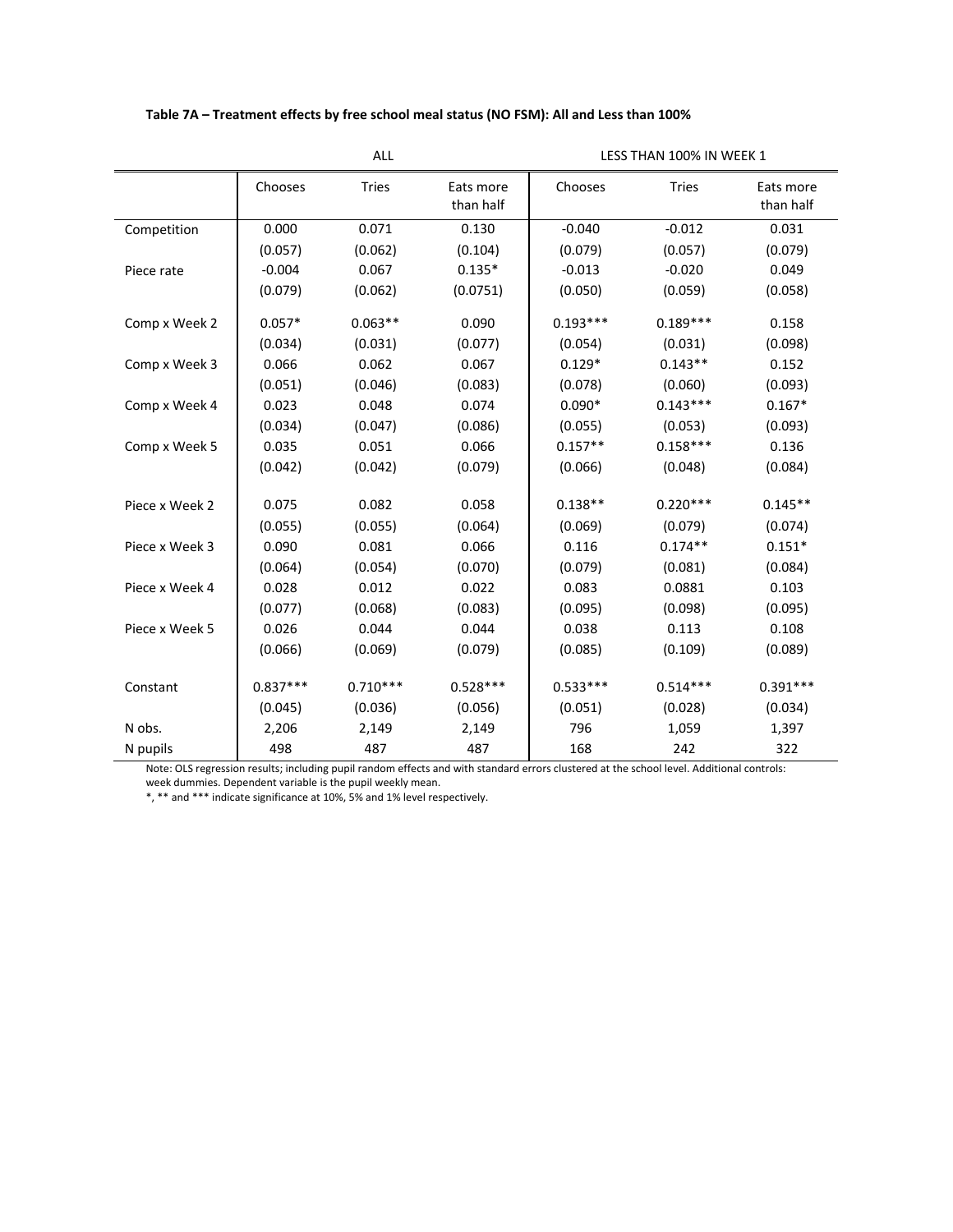## **Table 7B – Treatment effects by free school meal status (FSM): All and Less than 100%**

LESS THAN 100% IN WEEK 1

|                | Chooses    | <b>Tries</b> | Eats more<br>than half | Chooses    | <b>Tries</b> | Eats more<br>than half |
|----------------|------------|--------------|------------------------|------------|--------------|------------------------|
| Competition    | $-0.112$   | $-0.124$     | 0.030                  | $-0.204$   | $-0.123$     | $-0.033$               |
|                | (0.097)    | (0.106)      | (0.133)                | (0.151)    | (0.102)      | (0.099)                |
| Piece rate     | $-0.005$   | $-0.135$     | $-0.096$               | $-0.245*$  | $-0.295*$    | $-0.049$               |
|                | (0.099)    | (0.156)      | (0.142)                | (0.130)    | (0.151)      | (0.132)                |
|                |            |              |                        |            |              |                        |
| Comp x Week 2  | 0.106      | $0.201**$    | 0.056                  | $0.277*$   | $0.193*$     | 0.117                  |
|                | (0.066)    | (0.086)      | (0.113)<br>(0.165)     |            | (0.109)      | (0.160)                |
| Comp x Week 3  | 0.101      | $0.231***$   | $0.145*$               | $0.313**$  | $0.337***$   | $0.235**$              |
|                | (0.064)    | (0.074)      | (0.0842)               | (0.146)    | (0.125)      | (0.118)                |
| Comp x Week 4  | 0.055      | $0.193***$   | 0.142                  | 0.207      | $0.262***$   | $0.279**$              |
|                | (0.069)    | (0.071)      | (0.101)                | (0.135)    | (0.0669)     | (0.113)                |
| Comp x Week 5  | 0.065      | $0.184***$   | 0.056                  | 0.204      | $0.233***$   | 0.190                  |
|                | (0.061)    | (0.068)      | (0.107)                | (0.131)    | (0.0891)     | (0.129)                |
|                |            |              |                        |            |              |                        |
| Piece x Week 2 | 0.052      | 0.163        | 0.153                  | $0.293*$   | 0.252        | 0.182                  |
|                | (0.051)    | (0.136)      | (0.120)                | (0.175)    | (0.201)      | (0.117)                |
| Piece x Week 3 | 0.020      | 0.199        | 0.182                  | 0.119      | $0.432**$    | 0.224                  |
|                | (0.039)    | (0.136)      | (0.134)                | (0.110)    | (0.213)      | (0.142)                |
| Piece x Week 4 | $-0.051$   | 0.083        | 0.066                  | $-0.118$   | 0.292        | 0.141                  |
|                | (0.061)    | (0.157)      | (0.163)                | (0.206)    | (0.241)      | (0.176)                |
| Piece x Week 5 | $-0.046$   | 0.058        | 0.085                  | $-0.0979$  | 0.236        | 0.136                  |
|                | (0.069)    | (0.154)      | (0.149)                | (0.346)    | (0.234)      | (0.161)                |
|                |            |              |                        |            |              |                        |
| Constant       | $0.903***$ | $0.829***$   | $0.588***$             | $0.595***$ | $0.608***$   | $0.426***$             |
|                | (0.071)    | (0.072)      | (0.094)                | (0.129)    | (0.0688)     | (0.0666)               |
| N obs.         | 487        | 462          | 462                    | 140        | 230          | 335                    |
| N pupils       | 113        | 108          | 108                    | 28         | 52           | 77                     |

Note: OLS regression results; including pupil random effects and with standard errors clustered at the school level. Additional controls:

week dummies. Dependent variable is the pupil weekly mean.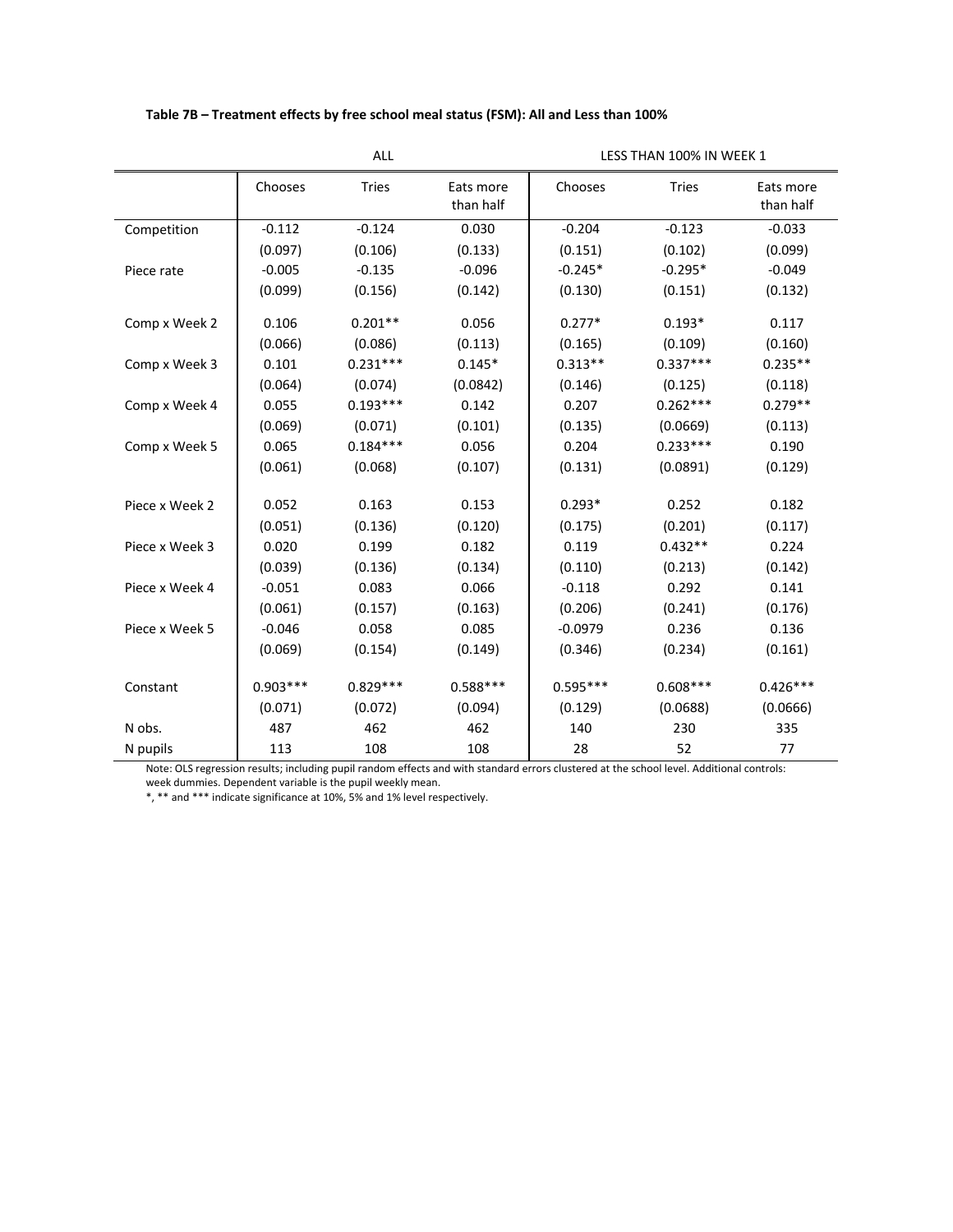| <b>BOYS</b>                   |                                         | <b>ALL</b>                           |                                      | LESS THAN 100% IN WEEK 1                 |                                              |                                      |  |  |
|-------------------------------|-----------------------------------------|--------------------------------------|--------------------------------------|------------------------------------------|----------------------------------------------|--------------------------------------|--|--|
|                               | Chooses                                 | <b>Tries</b>                         | Eats more<br>than half               | Chooses                                  | <b>Tries</b>                                 | Eats more<br>than half               |  |  |
| Competition                   | 0.001                                   | 0.080                                | 0.080                                | $-0.117$                                 | $-0.029$                                     | 0.020                                |  |  |
|                               | (0.077)                                 | (0.067)                              | (0.067)                              | (0.106)                                  | (0.057)                                      | (0.072)                              |  |  |
| Piece rate                    | 0.013                                   | 0.017                                | 0.017                                | $-0.096$                                 | $-0.069$                                     | $-0.045$                             |  |  |
|                               | (0.093)                                 | (0.080)                              | (0.080)                              | (0.107)                                  | (0.086)                                      | (0.098)                              |  |  |
| Comp x Wk2-5<br>Comp x Week 6 | 0.029<br>(0.049)<br>$-0.040$<br>(0.032) | 0.029<br>(0.049)<br>0.003<br>(0.059) | 0.029<br>(0.049)<br>0.003<br>(0.059) | $0.185**$<br>(0.072)<br>0.047<br>(0.060) | $0.154***$<br>(0.054)<br>$0.135*$<br>(0.079) | 0.084<br>(0.059)<br>0.043<br>(0.075) |  |  |
| Piece x Wk2-5                 | 0.041                                   | 0.098                                | 0.098                                | $0.149*$                                 | $0.213**$                                    | $0.161*$                             |  |  |
|                               | (0.063)                                 | (0.073)                              | (0.073)                              | (0.086)                                  | (0.091)                                      | (0.091)                              |  |  |
| Piece x Week 6                | $-0.062$                                | 0.033                                | 0.033                                | $-0.054$                                 | 0.118                                        | 0.073                                |  |  |
|                               | (0.062)                                 | (0.078)                              | (0.078)                              | (0.115)                                  | (0.102)                                      | (0.099)                              |  |  |
| N obs.<br>N pupils            | 1,565<br>299                            | 1,490<br>286                         | 1,490<br>286                         | 597<br>103                               | 794<br>148                                   | 1,025<br>196                         |  |  |

## **Table 8 – Medium run effects (i.e. including week 6) by GENDER**

**GIRLS GIRLS ALL ALL ALL ALL ALL LESS THAN 100% IN WEEK 1** 

|                | Chooses  | <b>Tries</b>                    | <b>Tries</b><br>Chooses<br>Eats more<br>than half |            |            | Eats more<br>than half |
|----------------|----------|---------------------------------|---------------------------------------------------|------------|------------|------------------------|
| Competition    | $-0.034$ | $-0.006$                        | $-0.006$                                          | $-0.017$   | $-0.033$   | $-0.094$               |
|                | (0.052)  | (0.073)                         | (0.073)                                           | (0.077)    | (0.064)    | (0.072)                |
| Piece rate     | $-0.017$ | 0.039                           | 0.039                                             | 0.029      | $-0.054$   | 0.004                  |
|                | (0.063)  | (0.079)                         | (0.079)                                           | (0.064)    | (0.111)    | (0.103)                |
| Comp x Wk2-5   | 0.060    | $0.109**$<br>$0.109**$<br>0.106 |                                                   | $0.170***$ | $0.202***$ |                        |
|                | (0.045)  | (0.047)                         | (0.047)                                           | (0.076)    | (0.048)    | (0.053)                |
| Comp x Week 6  | 0.033    | 0.077                           | 0.077                                             | 0.056      | $0.108*$   | $0.158***$             |
|                | (0.055)  | (0.048)                         | (0.048)                                           | (0.068)    | (0.062)    | (0.047)                |
| Piece x Wk2-5  | 0.043    | 0.032                           | 0.032                                             | 0.004      | 0.110      | 0.075                  |
|                | (0.053)  | (0.072)                         | (0.072)                                           | (0.087)    | (0.135)    | (0.103)                |
| Piece x Week 6 | $-0.009$ | 0.007                           | 0.007                                             | $-0.095$   | 0.070      | 0.043                  |
|                | (0.067)  | (0.090)                         | (0.090)                                           | (0.098)    | (0.176)    | (0.127)                |
| N obs.         | 1,698    | 1,675                           | 1,675                                             | 531        | 769        | 1,079                  |
| N pupils       | 315      | 311                             | 311                                               | 92         | 147        | 205                    |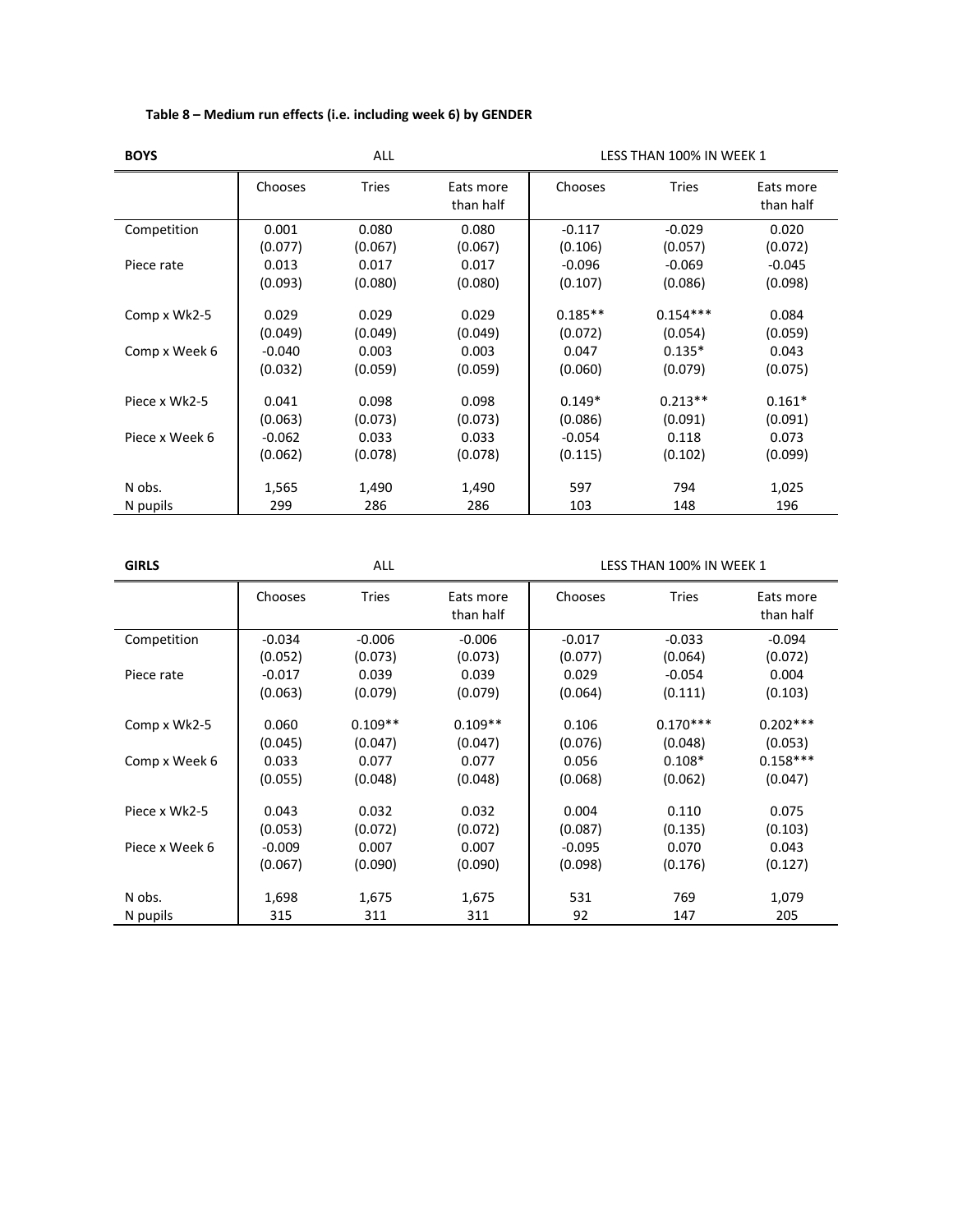| <b>YEAR 2</b>  | <b>ALL</b><br>LESS THAN 100% IN WEEK 1 |              |                        |             |              |                        |  |  |
|----------------|----------------------------------------|--------------|------------------------|-------------|--------------|------------------------|--|--|
|                | <b>Chooses</b>                         | <b>Tries</b> | Eats more<br>than half | Chooses     | <b>Tries</b> | Eats more<br>than half |  |  |
| Competition    | $-0.089$                               | 0.007        | 0.007                  | $-0.169**$  | $-0.017$     | $-0.069$               |  |  |
|                | (0.059)                                | (0.058)      | (0.058)                | (0.086)     | (0.071)      | (0.063)                |  |  |
| Piece rate     | 0.014                                  | 0.064        | 0.064                  | $-0.078$    | 0.043        | 0.039                  |  |  |
|                | (0.055)                                | (0.057)      | (0.057)                | (0.073)     | (0.076)      | (0.078)                |  |  |
|                |                                        |              |                        |             |              |                        |  |  |
| Comp x Wk2-5   | 0.063                                  | $0.071*$     | $0.071*$               | 0.127       | $0.113**$    | $0.138***$             |  |  |
|                | (0.045)                                | (0.040)      | (0.040)                | (0.080)     | (0.052)      | (0.043)                |  |  |
| Comp x Week 6  | 0.046                                  | $0.071*$     | $0.071*$               | 0.067       | $0.144**$    | $0.146***$             |  |  |
|                | (0.040)                                | (0.041)      | (0.041)                | (0.067)     | (0.061)      | (0.050)                |  |  |
| Piece x Wk2-5  | $-0.046$                               | $-0.063*$    | $-0.063*$              | $-0.202***$ | $-0.129***$  | $-0.069**$             |  |  |
|                | (0.034)                                | (0.035)      | (0.035)                | (0.073)     | (0.045)      | (0.035)                |  |  |
| Piece x Week 6 | $-0.107**$                             | $-0.097**$   | $-0.097**$             | $-0.439***$ | $-0.162**$   | $-0.107**$             |  |  |
|                | (0.043)                                | (0.042)      | (0.042)                | (0.075)     | (0.078)      | (0.047)                |  |  |
|                |                                        |              |                        |             |              |                        |  |  |
| N obs.         | 1,743                                  | 1,727        | 1,727                  | 505         | 779          | 1,151                  |  |  |
| N pupils       | 340                                    | 337          | 337                    | 90          | 154          | 228                    |  |  |

## **Table 9 – Medium run effects (i.e. including week 6) by YEAR GROUP**

**YEAR 5** ALL ALL ALL ALL ALL LESS THAN 100% IN WEEK 1

|                | Chooses  | <b>Tries</b> | Eats more<br>than half | Chooses    | <b>Tries</b> | Eats more<br>than half |
|----------------|----------|--------------|------------------------|------------|--------------|------------------------|
| Competition    | 0.055    | 0.054        | 0.054                  | 0.039      | $-0.063$     | $-0.031$               |
|                | (0.067)  | (0.102)      | (0.102)                | (0.073)    | (0.072)      | (0.107)                |
| Piece rate     | $-0.028$ | $-0.044$     | $-0.044$               | $-0.018$   | $-0.158$     | $-0.118$               |
|                | (0.104)  | (0.118)      | (0.118)                | (0.075)    | (0.107)      | (0.135)                |
| Comp x Wk2-5   | 0.028    | 0.090        | 0.090                  | $0.162**$  | $0.238***$   | $0.186**$              |
|                | (0.060)  | (0.067)      | (0.067)                | (0.064)    | (0.054)      | (0.082)                |
| Comp x Week 6  | $-0.044$ | 0.030        | 0.030                  | 0.061      | 0.134        | 0.087                  |
|                | (0.073)  | (0.079)      | (0.079)                | (0.071)    | (0.082)      | (0.090)                |
| Piece x Wk2-5  | $0.137*$ | $0.235***$   | $0.235***$             | $0.236***$ | $0.423***$   | $0.356***$             |
|                | (0.074)  | (0.090)      | (0.090)                | (0.061)    | (0.085)      | (0.106)                |
| Piece x Week 6 | 0.055    | $0.190*$     | $0.190*$               | $0.120*$   | $0.336***$   | $0.284**$              |
|                | (0.084)  | (0.108)      | (0.108)                | (0.071)    | (0.109)      | (0.124)                |
| N obs.         | 1,582    | 1,498        | 1,498                  | 667        | 828          | 997                    |
| N pupils       | 285      | 271          | 271                    | 113        | 149          | 181                    |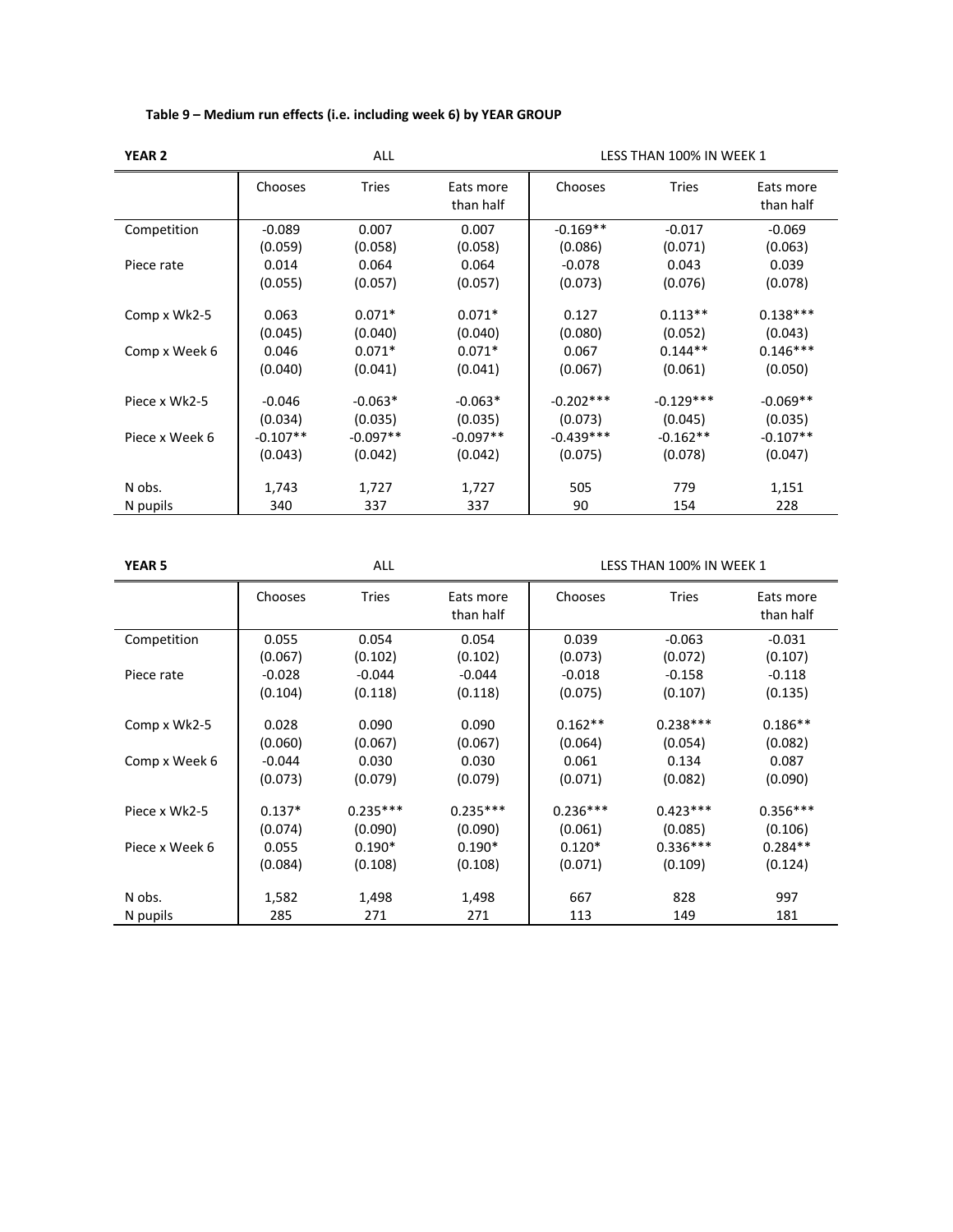| <b>NO FSM</b>                 |                                      | ALL                                  |                                      | LESS THAN 100% IN WEEK 1                  |                                               |                                              |  |  |
|-------------------------------|--------------------------------------|--------------------------------------|--------------------------------------|-------------------------------------------|-----------------------------------------------|----------------------------------------------|--|--|
|                               | Chooses                              | <b>Tries</b>                         | Eats more<br>than half               | Chooses                                   | <b>Tries</b>                                  | Eats more<br>than half                       |  |  |
| Competition                   | 0.000                                | 0.071                                | 0.071                                | $-0.039$                                  | $-0.012$                                      | 0.003                                        |  |  |
|                               | (0.057)                              | (0.062)                              | (0.062)                              | (0.079)                                   | (0.056)                                       | (0.064)                                      |  |  |
| Piece rate                    | $-0.003$                             | 0.067                                | 0.067                                | $-0.013$                                  | $-0.020$                                      | 0.003                                        |  |  |
|                               | (0.078)                              | (0.062)                              | (0.062)                              | (0.060)                                   | (0.059)                                       | (0.075)                                      |  |  |
| Comp x Wk2-5<br>Comp x Week 6 | 0.048<br>(0.035)<br>0.005<br>(0.038) | 0.056<br>(0.036)<br>0.025<br>(0.043) | 0.056<br>(0.036)<br>0.025<br>(0.043) | $0.148***$<br>(0.054)<br>0.068<br>(0.042) | $0.161***$<br>(0.036)<br>$0.112**$<br>(0.056) | $0.122***$<br>(0.045)<br>$0.073*$<br>(0.044) |  |  |
| Piece x Wk2-5                 | 0.054                                | 0.055                                | 0.055                                | 0.094                                     | $0.149*$                                      | 0.119                                        |  |  |
|                               | (0.061)                              | (0.056)                              | (0.056)                              | (0.067)                                   | (0.082)                                       | (0.077)                                      |  |  |
| Piece x Week 6                | $-0.009$                             | 0.024                                | 0.024                                | $-0.029$                                  | 0.085                                         | 0.069                                        |  |  |
|                               | (0.067)                              | (0.065)                              | (0.065)                              | (0.089)                                   | (0.104)                                       | (0.089)                                      |  |  |
| N obs.                        | 2,661                                | 2,597                                | 2,597                                | 962                                       | 1,277                                         | 1,687                                        |  |  |
| N pupils                      | 498                                  | 487                                  | 487                                  | 168                                       | 242                                           | 322                                          |  |  |

## **Table 10 – Medium run effects (i.e. including week 6) by FREE SCHOOL MEAL STATUS**

| <b>FSM</b>     |                     | ALL                   |                        | LESS THAN 100% IN WEEK 1 |                       |                        |  |  |
|----------------|---------------------|-----------------------|------------------------|--------------------------|-----------------------|------------------------|--|--|
|                | Chooses             | <b>Tries</b>          | Eats more<br>than half | Chooses                  | <b>Tries</b>          | Eats more<br>than half |  |  |
| Competition    | $-0.112$            | $-0.124$              | $-0.124$               | $-0.204$                 | $-0.123$              | $-0.230*$              |  |  |
|                | (0.096)             | (0.105)               | (0.105)                | (0.147)                  | (0.100)               | (0.119)                |  |  |
| Piece rate     | $-0.005$            | $-0.135$              | $-0.135$               | $-0.245*$                | $-0.295**$            | $-0.137$               |  |  |
|                | (0.099)             | (0.155)               | (0.155)                | (0.126)                  | (0.149)               | (0.178)                |  |  |
| Comp x Wk2-5   | 0.081<br>(0.061)    | $0.202***$<br>(0.070) | $0.202***$<br>(0.070)  | $0.250*$<br>(0.132)      | $0.255***$<br>(0.089) | $0.310***$<br>(0.087)  |  |  |
| Comp x Week 6  | 0.018               | $0.174**$             | $0.174**$              | 0.086                    | $0.226**$             | $0.295***$             |  |  |
|                | (0.091)             | (0.084)               | (0.084)                | (0.159)                  | (0.106)               | (0.105)                |  |  |
| Piece x Wk2-5  | $-0.005$<br>(0.046) | 0.126<br>(0.138)      | 0.126<br>(0.138)       | 0.049<br>(0.199)         | 0.304<br>(0.211)      | 0.158<br>(0.160)       |  |  |
| Piece x Week 6 | $-0.140$            | 0.024                 | 0.024                  | $-0.314$                 | 0.192                 | 0.061                  |  |  |
|                | (0.107)             | (0.167)               | (0.167)                | (0.371)                  | (0.247)               | (0.186)                |  |  |
| N obs.         | 581                 | 552                   | 552                    | 168                      | 276                   | 401                    |  |  |
| N pupils       | 113                 | 108                   | 108                    | 28                       | 52                    | 77                     |  |  |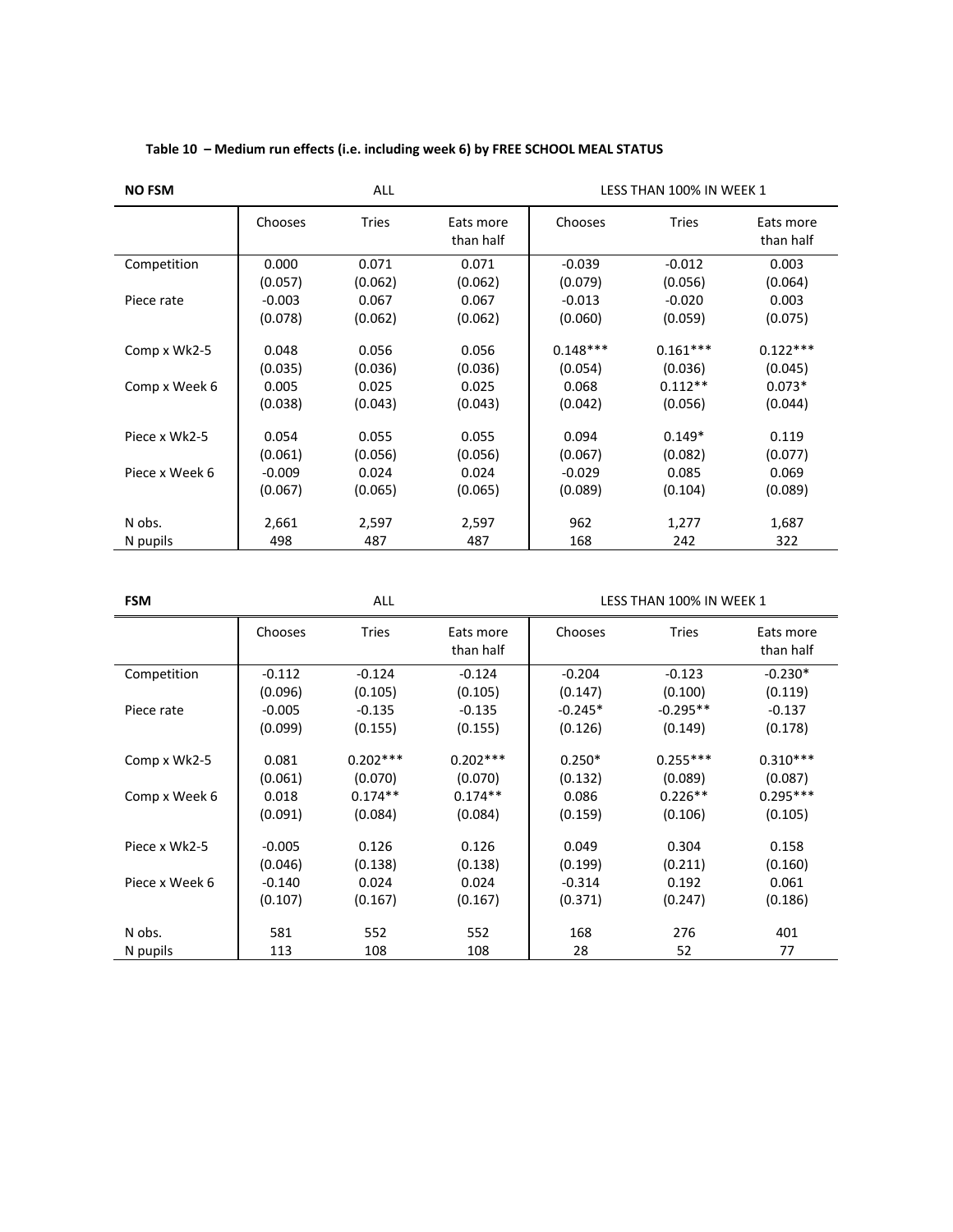## **Table 11: habit Formation (IV Results)**

|                     |            | <b>Try</b>        |          |                   |            | Eats more than half |           |                   |
|---------------------|------------|-------------------|----------|-------------------|------------|---------------------|-----------|-------------------|
|                     |            | Week 6            |          | 6 months later    |            | Week 6              |           | 6 months later    |
|                     | All        | Less than<br>100% | All      | Less than<br>100% | All        | Less than<br>100%   | All       | Less than<br>100% |
| All sample          | $0.646**$  | $0.637**$         | 0.085    | $-0.056$          | $0.976***$ | $0.887***$          | 0.1       | 0.095             |
|                     | (0.262)    | (0.268)           | (0.525)  | (0.546)           | (0.219)    | (0.221)             | (0.460)   | (0.398)           |
| 1st stage<br>F-stat | 10.22      | 12.08             | 7.892    | 5.623             | 5.11       | 5.6                 | 4.986     | 6.196             |
| Boys                | $0.494*$   | $0.610***$        | $-0.092$ | $-0.065$          | $0.810***$ | $0.594***$          | 0.484     | 0.559             |
|                     | [0.281]    | [0.225]           | [0.795]  | [0.576]           | [0.192]    | [0.207]             | [0.671]   | [0.416]           |
| 1st stage<br>F-stat | 3.845      | 4.987             | 2.183    | 3.464             | 5.188      | 6.164               | 1.87      | 4.093             |
| Girls               | $0.689**$  | $0.619*$          | 0.028    | $-0.125$          | $0.990***$ | $1.037***$          | $-0.228$  | $-0.248$          |
|                     | [0.295]    | [0.353]           | [0.401]  | [0.602]           | [0.288]    | [0.304]             | [0.477]   | [0.402]           |
| 1st stage<br>F-stat | 8.239      | 6.436             | 7.387    | 3.849             | 3.522      | 3.642               | 5.881     | 4.569             |
| Year 2              | $1.354***$ | 1.358***          | 1.369    | $1.572*$          | $1.427***$ | $1.452***$          | 0.583     | 1.947*            |
|                     | [0.295]    | [0.249]           | [1.213]  | [0.926]           | [0.345]    | [0.406]             | [0.689]   | [1.140]           |
| 1st stage<br>F-stat | 2.988      | 4.531             | 0.588    | 0.222             | 1.139      | 1.045               | 0.742     | 0.813             |
| Year 5              | $0.723***$ | $0.705***$        | $-0.044$ | $-0.13$           | $0.732***$ | $0.696***$          | 0.144     | $-0.044$          |
|                     | [0.197]    | [0.149]           | [0.555]  | [0.478]           | [0.216]    | [0.206]             | $[0.438]$ | [0.367]           |
| 1st stage<br>F-stat | 26.19      | 34.48             | 19.09    | 27.19             | 14.71      | 17.82               | 8.748     | 15.01             |
| No FSM              | $0.654**$  | $0.609**$         | $-0.232$ | $-0.212$          | $0.923***$ | $0.822***$          | $-0.135$  | $-0.21$           |
|                     | [0.289]    | [0.306]           | [0.579]  | [0.655]           | [0.261]    | [0.265]             | [0.509]   | [0.446]           |
| 1st stage<br>F-stat | 6.46       | 8.813             | 4.621    | 3.33              | 5.377      | 5.193               | 3.942     | 3.798             |
| <b>FSM</b>          | $0.960**$  | 0.748             | 0.959    | 0.324             | $1.352***$ | $1.179***$          | 0.471     | $0.868***$        |
|                     | [0.474]    | [0.486]           | [0.604]  | [0.479]           | [0.457]    | [0.341]             | [0.539]   | [0.250]           |
| 1st stage<br>F-stat | 3.421      | 3.919             | 4.714    | 5.019             | 1.121      | 3.055               | 3.643     | 9.227             |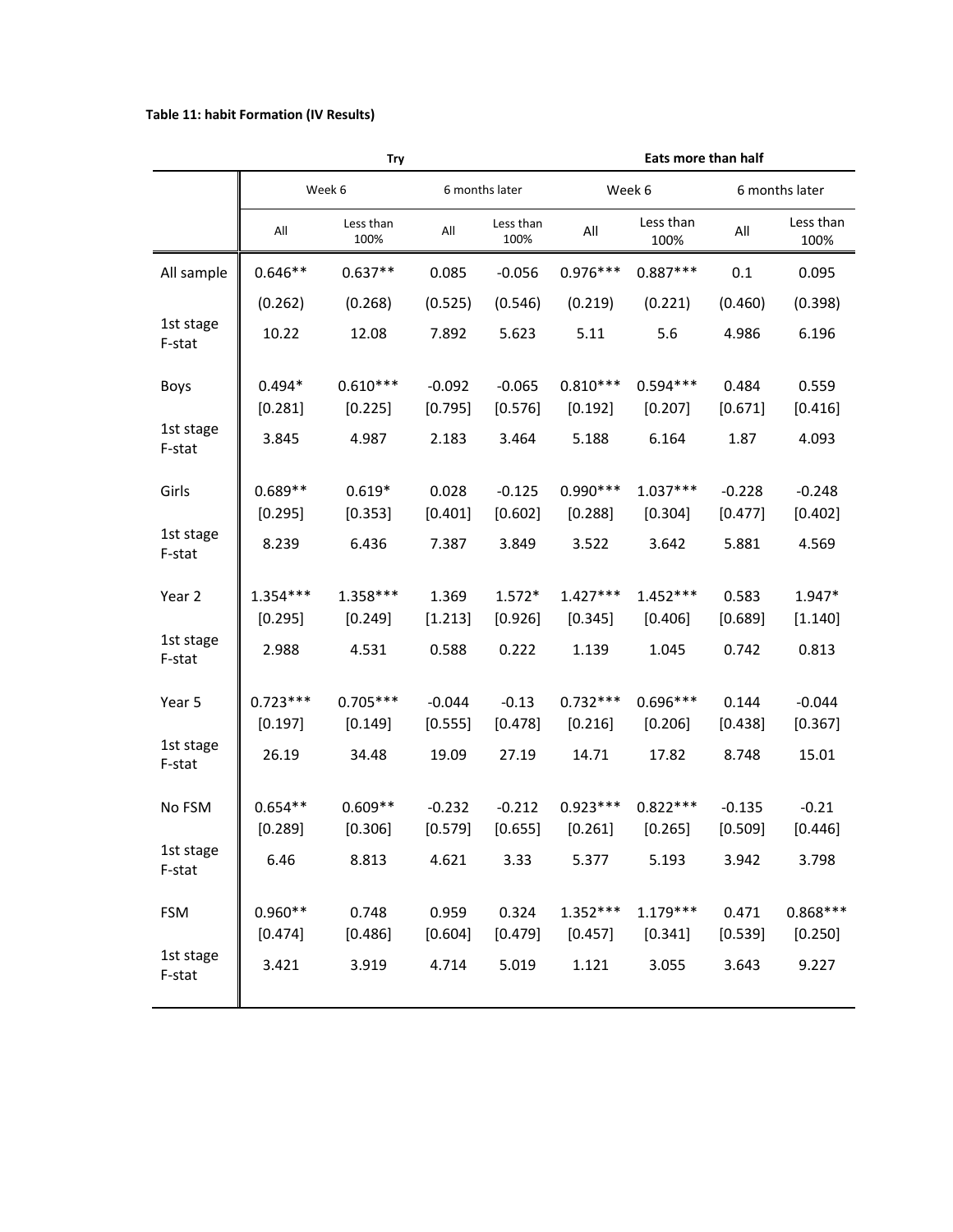|                                           | All        | Boys       | Girls      | Year 2     | Year 5     | <b>FSM</b> | No FSM     |
|-------------------------------------------|------------|------------|------------|------------|------------|------------|------------|
| Panel A: Food Knowledge test 2 score      |            |            |            |            |            |            |            |
| Competition                               | $-0.032$   | $-0.002$   | $-0.057$   | $-0.082$   | 0.011      | $-0.095$   | $-0.017$   |
|                                           | [0.029]    | [0.050]    | [0.040]    | [0.053]    | [0.034]    | [0.078]    | [0.034]    |
| Piece rate                                | 0.019      | 0.062      | $-0.039$   | $-0.033$   | 0.057      | $-0.118$   | 0.045      |
|                                           | [0.033]    | [0.049]    | [0.074]    | [0.078]    | [0.051]    | [0.244]    | [0.038]    |
| Test 1                                    | $-0.017$   | $-0.077$   | 0.065      | $-0.048$   | 0.013      | 0.284      | $-0.1$     |
|                                           | [0.083]    | [0.107]    | [0.134]    | [0.126]    | [0.119]    | [0.196]    | [0.090]    |
| Constant                                  | $0.910***$ | $0.936***$ | $0.864***$ | $0.890***$ | $0.852***$ | $0.709***$ | $0.960***$ |
|                                           | [0.067]    | [0.093]    | [0.120]    | [0.112]    | [0.092]    | [0.159]    | [0.082]    |
|                                           |            |            |            |            |            |            |            |
| Observations                              | 142        | 66         | 75         | 64         | 77         | 21         | 120        |
| R-squared                                 | 0.072      | 0.094      | 0.082      | 0.046      | 0.03       | 0.259      | 0.074      |
| Panel B: Spot the difference test 2 score |            |            |            |            |            |            |            |
| Competition                               | $-0.048$   | $-0.085*$  | $-0.017$   | 0.009      | $-0.061$   | 0.022      | $-0.062$   |
|                                           | [0.035]    | [0.047]    | [0.054]    | [0.048]    | [0.050]    | [0.086]    | [0.039]    |
| Piece rate                                | $0.076*$   | 0.088      | 0.065      | 0.088      | 0.093      | 0.182      | 0.066      |
|                                           | [0.043]    | [0.056]    | [0.070]    | [0.065]    | [0.058]    | [0.116]    | [0.047]    |
| Test 1                                    | $0.733***$ | $0.782***$ | $0.691***$ | $0.901***$ | $0.618***$ | $0.751***$ | $0.718***$ |
|                                           | [0.060]    | [0.080]    | [0.092]    | [0.087]    | [0.092]    | [0.142]    | [0.068]    |
| Constant                                  | $0.302***$ | $0.296***$ | $0.344***$ | $0.138***$ | $0.374***$ | 0.229      | $0.306***$ |
|                                           | [0.053]    | [0.072]    | [0.068]    | [0.048]    | [0.071]    | [0.160]    | [0.058]    |
|                                           |            |            |            |            |            |            |            |
| Observations                              | 202        | 103        | 99         | 103        | 99         | 32         | 170        |
| R-squared                                 | 0.599      | 0.646      | 0.565      | 0.534      | 0.38       | 0.709      | 0.572      |

**Table 12: Food knowledge & Spot the difference tests ‐ difference across treatment and control groups ‐ OLS estimates (Tried less than 100% in the first week sample)**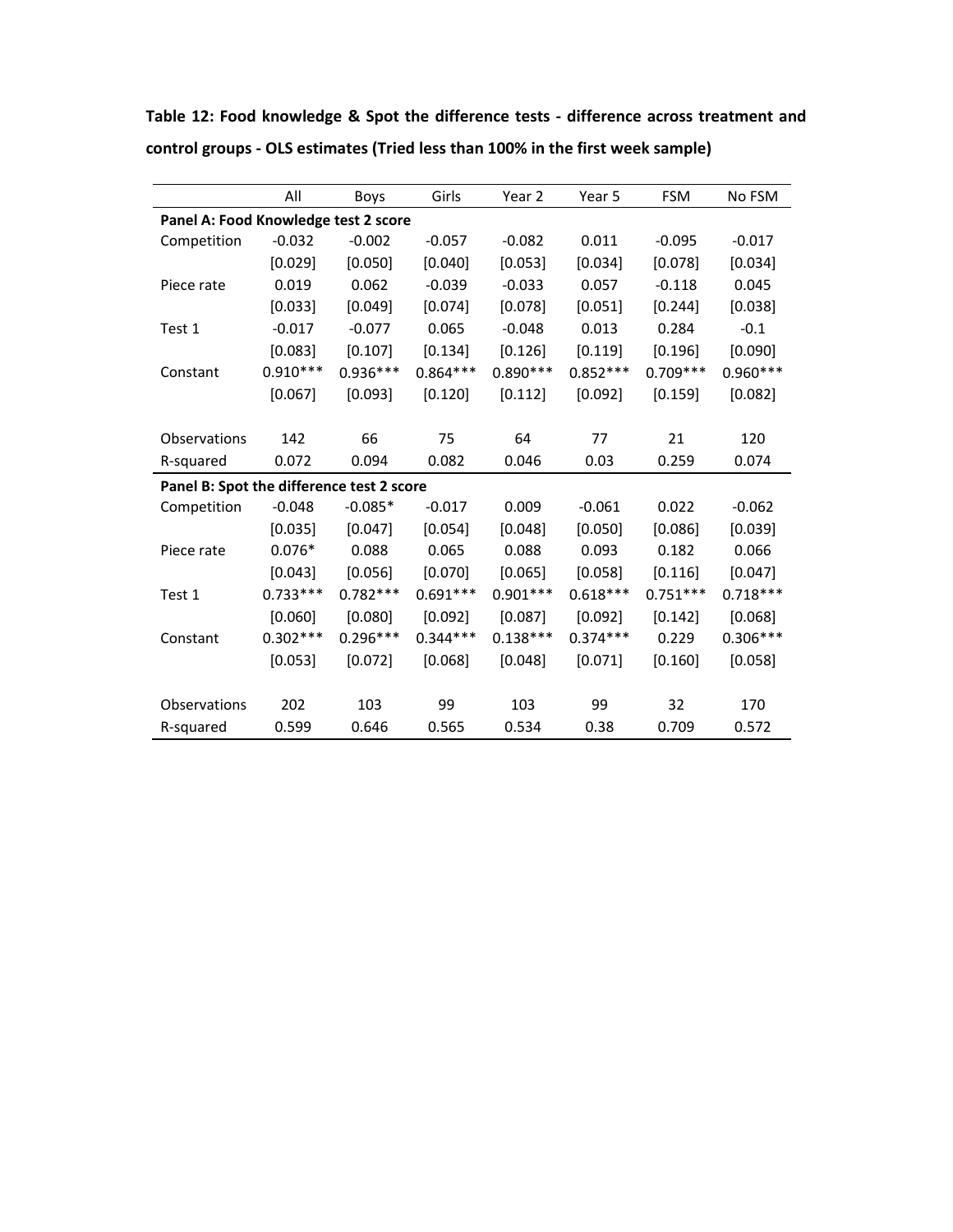## **APPENDIX A – EXPERIMENTAL MATERIALS**

- **1 – Stickers and rewards**
- **2 – Example of food knowledge test**
- **3 – Example of spot the differences test**

## **1. STICKERS**

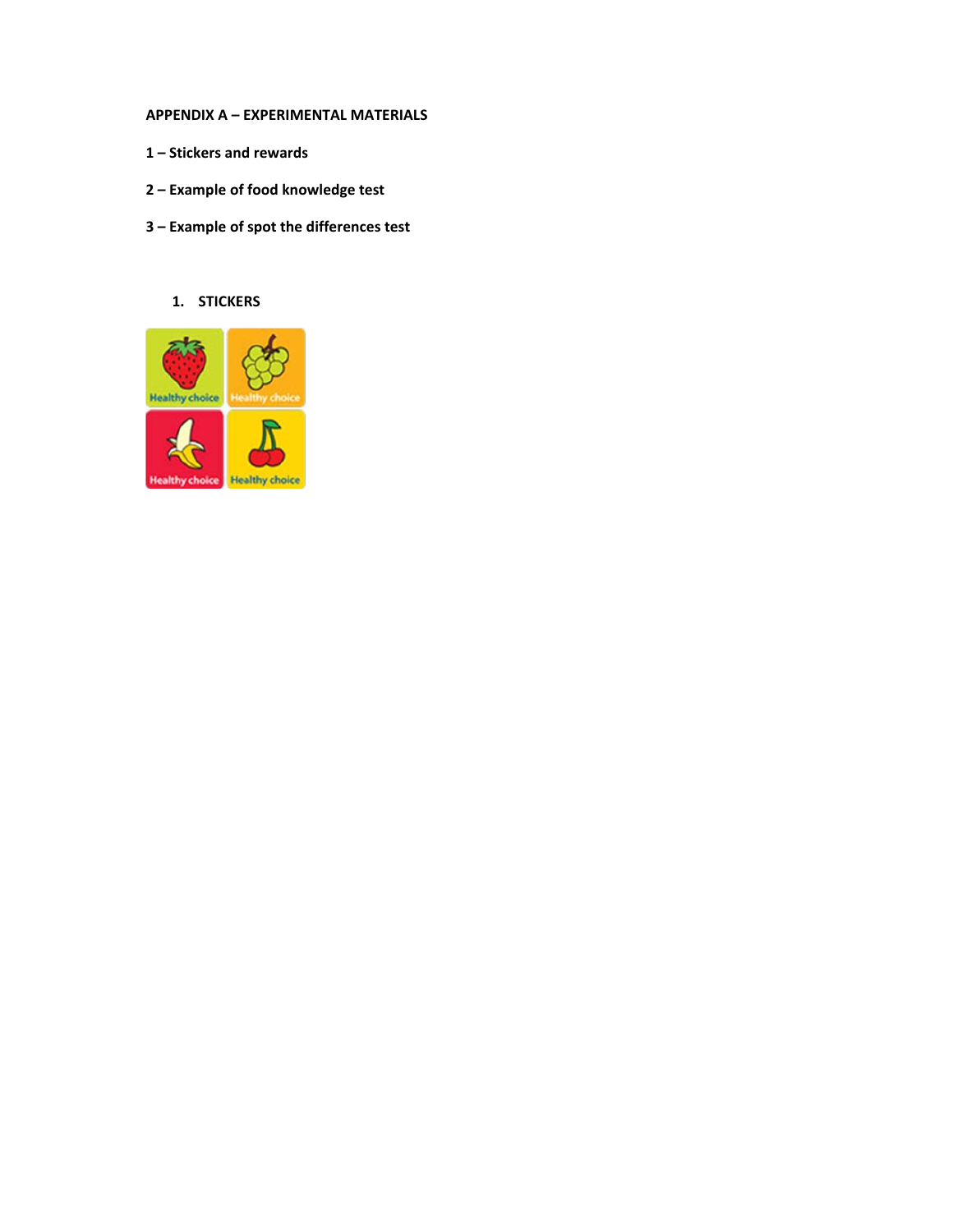## **CONTENTS OF EACH REWARD BOX**

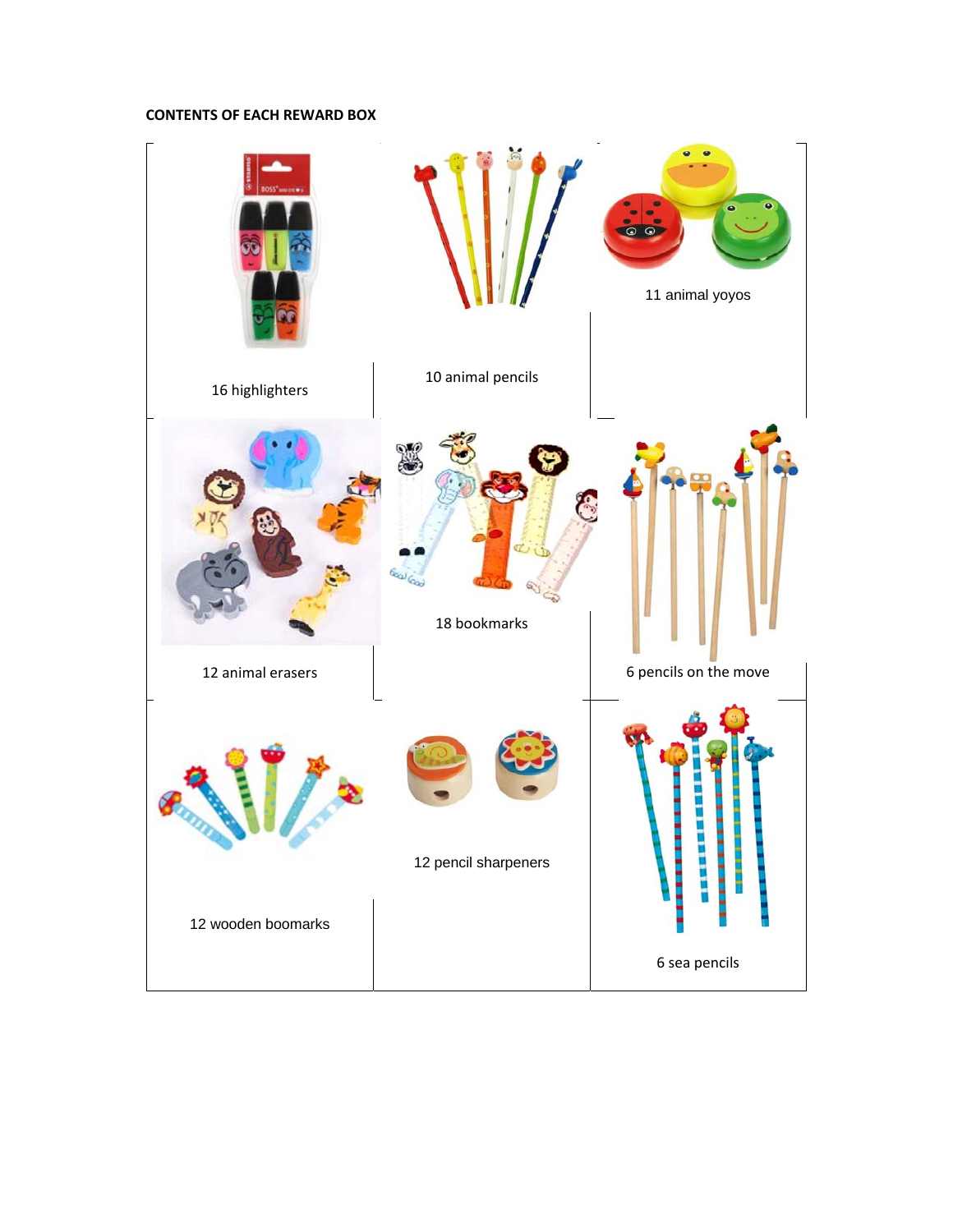## **2. Food knowledge test ‐ example**

Please write for each item "what it is" and tick **"yes**" if you think it is healthy and **"no"** if you think it is not healthy. [max 10 minutes]

| What is it? | Is it healthy?               |        |
|-------------|------------------------------|--------|
|             | Yes                          | $\Box$ |
|             | $\operatorname{\mathsf{No}}$ | $\Box$ |
|             |                              |        |
|             | Yes                          | $\Box$ |
|             | $\mathsf{No}$                | $\Box$ |
|             | Yes                          | $\Box$ |
|             | $\operatorname{\mathsf{No}}$ | $\Box$ |
|             |                              |        |
|             | Yes                          | $\Box$ |
|             | $\operatorname{\mathsf{No}}$ | $\Box$ |
|             |                              |        |
|             | Yes                          | $\Box$ |
|             | No                           | $\Box$ |
|             |                              |        |
|             | Yes                          | $\Box$ |
|             | ${\sf No}$                   | $\Box$ |
|             | Yes                          | $\Box$ |
|             | $\mathsf{No}$                | $\Box$ |
|             |                              |        |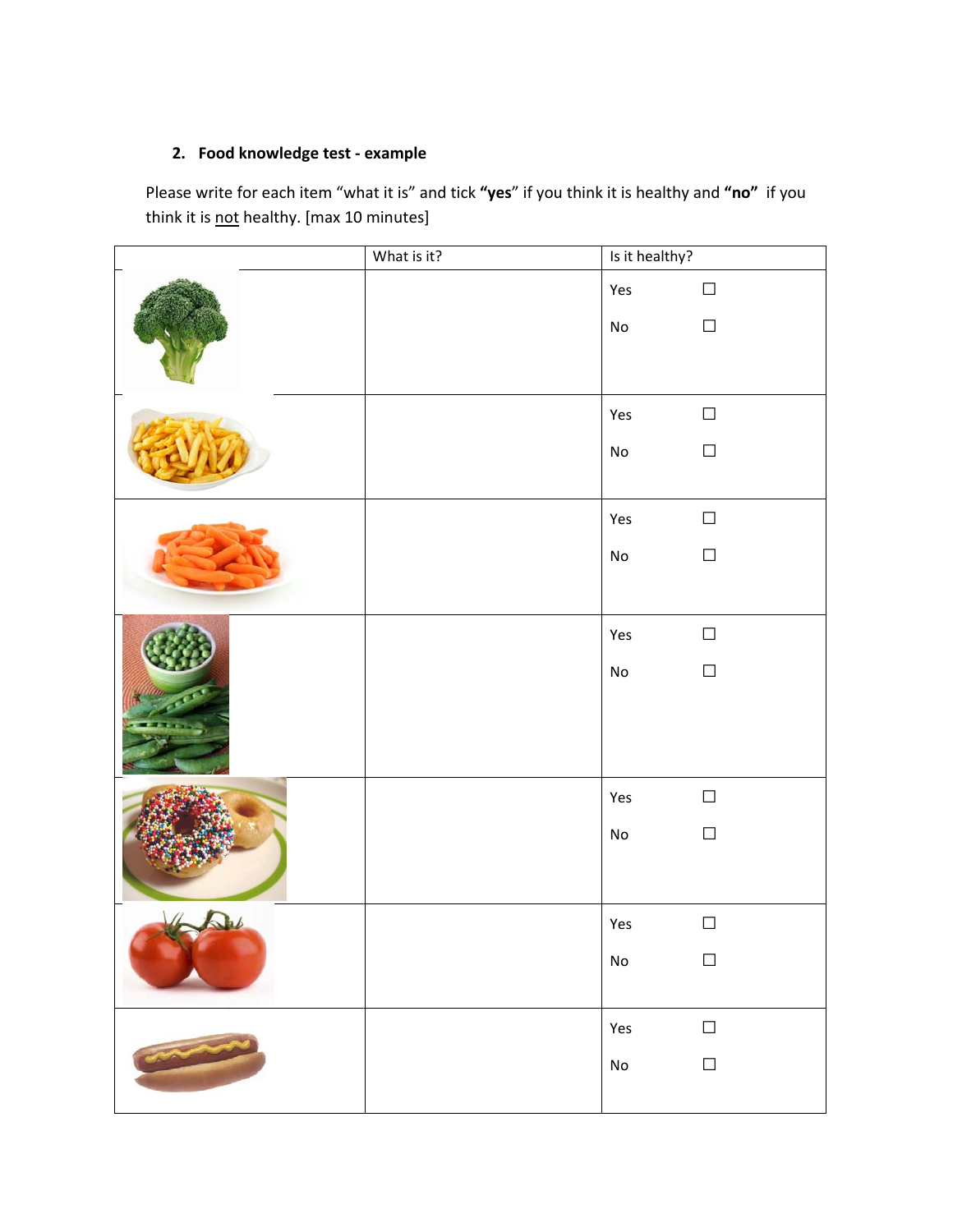## **3. Example of spot the differences test**

Name: \_\_\_\_\_\_\_\_\_\_\_\_\_\_\_\_\_\_\_\_\_\_\_\_\_\_\_\_\_\_\_\_

Complete as many puzzles as you can.

1) Spot the 5 differences and circle them

| eee                     |  |                                                     |  | $\bullet\quad \bullet\quad \bullet$          |                         |
|-------------------------|--|-----------------------------------------------------|--|----------------------------------------------|-------------------------|
| $\bullet\bullet\bullet$ |  | $\bullet\quad \bullet\bullet\bullet$                |  |                                              | $\bullet\bullet\bullet$ |
|                         |  |                                                     |  |                                              |                         |
| $^{\circ}$              |  | $\circ$ $\circ$ $\circ$ $\circ$ $\circ$ $\circ$     |  |                                              |                         |
|                         |  | $\bullet\bullet\bullet\bullet\bullet\bullet\bullet$ |  |                                              |                         |
|                         |  |                                                     |  |                                              |                         |
|                         |  |                                                     |  | $\bullet\bullet\bullet\bullet\bullet\bullet$ |                         |
|                         |  |                                                     |  |                                              |                         |
|                         |  |                                                     |  |                                              |                         |
|                         |  |                                                     |  |                                              |                         |

| $\bullet\bullet\bullet\bullet$ |     |           |    |                                                        |           |                     |                         |  |
|--------------------------------|-----|-----------|----|--------------------------------------------------------|-----------|---------------------|-------------------------|--|
|                                |     |           |    | $\bullet\bullet\bullet\bullet\bullet$                  |           |                     | $\bullet\bullet\bullet$ |  |
|                                |     | $\bullet$ |    | $\bullet\bullet\bullet$                                |           |                     |                         |  |
| $^{\circ}$                     |     |           |    | $\bullet$ $\bullet$ $\bullet$                          |           | $\bullet$ $\bullet$ |                         |  |
|                                |     |           |    | $\bullet\ \bullet\ \bullet\ \bullet\ \bullet\ \bullet$ |           |                     |                         |  |
|                                |     |           |    | • • • • •                                              |           |                     |                         |  |
|                                | e l |           |    | $\bullet\bullet\bullet\bullet\bullet\bullet$           |           |                     |                         |  |
|                                |     |           | L. |                                                        |           |                     |                         |  |
|                                |     |           |    |                                                        | $\bullet$ |                     |                         |  |
|                                |     |           |    |                                                        |           |                     |                         |  |

2) Spot the 5 differences and circle them

3) Spot the 5 differences and circle them

|                         |                          | $\bullet$ |  |         |
|-------------------------|--------------------------|-----------|--|---------|
|                         |                          |           |  |         |
|                         |                          |           |  | e e     |
|                         |                          |           |  |         |
| $\bullet\bullet\bullet$ | • •                      |           |  |         |
|                         |                          |           |  |         |
|                         |                          |           |  | <u></u> |
|                         | $\overline{\phantom{a}}$ |           |  | i a     |
|                         |                          |           |  |         |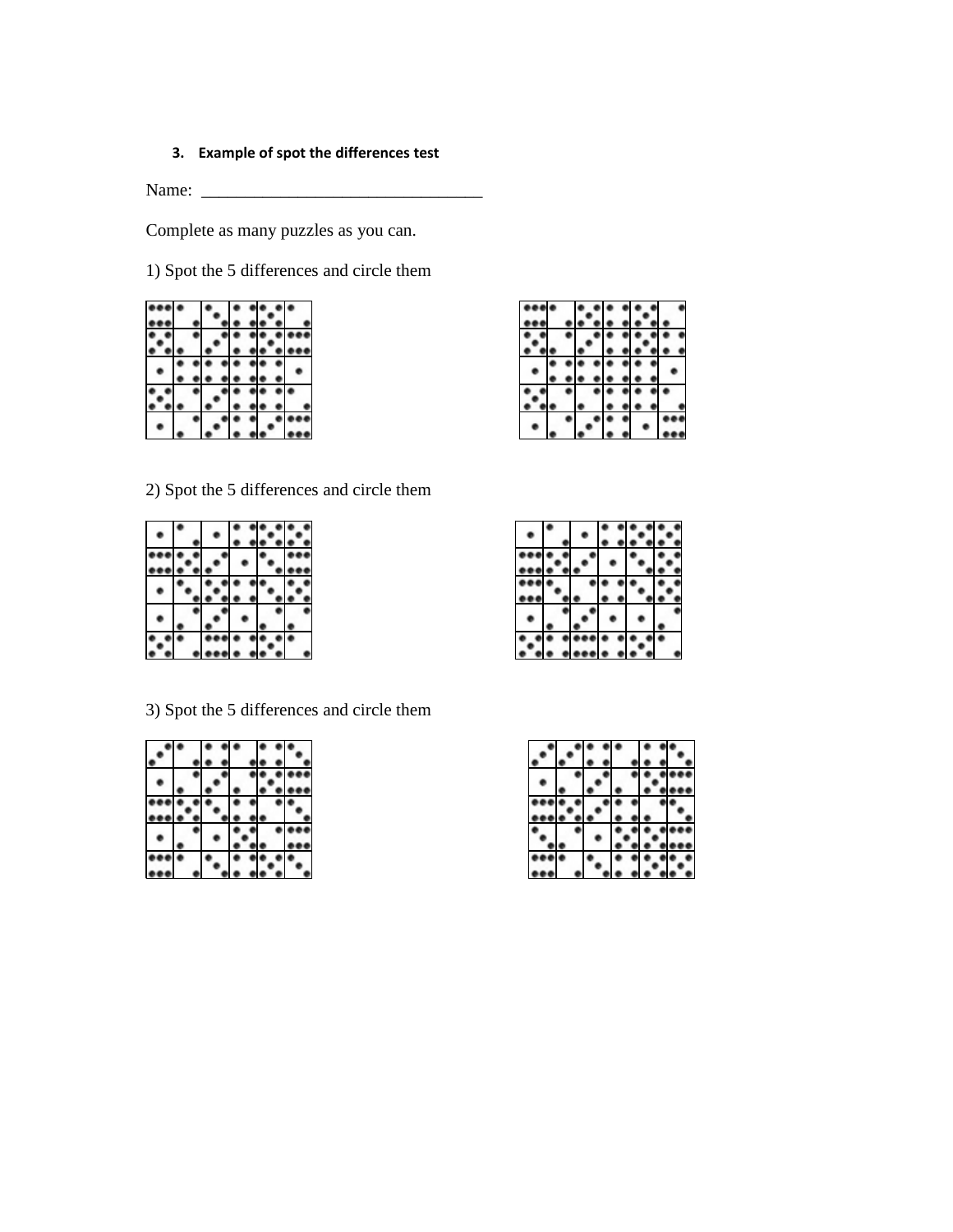## **Appendix B: Additional Tables (not for publication)**

|                 |     | Test 1 | Test 2    |     |       |           |
|-----------------|-----|--------|-----------|-----|-------|-----------|
| All             | N   | Mean   | <b>SD</b> | N   | Mean  | <b>SD</b> |
| "What is it"    | 460 | 0.922  | 0.14      | 414 | 0.92  | 0.146     |
| "Is it healthy" | 462 | 0.827  | 0.177     | 409 | 0.854 | 0.157     |
| <b>Boys</b>     |     |        |           |     |       |           |
| "What is it"    | 219 | 0.911  | 0.155     | 189 | 0.915 | 0.154     |
| "Is it healthy" | 221 | 0.805  | 0.19      | 186 | 0.838 | 0.165     |
| Girls           |     |        |           |     |       |           |
| "What is it"    | 235 | 0.933  | 0.124     | 217 | 0.93  | 0.135     |
| "Is it healthy" | 234 | 0.85   | 0.158     | 215 | 0.869 | 0.149     |
| Year 2          |     |        |           |     |       |           |
| "What is it"    | 244 | 0.9    | 0.152     | 233 | 0.898 | 0.159     |
| "Is it healthy" | 245 | 0.802  | 0.193     | 227 | 0.834 | 0.17      |
| Year 5          |     |        |           |     |       |           |
| "What is it"    | 216 | 0.947  | 0.12      | 181 | 0.95  | 0.12      |
| "Is it healthy" | 217 | 0.855  | 0.154     | 182 | 0.878 | 0.136     |
| <b>FSM</b>      |     |        |           |     |       |           |
| "What is it"    | 73  | 0.902  | 0.131     | 69  | 0.907 | 0.139     |
| "Is it healthy" | 75  | 0.765  | 0.197     | 67  | 0.826 | 0.181     |
| No FSM          |     |        |           |     |       |           |
| "What is it"    | 377 | 0.926  | 0.142     | 336 | 0.926 | 0.145     |
| "Is it healthy" | 376 | 0.841  | 0.168     | 333 | 0.859 | 0.152     |

**Table B1: Summary statistics – Food knowledge test – Correct answers**

**Table B2 – Summary statistics – "Spot the Differences" test – Correct answers**

|             |     | Test 1 |       |     | Test 2 |           |
|-------------|-----|--------|-------|-----|--------|-----------|
|             | N   | Mean   | SD    | Ν   | Mean   | <b>SD</b> |
| All         | 545 | 0.393  | 0.326 | 494 | 0.520  | 0.367     |
| <b>Boys</b> | 262 | 0.386  | 0.324 | 230 | 0.494  | 0.375     |
| Girls       | 274 | 0.404  | 0.327 | 255 | 0.546  | 0.357     |
| Year 2      | 294 | 0.241  | 0.276 | 273 | 0.364  | 0.333     |
| Year 5      | 251 | 0.570  | 0.288 | 221 | 0.712  | 0.313     |
| <b>FSM</b>  | 94  | 0.378  | 0.350 | 81  | 0.437  | 0.375     |
| No FSM      | 440 | 0.394  | 0.319 | 402 | 0.537  | 0.363     |